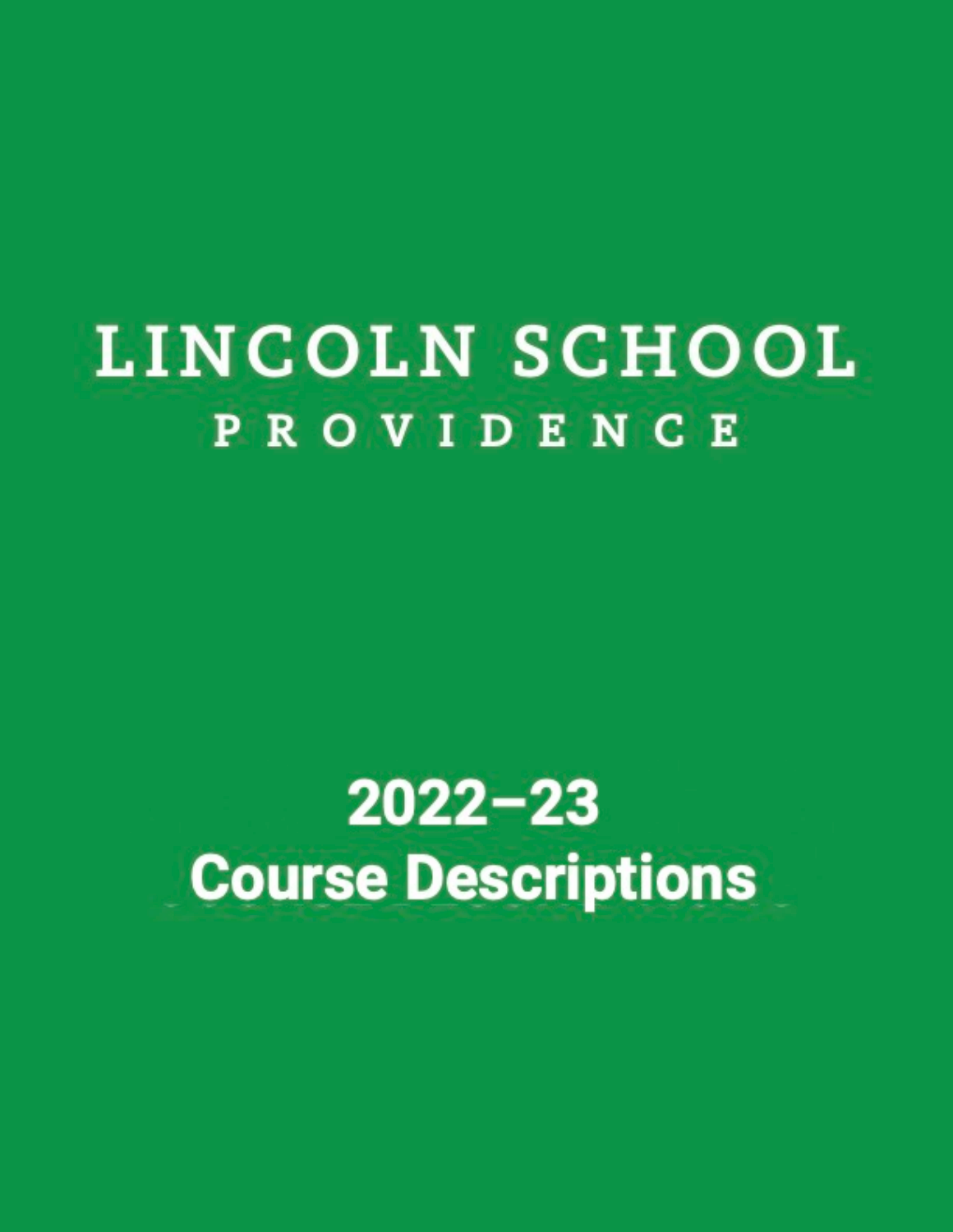# **2022–23**

# **Upper School Course Catalog**

# **Table of Contents**

| Letter from the Upper School Director              | $\overline{2}$ |
|----------------------------------------------------|----------------|
| Letter From the Director of College Counseling     | 3              |
| <b>Graduation Requirements/Student Course Load</b> | 4              |
| Honors and Advanced Level Course Recommendations   | $\overline{7}$ |
| 2022-23 Course Registration Timeline               | 8              |
| 2022-23 Semester Dates                             | 8              |
| <b>Adding and Dropping Courses</b>                 | 9              |
| <b>Performing Arts</b>                             | 10             |
| <b>Visual Arts</b>                                 | 15             |
| English                                            | 20             |
| History                                            | 24             |
| <b>Mathematics</b>                                 | 28             |
| <b>Multi-disciplinary Electives</b>                | 33             |
| Science                                            | 36             |
| <b>STEAMx</b>                                      | 41             |
| <b>World Languages</b>                             | 44             |
| <b>Physical Education and Athletics</b>            | 54             |
| <b>Co-Curricular Courses</b>                       | 57             |
| Independent Study                                  | 59             |
| <b>Partnership Programs</b>                        | 60             |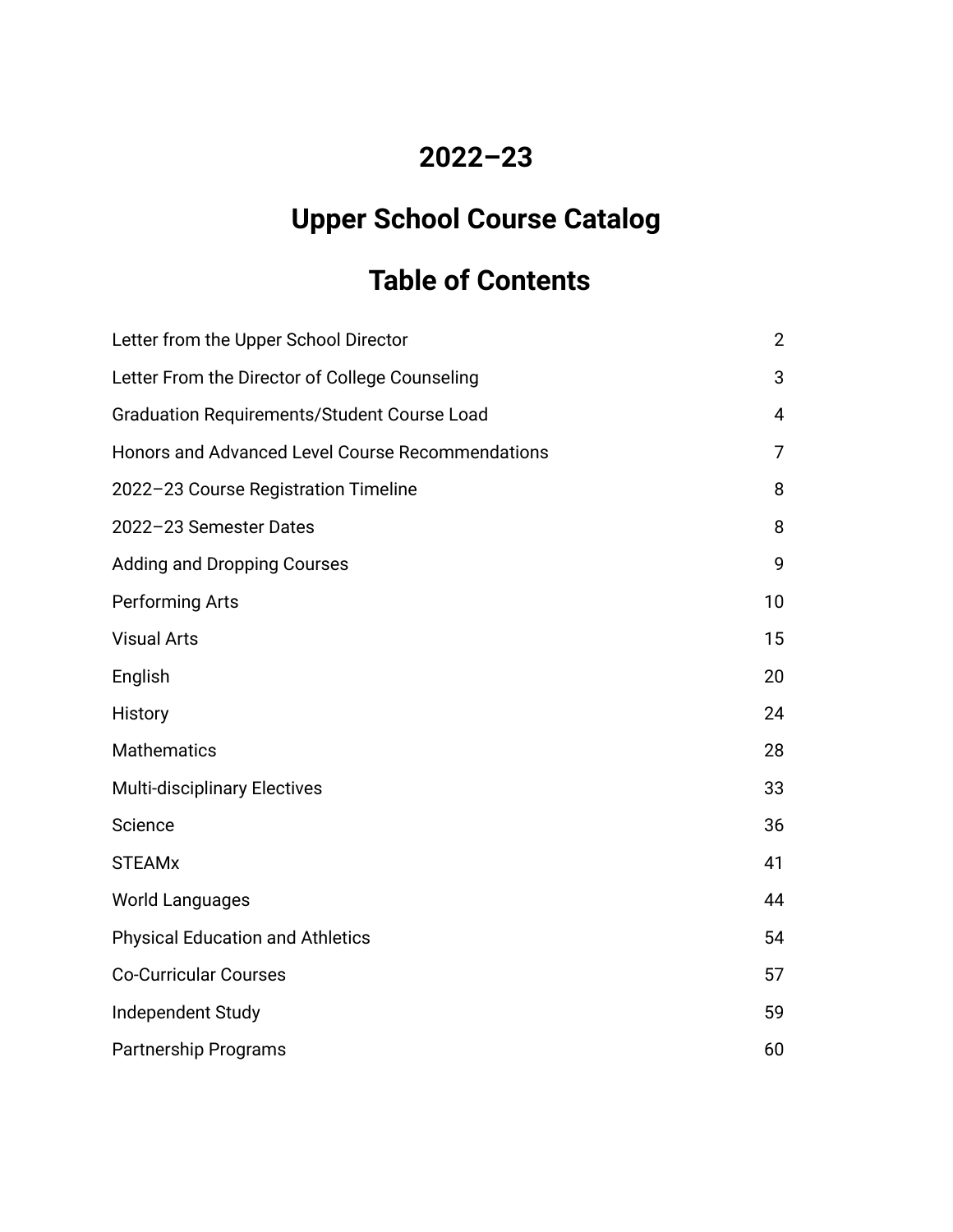# **Note on the 2022-23 Course Catalog**

These pages include descriptions of the full selection of courses offered for the 2022-23 school year. Some courses listed may not be offered, depending on enrollment. Please contact the Upper School Director with any questions about course offerings. Lincoln School reserves the right to amend the 2022-23 Course Catalog at any time.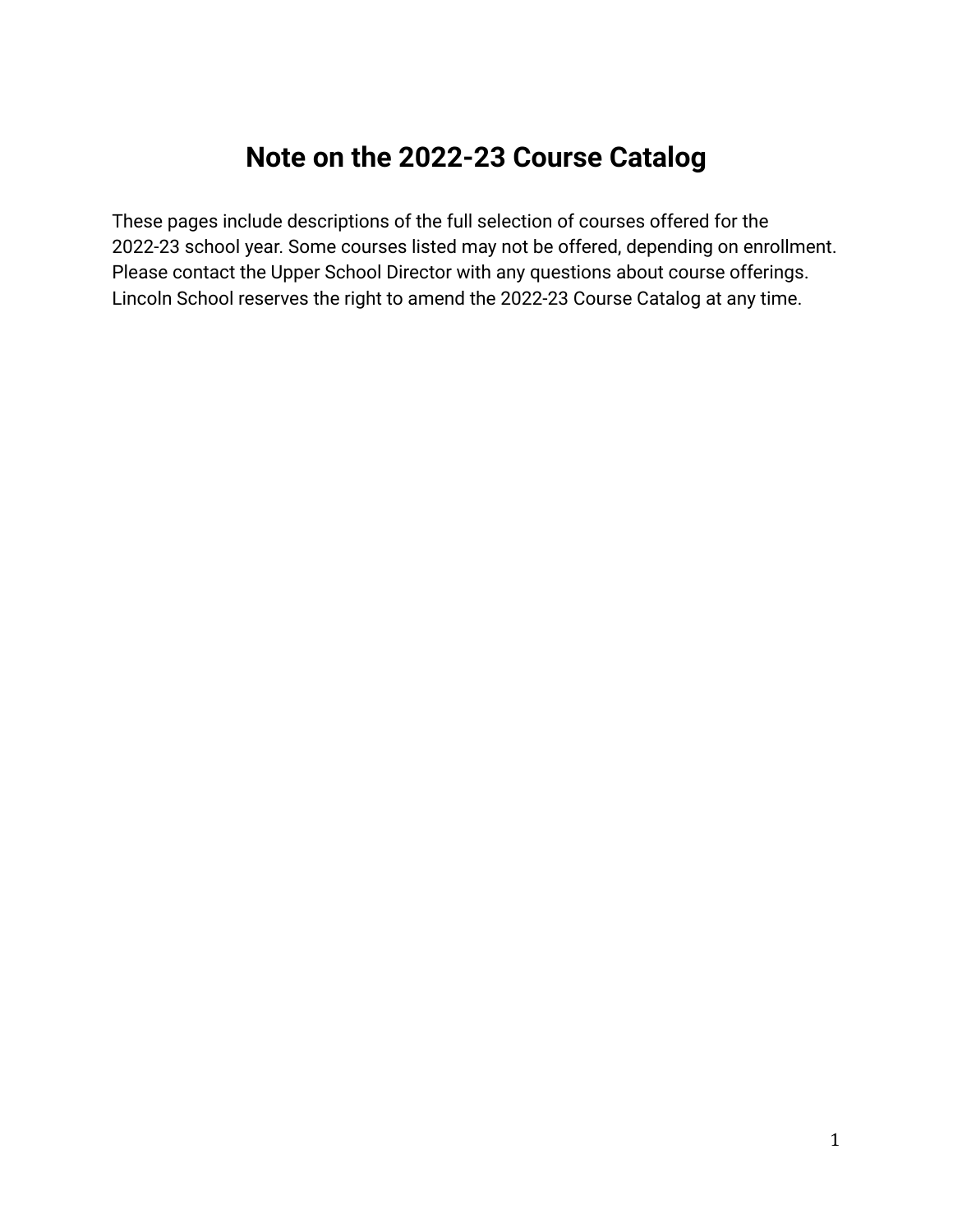# **Letter from the Upper School Director**

<span id="page-3-0"></span>Dear Lincoln Students,

This course catalog represents all courses and programs offered by Lincoln School for the 2022-23 school year. I encourage you to read through the catalog in its entirety and to consider the wealth of opportunities that are available to you in Upper School. Here at Lincoln, we believe that a strong academic program is both rigorous and balanced. Through the course selection process, you should strive to build an individualized course of study that fuels your intellectual curiosity, hones your analytical and creative thinking skills, and allows you to view challenging topics from a myriad of perspectives. As you delve into this process, consider your whole Lincoln experience, inside and outside of the classroom. Think about how you can share your passions and stretch beyond your strengths within the context of an academic and extracurricular program that allows you the space and time to be your best self at every turn.

Lincoln students welcome challenges and seek out opportunities to contribute to the vibrant educational environment that is the hallmark of our school. When considering the excellent courses laid out in this catalog, please keep in mind the following:

- Your Upper School experience is four years long. Acquaint yourself with Lincoln's graduation requirements and keep them in mind as you plan your elective choices.
- Pursue your passions but do not feel the need to specialize in any given discipline. High school is a time to try out a variety of subjects and to learn about yourself as a learner and a thinker.
- When planning both your academic and extracurricular schedules, make sure to leave time for important non-school related activities. Balance in school and life is critical.
- Be adventurous. Don't worry about being perfect and make choices that will infuse your day-to-day with joy.

You are attending Lincoln School at a very exciting time in the school's history. Take advantage of the new course offerings available to you and offer up your talents and great potential to the whole Lincoln community. If you have never tried out for a role in a school play, give it a shot. If you know nothing about computer science or figure sculpture or world religions, do not let that keep you from taking a smart risk and enrolling in a course you never imagined taking. Your years at Lincoln are a time of exploration and self-discovery, and our faculty and staff are here to support you through this process every step of the way!

Peter Brooks, Upper School Director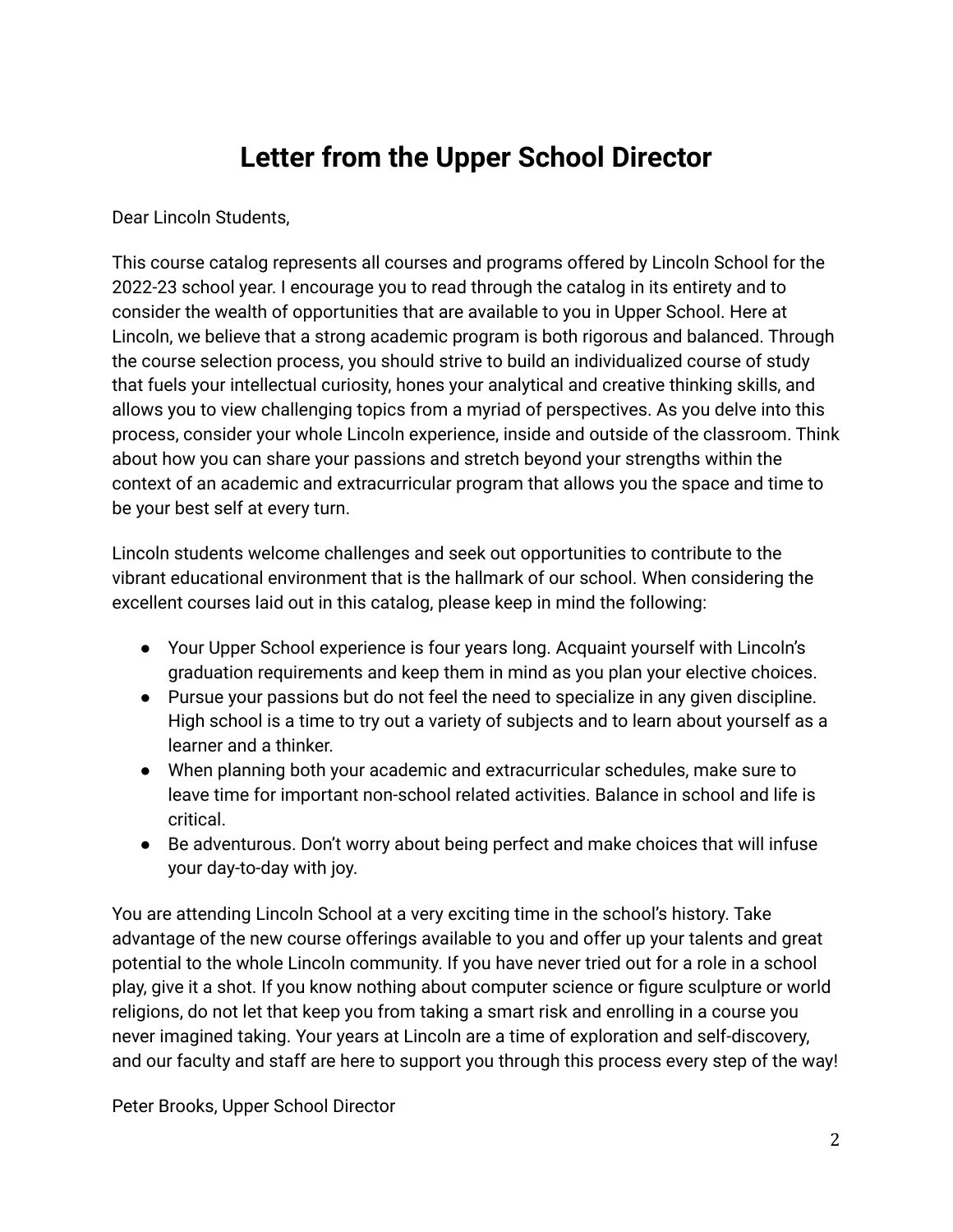# <span id="page-4-0"></span>**Letter From the Director of College Counseling**

Thoughtful course selection leads to a more engaging and rewarding high school experience, as well as a more successful college admission process down the road. Admission officers consider both the rigor of the courses selected and the grades earned when reviewing an applicant's academic record. Oftentimes they encourage students to take the most rigorous program available in high school—what they leave out is the key phrase…*that is appropriate for you*. The importance of maintaining balance in your life needs to be considered when selecting classes. Sometimes it can be tricky to gauge just how many advanced level courses are right for you; therefore, it is helpful to seek the counsel of your teachers and/or your advisor when building your academic program.

Co-curricular activities also play a big role in your experience at Lincoln. High school is a good time to try something new, whether it's the arts, athletics, student government, or a club, and then to focus on the activities that you find most engaging. By pursuing the things that you genuinely enjoy doing, you will end up leading a more healthy and balanced life. Plus, you will be a stronger applicant in the college process, as admission officers universally value authentic engagement over a laundry list approach to activities.

You will learn a great deal about yourself during your time at Lincoln. It is certainly appropriate to consider college admission as you plan your schedule, but don't let the college process overshadow your high school experience. Instead, enjoy the richness of what you are learning today and let your interests guide you. Be sure to ask for assistance from teachers, your advisor, and other members of the community when you need help, and to take ownership over your decisions as you plan your academic and co-curricular schedule.

Please feel free to be in touch if you have any questions about your academic planning.

Beth Ellis Director of College Counseling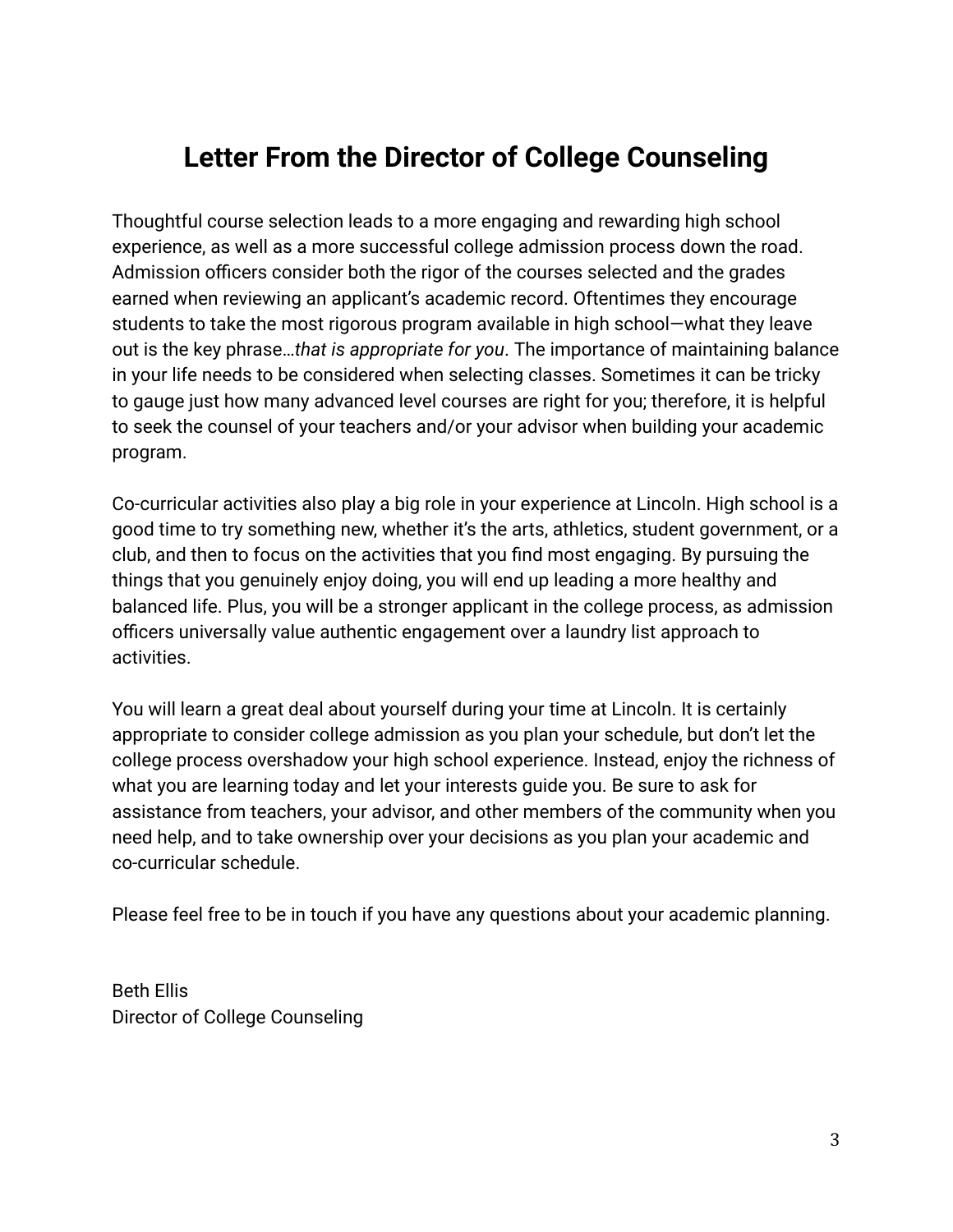# **Graduation Requirements/Student Course Load**

The Board of Trustees confers the Lincoln School diploma by the recommendation of the Head of School and Upper School faculty. The recommendation is based upon the evaluation of the student's successful fulfillment of graduation requirements, completion of each year's work, and her support of the school's tenets.

Each year, students must be enrolled in a minimum of five core academic courses, as well as required arts and co-curricular courses. In addition, students may choose to enroll in elective courses from any department, pending the fulfillment of prerequisite requirements. Six academic courses is considered a strong and robust program. Only in rare cases will students be permitted to enroll in a seventh. Students who wish to do so must submit a formal, written request to the Upper School Director.

The process for course selection begins at the start of April. Advisors meet with students in Grades 9–11 to discuss each student's four-year plan and to discuss course offerings for the 2022-23 school year. We encourage the students to review course descriptions with parents and have a sense of course direction for the upcoming year. Department heads and advisors are available to help the students make course choices based on interest, course sequence, and prerequisites. Course registration will happen online. Students will receive a printout of their selections to share with their parents, who must sign and return the form.

See below for a complete list of required courses.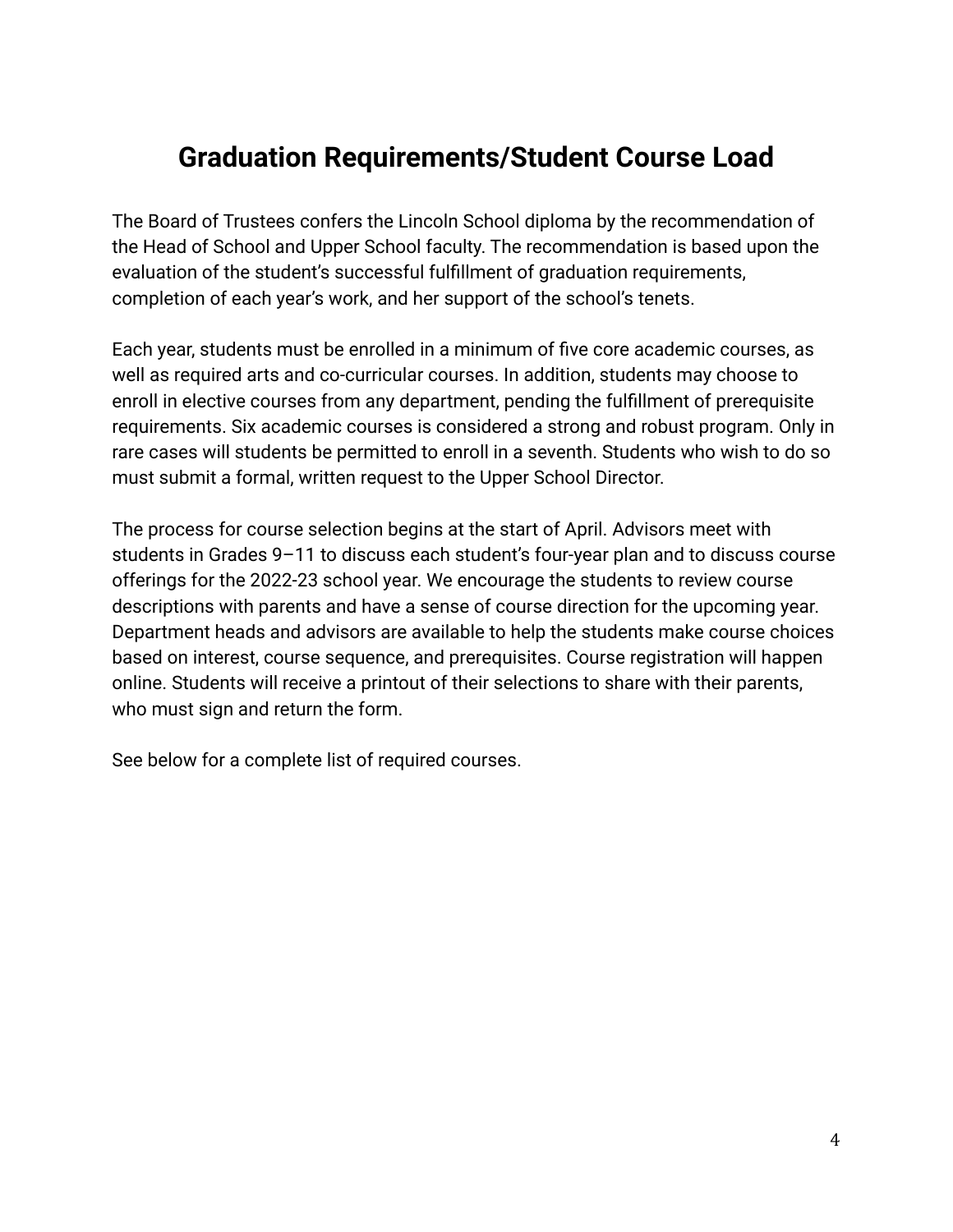| <b>Department</b>                                                                              | <b>Graduation Requirements</b>                                                                                                                                                                                                            |
|------------------------------------------------------------------------------------------------|-------------------------------------------------------------------------------------------------------------------------------------------------------------------------------------------------------------------------------------------|
| Arts: Performing and Visual<br>(Five semesters)                                                | Studio Art (Grade 9)<br>Performing Arts (Grade 9) - Vocal Ensemble,<br>Handbells or Theater workshop I<br>One additional Visual Art elective<br>One additional Performing Arts elective<br>One additional elective from either discipline |
| English<br>(Four years)                                                                        | English 9: The Self, the World, and the Word<br>English 10: Bridges and Walls: What Divides<br>and Connects Us<br>English 11: The American Experience<br>English 12: Senior Seminar elective                                              |
| <b>History</b><br>(Three years)                                                                | Topics in Early World History (Grade 9)<br>The American Experience (Grade 11)<br><b>Electives</b><br>One additional year of History study                                                                                                 |
| <b>Mathematics</b><br>(Three years; four years<br>recommended)                                 | Algebra 1<br>Algebra 2<br>Geometry<br>Pre-calculus (recommended)                                                                                                                                                                          |
| Science<br>(three years; four years<br>recommended)                                            | Physics<br>Chemistry<br><b>Biology</b>                                                                                                                                                                                                    |
| World Language<br>(three consecutive years in a<br>single language; four years<br>recommended) | Arabic<br>French<br>Latin<br>Spanish                                                                                                                                                                                                      |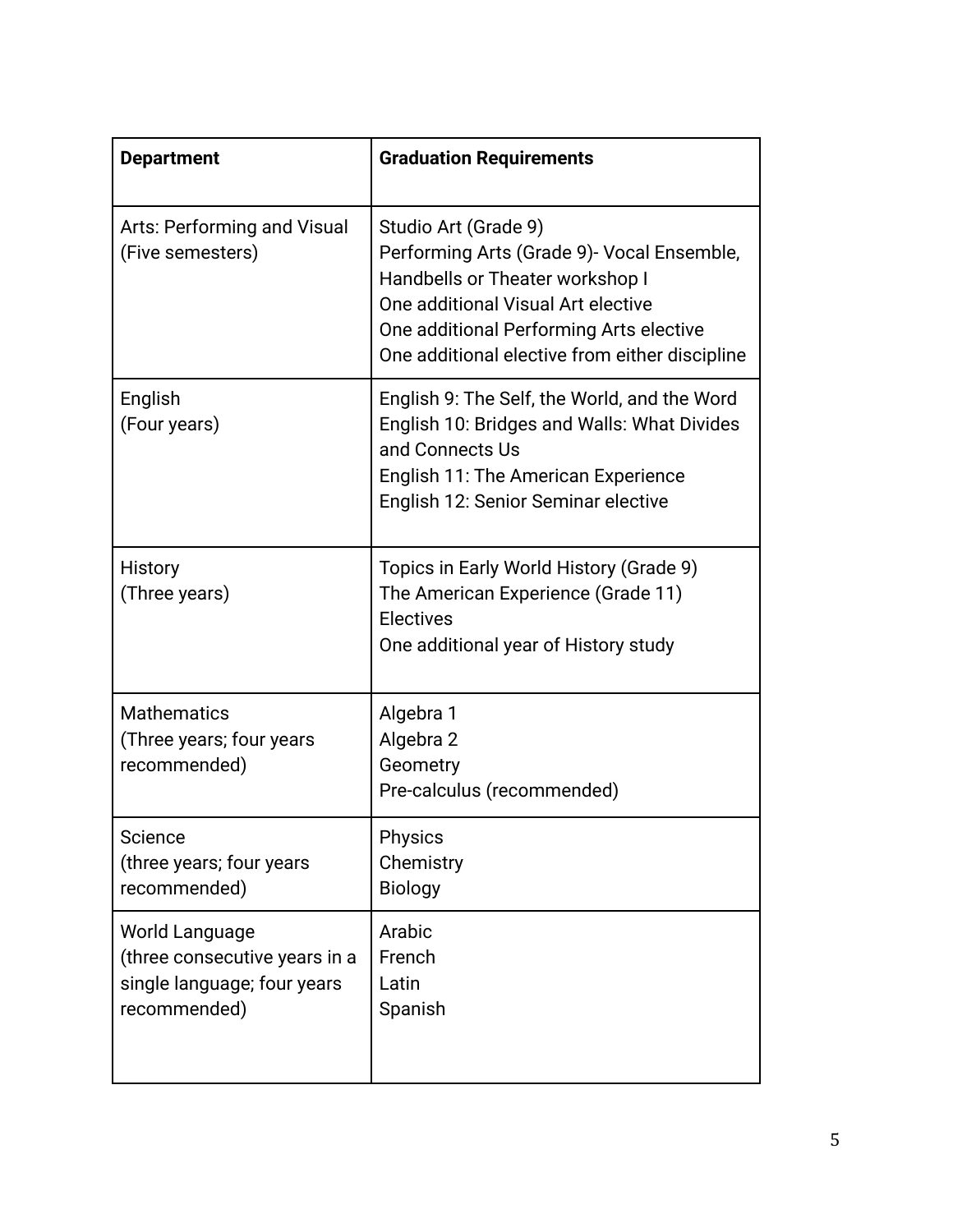| <b>Co-curricular Courses</b>                                                | <b>Grades Taken</b> |
|-----------------------------------------------------------------------------|---------------------|
| Grade 9 Seminar                                                             | Grade 9             |
| <b>Ethical Global Citizenship</b><br>and Sophomore Speaker<br><b>Series</b> | Grade 10            |
| <b>College Counseling Seminar</b>                                           | Grade 11            |
| Health                                                                      | Grades 9-11         |
| <b>Physical Education/Sports</b>                                            | Grades 9-12         |
| <b>Senior Community Action</b><br>Project                                   | Grade 12            |

Departmental requirements comprise 16-and-a-half required academic credits. A good secondary school education includes additional courses in areas of interest to provide depth as well as breadth in the program of study. Other courses may be selected from the Arts (Visual or Performing) or from an elective course in English, World Languages, History, Technology, Mathematics, or Science. Final decision on course availability will be subject to course enrollment.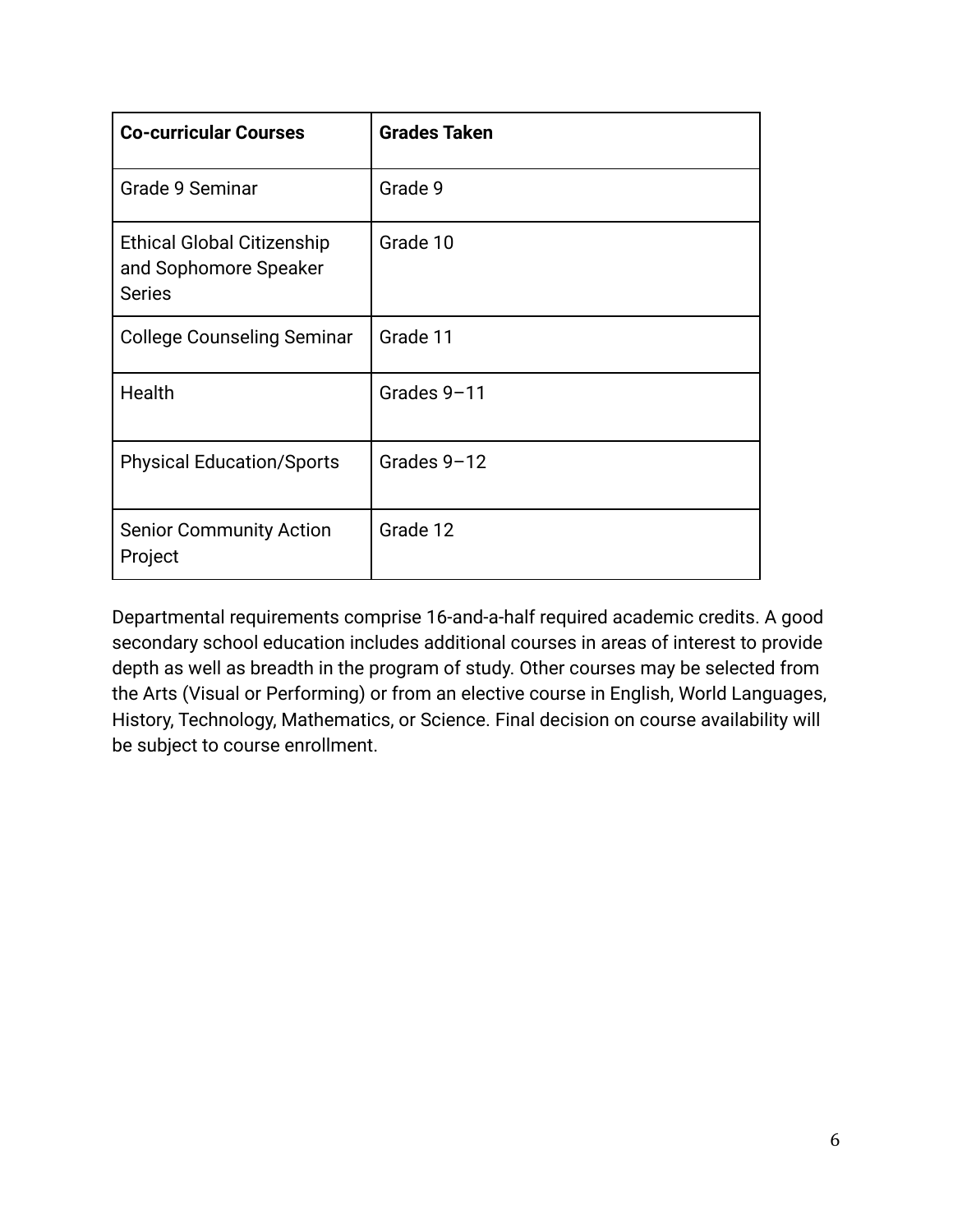# **Honors and Advanced Level Course Recommendations**

Students will be recommended for honors and advanced level courses on a yearly basis. These decisions are based upon a student's previous academic performance in a given discipline. In addition, the school takes into account a student's work habits, motivation, ability to work independently, and capacity as a self-advocate. All recommendations are approved by department heads and the Upper School Director before they are shared with students.

Lincoln School strives to place students in courses where they can find the appropriate level of challenge while not becoming overwhelmed with the workload or the level of the content covered. Lincoln School does not make these recommendations lightly and we ask that all students pay serious consideration to their placement.

<span id="page-8-0"></span>In rare circumstances, a student may submit a request to be placed in an honors or advanced level course for which she has not been recommended. In such an instance, the student will be required to fill out an *Honors and Advanced Level Course Recommendation Waiver Request Form and submit* the request directly to the Upper School Director. These forms can be found at lincolnschool.org/courseforms, and must be submitted by the regular course sign-up deadline. Upon receipt of the request, the Upper School Director will take the student's request into consideration and will consult with the department head and the recommending teacher. The final decision on all recommendation waiver requests will be made by the Upper School Director.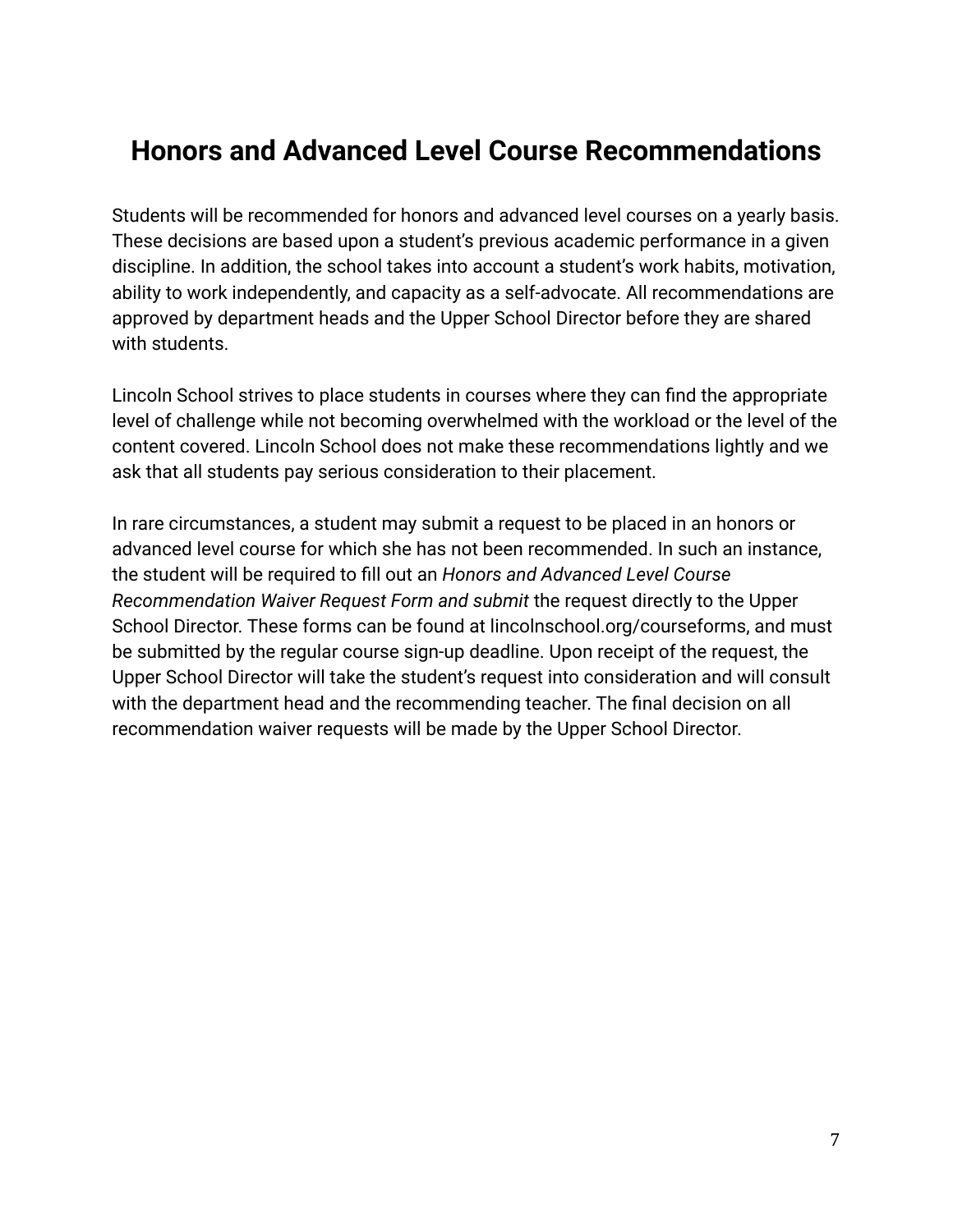# **2022–23 Course Registration Timeline**

All course-related forms can be found in your student portal in Veracross

| March 1, 2022               | Grade 8 Upper School course sign-ups;<br>students will create four-year plan with<br>advisor and Upper School Director |
|-----------------------------|------------------------------------------------------------------------------------------------------------------------|
| March 7, 2022               | Assembly on Upper School course<br>offering changes                                                                    |
| March 31 &<br>April 4, 2022 | Course sign-ups                                                                                                        |
| April 8, 2022               | Deadline-Course sign up parents<br>approval                                                                            |
| <b>April 2022</b>           | New student placement testing (Grades<br>$6 - 12$                                                                      |

# <span id="page-9-0"></span>**2022–23 Semester Dates**

Semester 1: Sept. 7–Jan. 27 Semester 2: Jan. 30–June 6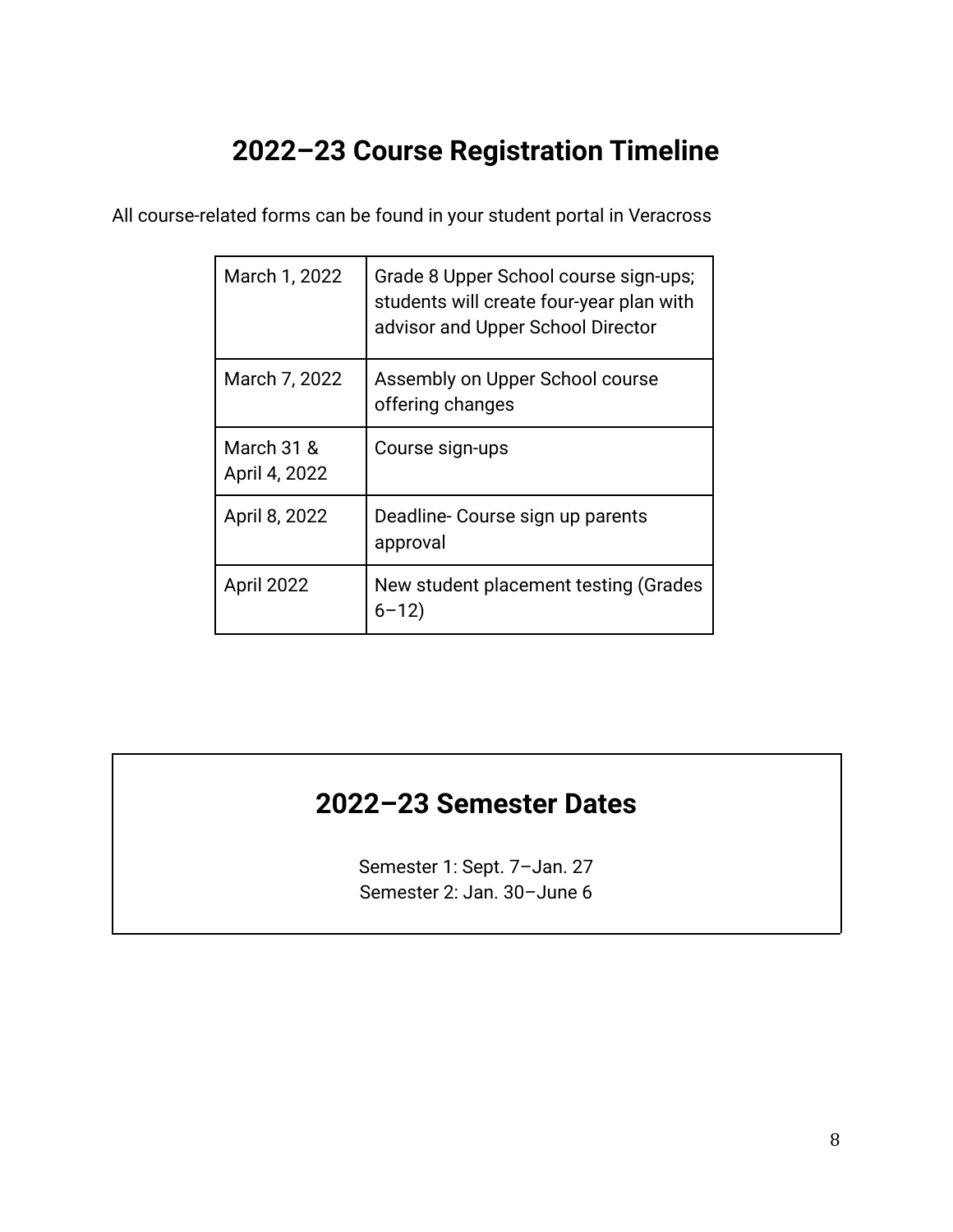# **Adding and Dropping Courses**

<span id="page-10-0"></span>Students may add a course during the first two weeks of the semester by filling out an *Add/Drop Request Form* and collecting all required signatures.

Students may drop a course during the first five weeks of the semester by filling out an *Add/Drop Request Form* and collecting all required signatures.

*Add/Drop Request Forms* can be found on the course forms page at lincolnschool.org/courseforms.

*2022–23 Add Dates:*

*Fall: September 7—September 23, 2022*

*Spring: January 30—February 10, 2023*

#### *2022–23 Drop Dates\*:*

*Fall: September 7—October 7, 2022 Spring: January 30—February 24, 2023*

All classes dropped before the end of the drop period will be removed from the student's transcript.

*\*Please note: All classes dropped after the end of the drop period will remain on the transcript and receive a grade of W (withdrawal) with a Pass/Fail designation. This includes students who change course levels-e.g. honors to regular or vice versa.*

All students must remain in their originally scheduled classes until they receive their new schedule confirming that the schedule change has been approved.

#### **Procedure for Adding or Dropping a Class**

An *Add/Drop Request Form* must be completed and signed by the student, advisor, parent, and department chair, and returned to the Upper School office before the designated add/drop date. Upon approval, the student will receive an updated schedule.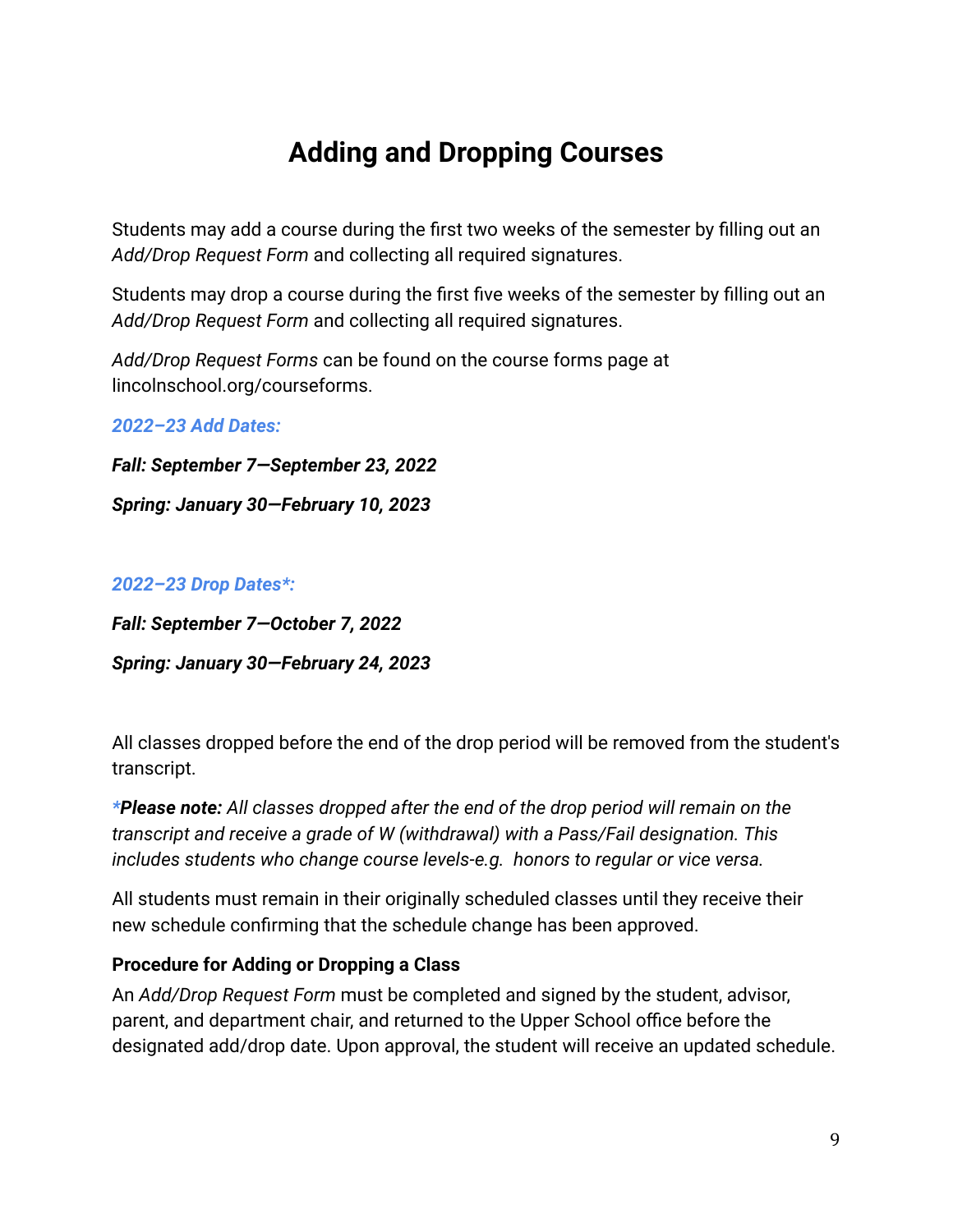Arts: Performing and Visual *Please note: Many art classes meet half-time each semester. Exceptions will be noted in course descriptions below.*

# **Performing Arts**

<span id="page-11-0"></span>Robb Barnard, US Department Head

The Performing Arts Department offers courses in music and theater. Our curriculum encourages students to both learn to communicate together through performance and to develop their own creative voices. Our courses also focus on the theory and history of music and performance traditions. We believe that actively studying the arts enriches the lives of our students in and out of the classroom as well as enhances their learning in other disciplines.

Each year the department produces a number of theater performances and concerts. Recent theater offerings have included *Urinetown*, *RENT, Men on Boats, She Kills Monsters, Little Shop of Horrors, Into The Woods,* and *A Midsummer Night's Dream,* as well as our annual student-produced 10-Minute Play Festival*.* Music performances include the annual Harvest, Winter, and Spring Concerts.

# **Music**

#### **Lambrequins**

#### *Fall Semester/Spring Semester —Open to Grades 9–12*

The Lambrequins is open to all Upper School students. Experienced and new singers will discover and develop their voices through breathing and vocalizing techniques. The group performs a wide variety of music including classical repertoire, jazz standards, and pop music from all periods in music history. Students will have an opportunity to perform at Lincoln concerts and at events outside of Lincoln. This course is a performance-based ensemble and, as such, participation in all school concerts (Fall, Winter, and Spring) is mandatory.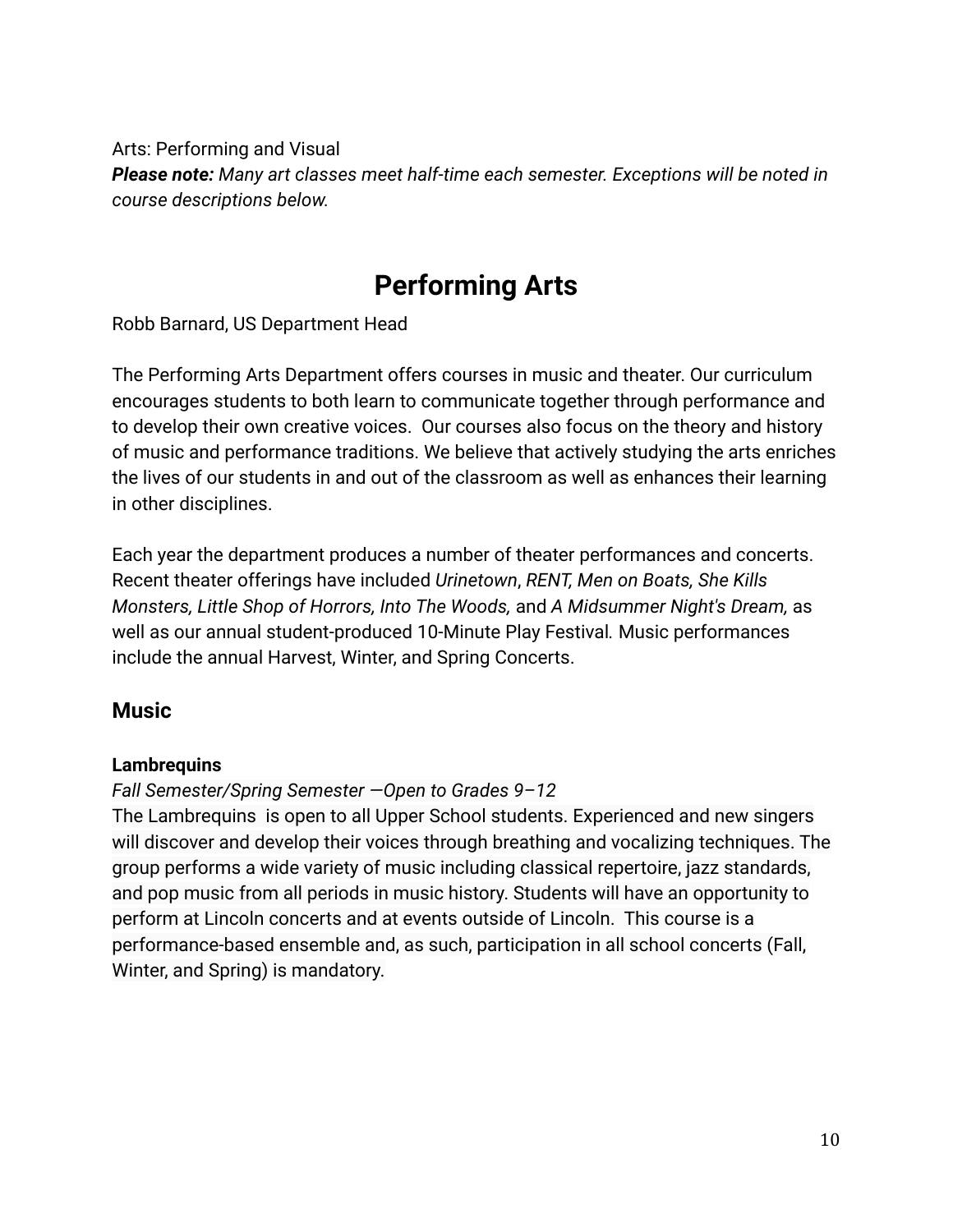### **Music Theory**

# *Fall Semester/Spring Semester—Open to Grades 9–12*

Often looked at as the vocabulary of musical notation, music theory combines the understanding of written music with the aural skills needed to hear and decipher what is being played/heard. In this class students will learn to read and write musical notation, recognize and "spell" all major and minor scales, key signatures, intervals and triads, learn to play individual notes on a piano keyboard, and learn to take aural dictation of simple rhythms and diatonic melodic phrases.

**Prerequisite:** None.

# **Beginning Handbells**

# *Fall Semester/Spring Semester –Open to Grades 9—12*

This course in English handbell ringing combines classroom learning with some homework-based study of handbell history, practice, and technique. While not a performance-based ensemble, this class may perform in concerts during the school year. This is a course for experienced musicians and novices alike - those who do not read music will learn that theory and notation are easy to understand with a team of bell ringers at their side!

**Prerequisite:** None.

# **Advanced Handbells**

# *Fall Semester/Spring Semester—Open to Grades 9–12*

This course is a performance-based ensemble, and, as such, participation in all school concerts (Fall, Winter, and Spring) as well as Lumina is mandatory. The ensemble may perform outside of school as schedule and repertoire allow. Music is significantly more complex in this course, and selections will come from multiple periods of music history (including some modern pieces). Significant outside-of-class time will be needed to master the music; students should expect extra rehearsal time in order to fully engage in this class.

**Prerequisite:** Successful completion of Beginning Handbells and/or the approval of the department.

# **Chamber Ensemble**

# *Fall Semester/Spring Semester—Open to Grades 9–12*

This course will challenge students to learn to listen to themselves and others, develop their own individual sense of musical expression, and collaborate to produce challenging works. Chamber Ensemble is open to strings, brass, and woodwind instruments (with exceptions made in certain circumstances). Students will have an immersive musical experience in a collegial ensemble setting. Performance and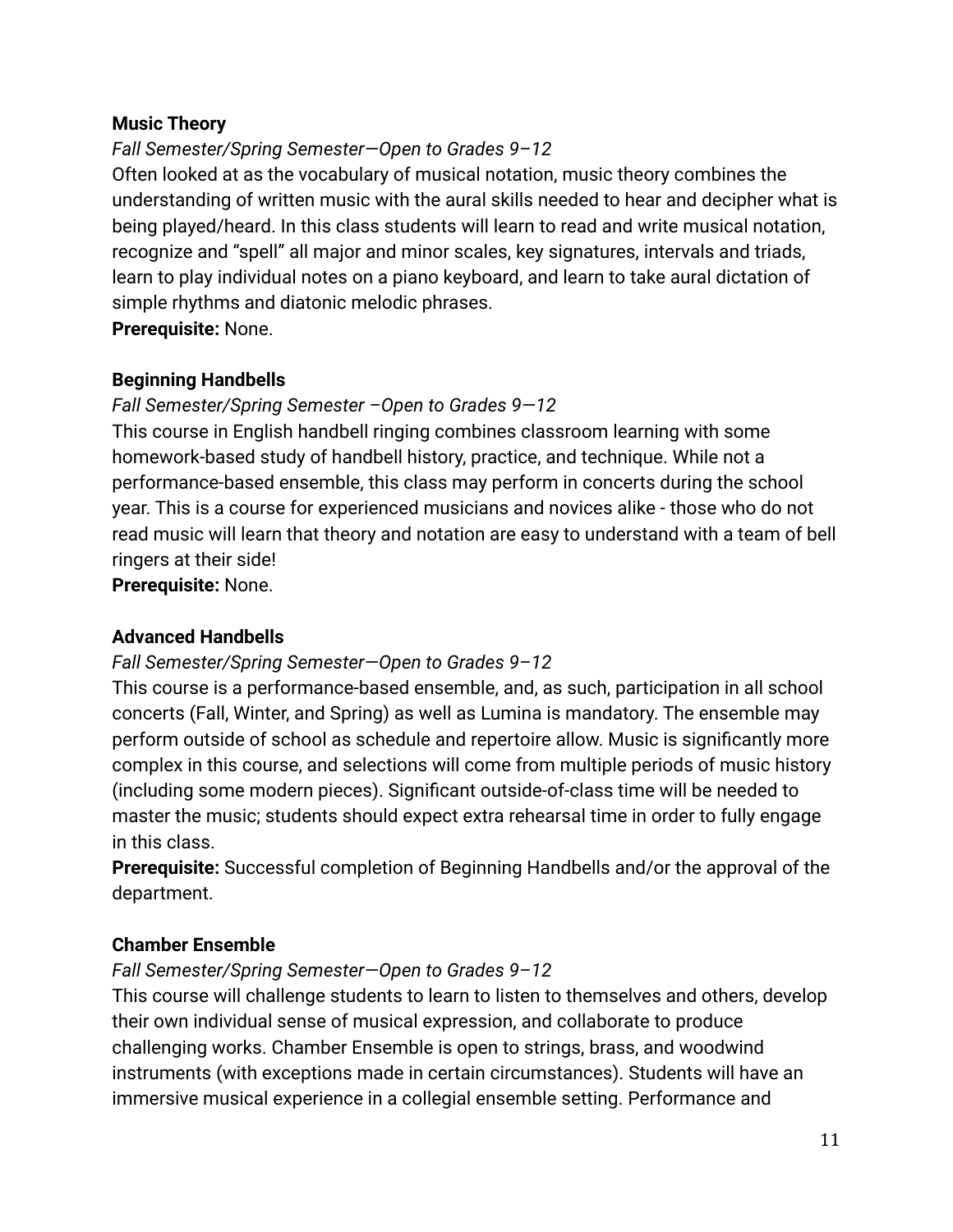ensemble techniques will be taught. Students will refine their sight-reading skills as they learn to perform works ranging from Mozart to the Beatles. Students will have an opportunity to perform at Lincoln concerts and at events and competitions outside of Lincoln.

**Prerequisite:** At least one semester of private study on an instrument (concurrent private study is highly recommended) and/or the approval of the department.

# **Rock Band**

### *Fall Semester/Spring Semester—Open to Grades 9–12*

This course uses keyboards, electric and acoustic guitar, bass, and drums to explore the vast world of music in an interactive learning environment. Students will play one or more instruments over the course of the semester. Students will also have opportunities to present their work in performance. Chord theory, applied instrument skills, group performance, and rehearsal techniques are all covered over the semester. **Prerequisite:** None.

### **Advanced Rock Band**

*Fall Semester/Spring Semester—Open to Grades 9–12* Offered based on interest/enrollment. **Prerequisite**: Approval of the department.

# **Theater**

# **Technical Theater: Set and Sound (Levels I-IV)**

#### *Fall Semester/Spring Semester—Open to Grades 9–12*

This course will focus on the elements of production needed to mount a performance other than performing and direction. Students will gain hands-on experience designing sets, building new sets and altering existing sets, learning stage crew skills, using hand tools, and putting those skills to work over the course of the semester on projects happening at Lincoln. Students will also learn the basics of sound design and how to operate a soundboard. Finally, the course will also incorporate basic video production/editing with a focus on sound and set.

**Prerequisite:** None for Level I. Each subsequent level indicates an additional semester of study.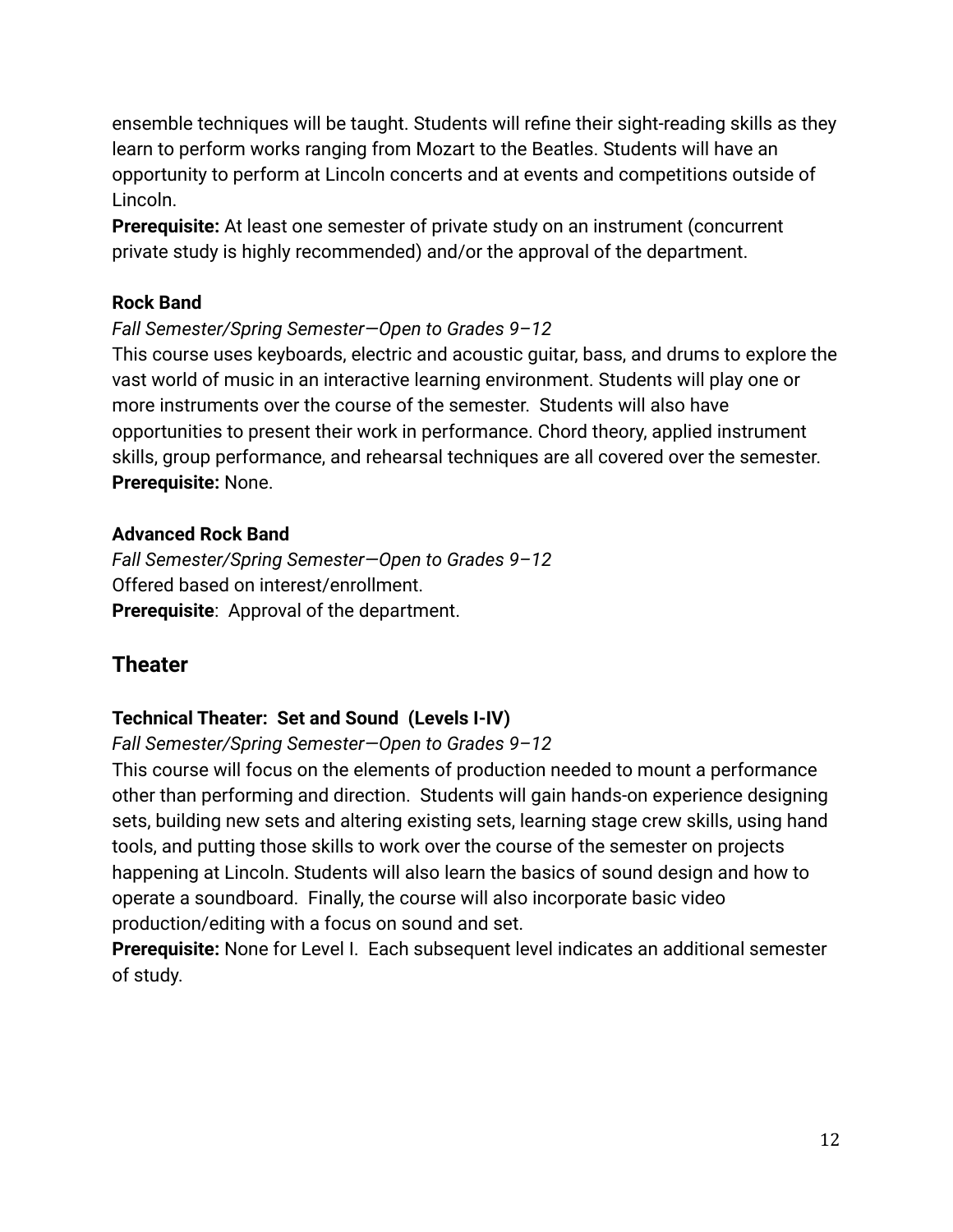# **Technical Theater: Lighting and Costume (Levels I-IV)**

*Fall Semester/Spring Semester—Open to Grades 9–12*

This course will focus on the elements of production needed to mount a performance other than performing and direction. Students will gain hands-on experience working on a lighting board, hanging lights, and designing lights for productions. Students will also learn the basics of costume design for the stage and may have the opportunity to design costumes for productions at Lincoln. Finally, the course will also incorporate basic video production/editing with a focus on lighting and wardrobe.

### **Theater Workshop I**

*Fall Semester/Spring Semester—Open to Grades 9–12*

Victor Turner, an anthropologist who focused on ritual, once crafted a powerful definition of performance. To him, it was "the proper finale of an experience." In theater, we strive to embody and perform stories that speak to human experience, to the inner core of who we are. This course will explore all aspects of performing theater, particularly focusing on building character from a voice and movement-based perspective, before advancing to other areas of study. Introductory theatre history will also be considered.

**Prerequisite:** None

# **Theater Workshop II - IV**

#### *Fall Semester/Spring Semester—Open to Grades 9–12*

This theater workshop continues the approach to character-building from a voice and movement perspective. Additional topics will also include scene study and text engagement, ensemble work, monologue work, and the continued exploration of theater history. Students will work with a range of classical and contemporary material. This course is repeatable and will cover topics on a rotating basis.

**Prerequisite:** Successful completion of Theater Workshop I and/or the approval of the department

# **Advanced Theater: Theory and Practice**

# *Yearlong - Open to Grades 11 and 12*

This course is designed for students who have a proven passion for the performing arts and a commitment to independently developing the skills, knowledge and personal vision required of working artists today. Students will read and engage with theory and play texts, sharing high-level critical dialogue. Students will also collaborate on in-class performance projects that engage with the topics in question, regardless of the different disciplines and strengths that are being brought to the class by students who enroll.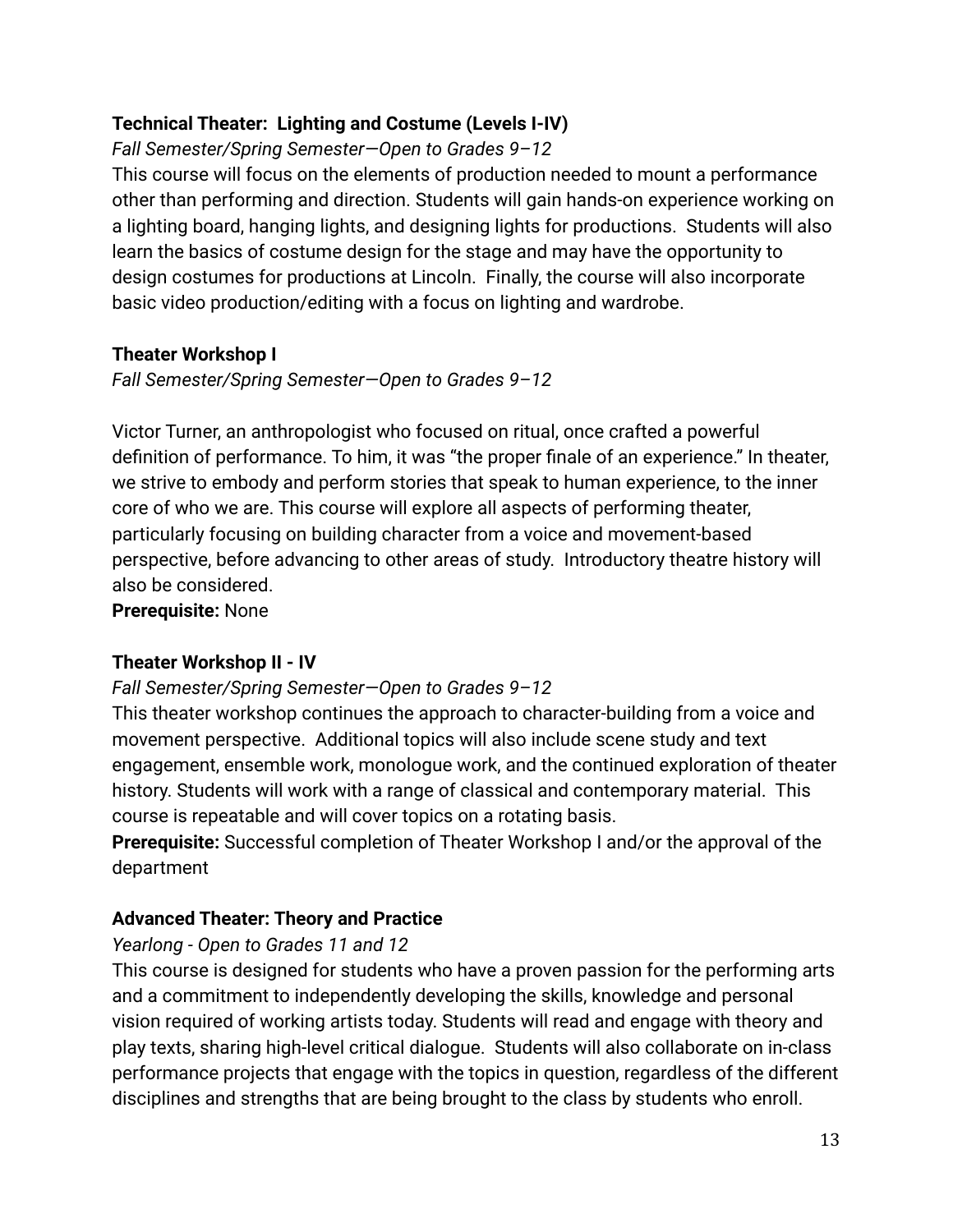During the second semester, students will develop and pursue capstone collaborative performance projects that build off of the discussions and work done in the first semester of the course. Students will be assessed on their progress towards their goals, their ability to present clear artistic visions for their projects, and their final project presentations. The course will culminate in students sharing their projects in a public arena suitable for their needs. *Please note that this course is not an independent study* and that a minimum enrollment of three is necessary. This course is repeatable and will *cover topics on a rotating basis.*

**Prerequisite:** Successful completion of Theater Workshop II-IV and/or the approval of the department.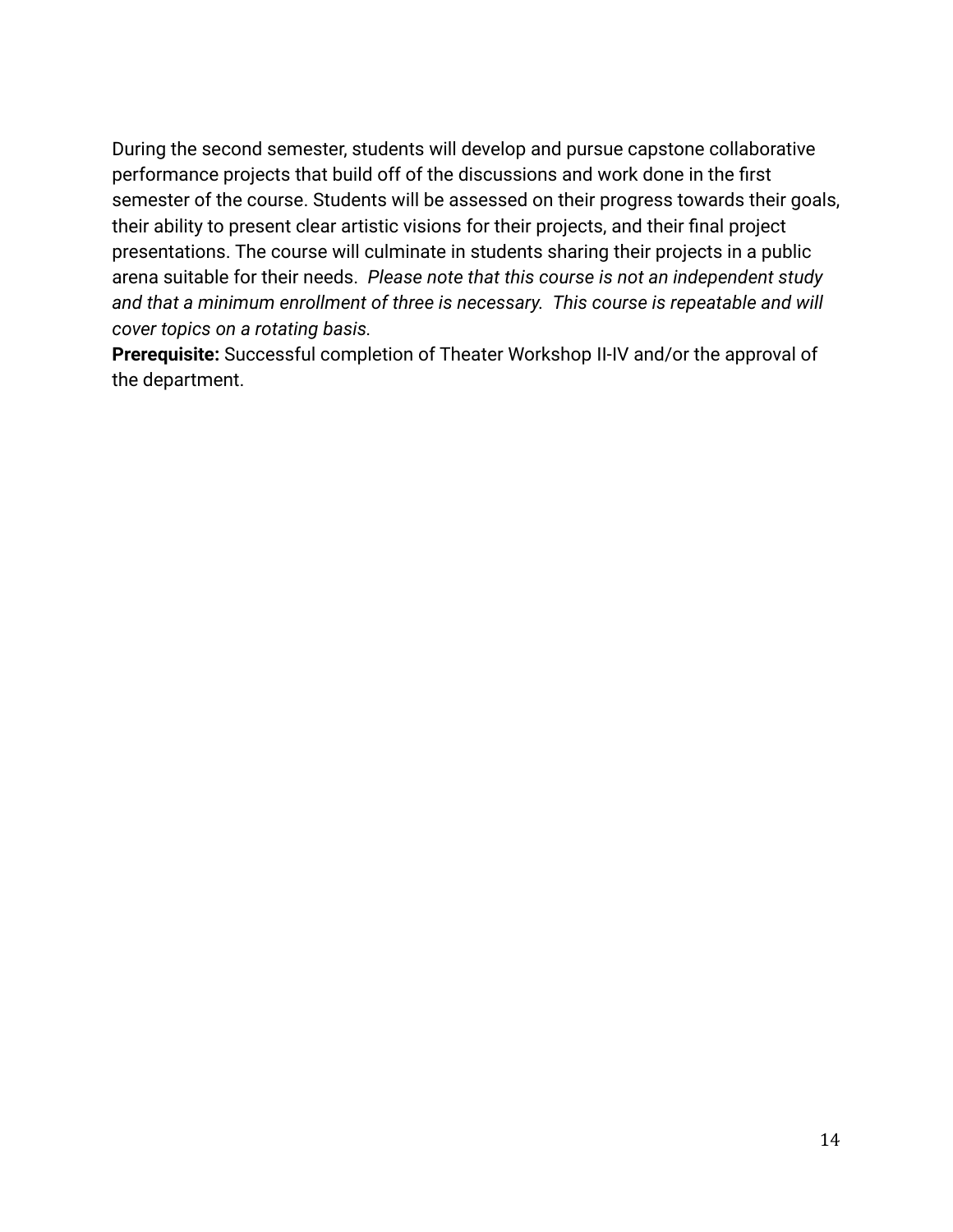# **Visual Arts**

<span id="page-16-0"></span>Anita Thompson, Department Head

The Visual Arts department provides a wide selection of required and elective courses through which students are exposed to ever-expanding visual arts vocabulary along with the tools of visual communication and personal expression. Aesthetic awareness, art history, art appreciation, and media exploration are experienced through ceramics, drawing, photography, sculpture, and painting. Assessment is largely portfolio-based. Seniors often submit a portfolio as either a supplement or in the case of art or architecture applicants, a requirement to their college applications. The learning environment encourages problem-solving, critical thinking, and technical skill building while providing the freedom to pursue a personal vision.

#### **The Art of Assemblage: Found Object Sculpture**

*Fall Semester—Open to Grades 10–12*

The Art of Assemblage is a course that explores how found objects can be repurposed and combined into sculptures that challenge and expand upon the form, function and meaning of everyday objects. Students will have the opportunity to produce both abstract and representational works of art that draw much of their emotional and conceptual power from the materials and combination of materials with which the students choose to work. Ready made objects, object fragments, natural materials, trash, and/or personal belongings are just a few examples of the materials that students will experiment with and assemble during the course. Special emphasis will be placed on examining the history of the Assemblage genre and how recycling, rethinking and recontextualizing the objects of our world allow visual artists to speak directly to the complex relationship between the material world and the human experience. The course is designed to also reinforce the students' technical art making skills and their proficiency with the elements and principles of three dimensional design. **Prerequisite:** Studio Art

**Note:** Students in this course may elect to focus on an alternate course of study in assemblage sculpture that is directed towards sculptural fashion design that entails the students developing wearable garments from alternative materials. Students who elect this tract of the course will have additional assignments and will be required to prepare for and take part in Styleweek New England after the semester concludes.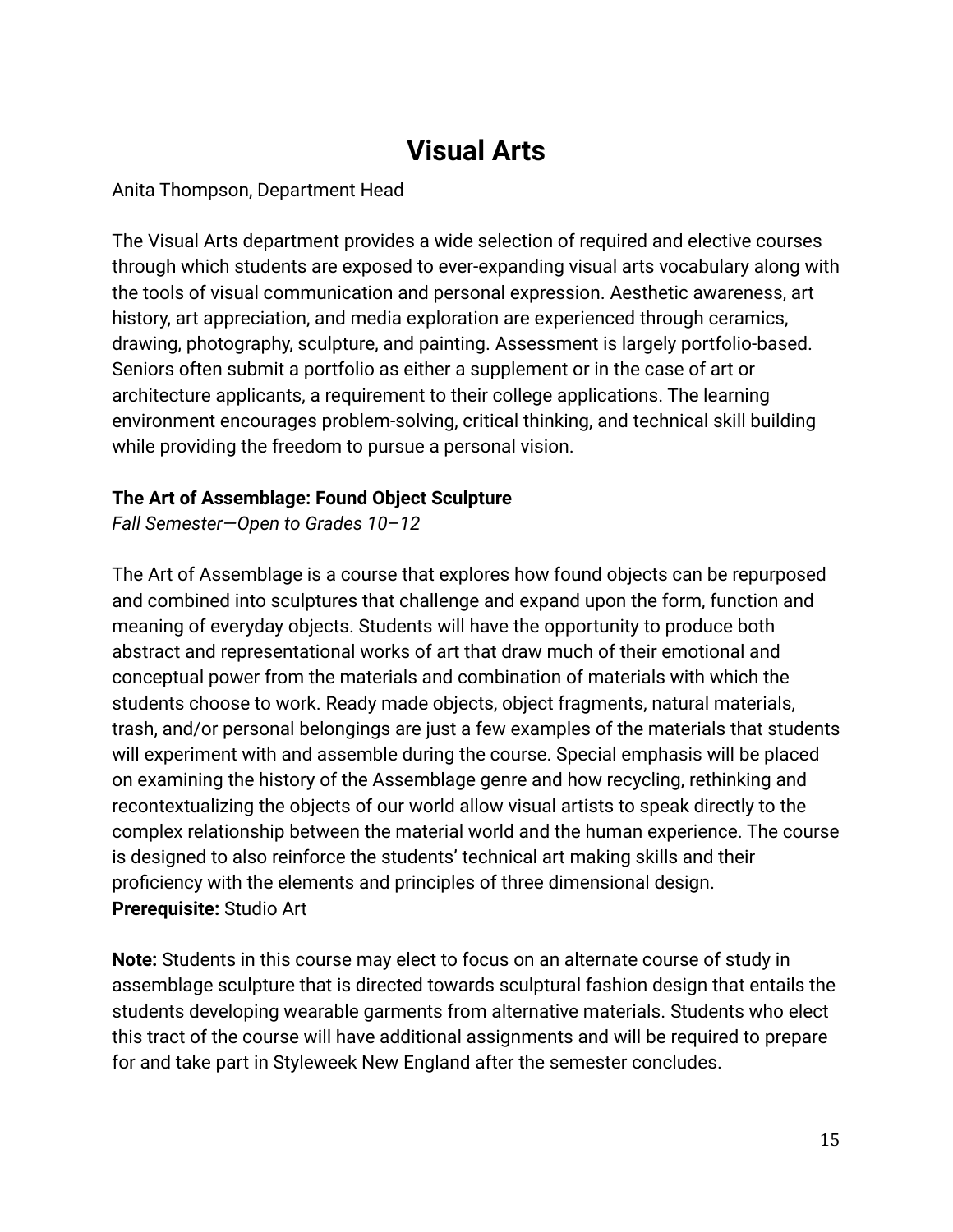#### **Studio Art**

### *Fall Semester/Spring Semester—Required in Grade 9*

This intensive course introduces students to a wide range of media such as collage, sculpture, multiple drawing materials, clay, and digital imaging. Students are encouraged to be as experimental as possible. During the course, students will have the opportunity to view and analyze art from a wide range of contemporary and historical artists representing a variety of cultures and time periods. Students will develop a working understanding of the elements and principles of visual art and will apply this learning in their day to day studio work. In class, students will analyze their own work and critique the work of their classmates.

**Prerequisite:** none

#### **Ceramics I**

### *Fall Semester/Spring Semester—Open to Grades 9–12*

In this class, students will learn the three methods of handbuilding: pinch pot, slab construction, and coil construction. Students will create a number of ceramic projects using each different method. Some of the projects will include the creation of clay sculpture, different types of vessels, sgraffito, photo transfer, and glass to clay fusion, as well as other experimental clay methodology. During critiques, students are encouraged to evaluate the aesthetic and functional qualities of each object created. Along with learning how to manipulate the clay, a focus will be placed on how the media of Ceramics exists in both art historical and present time periods. **Prerequisite:** None

# **Advanced Ceramics** (Ceramics II & up)

#### *Fall Semester/Spring Semester—Open to Grades 9–12*

The Advanced Ceramic classes may be taken to build upon the preceding Ceramics course. In this Ceramics class students will further explore advanced topics in Ceramic construction including improved general building skills and a variety of decorative techniques. Students will also be introduced to the process of creating vessels on the potter's wheel. A focus of the class will also be the further study of Ceramic history and cultural connections.

**Prerequisite:** Studio Art & Ceramics I

#### **Advanced Studio I**

*Fall Semester/Spring Semester—Open to Grades 9–12*

Students are presented with a variety of media, such as various drawing materials, oil and acrylic paint, block printing, and sculptural materials, such as plaster, clay, and wire.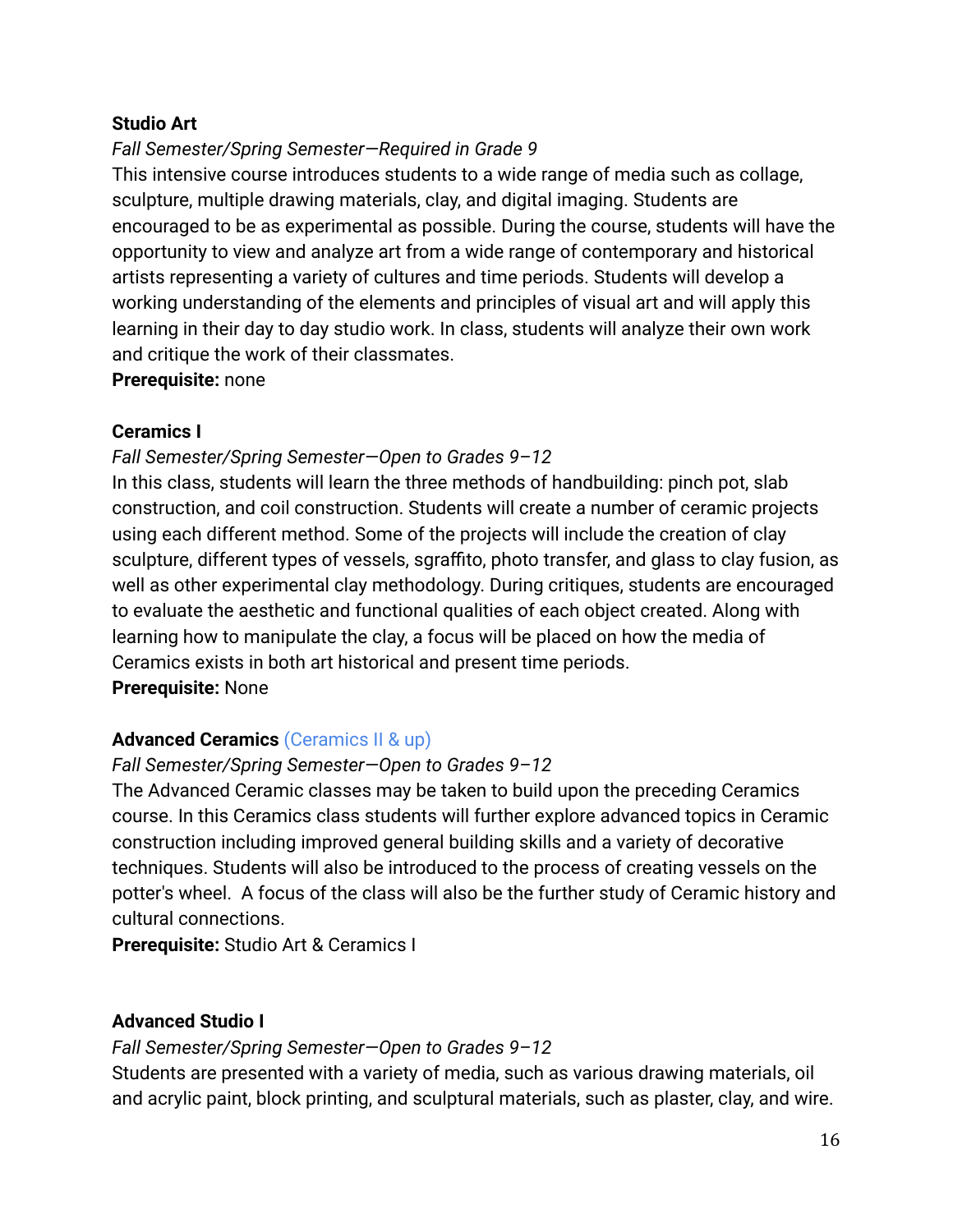Through different prompt and choice-based assignments, students are encouraged to experiment with materials and develop their own creative solutions to the design challenge at hand. A strong emphasis is placed on the development of drafting and design skills, as well as the students' personal vision. Both present and art historical artists will be covered and analyzed. One-on-one as well as group critiques will be held often to share and examine work. Projects are designed to promote students' creative expression and critical thinking skills.

**Prerequisite:** Studio Art

# **Advanced Studio II, III**

# *Fall Semester/Spring Semester—Open to Grades 10 - 12*

These sequential classes may be taken to build upon the preceding Advanced Studio course. In Advanced Studio II & III students will explore advanced painting, drawing, and sculptural techniques while strengthening their craftsmanship and skills of communication with visual media. A focus will be placed on strengthening the students personal artistic vision and technical skills.

**Prerequisite:** Studio Art & Advanced Studio I

# **Transparent Anatomy: Life Drawing**

\*\*This is a full-time semester course\*\*

*Fall Semester/Spring Semester—Open to Grades 10–12*

This course provides an in-depth exploration of life and observational drawing techniques for both the novice artist as well as the more advanced drawing student. Part of the class will be dedicated to basic drawing principles such as linear perspective, line weight, and rendering. Students will then apply these principles to their work on detailed still lifes. In the life drawing portion of the course, students will learn how to draw the human form by breaking down the body into small increments. They will explore the internal and external anatomical components of the human body. At least twice a month they will have the opportunity to draw from life when a nude model visits the class. At all times, they will be working on gesture, composition, line quality and tonal control while working with a wide range of art-making different media. **Prerequisite:** Studio Art

# **Transparent Anatomy: Figure Sculpture**

\*\*This is a full-time semester course\*\*

# *Fall Semester/Spring Semester—Open to Grades 10–12*

This course offers the opportunity to explore a wide range of sculptural materials and processes through the lens of figurative sculpture for both the novice artist as well as the more advanced student. Students will learn about the proportions of the human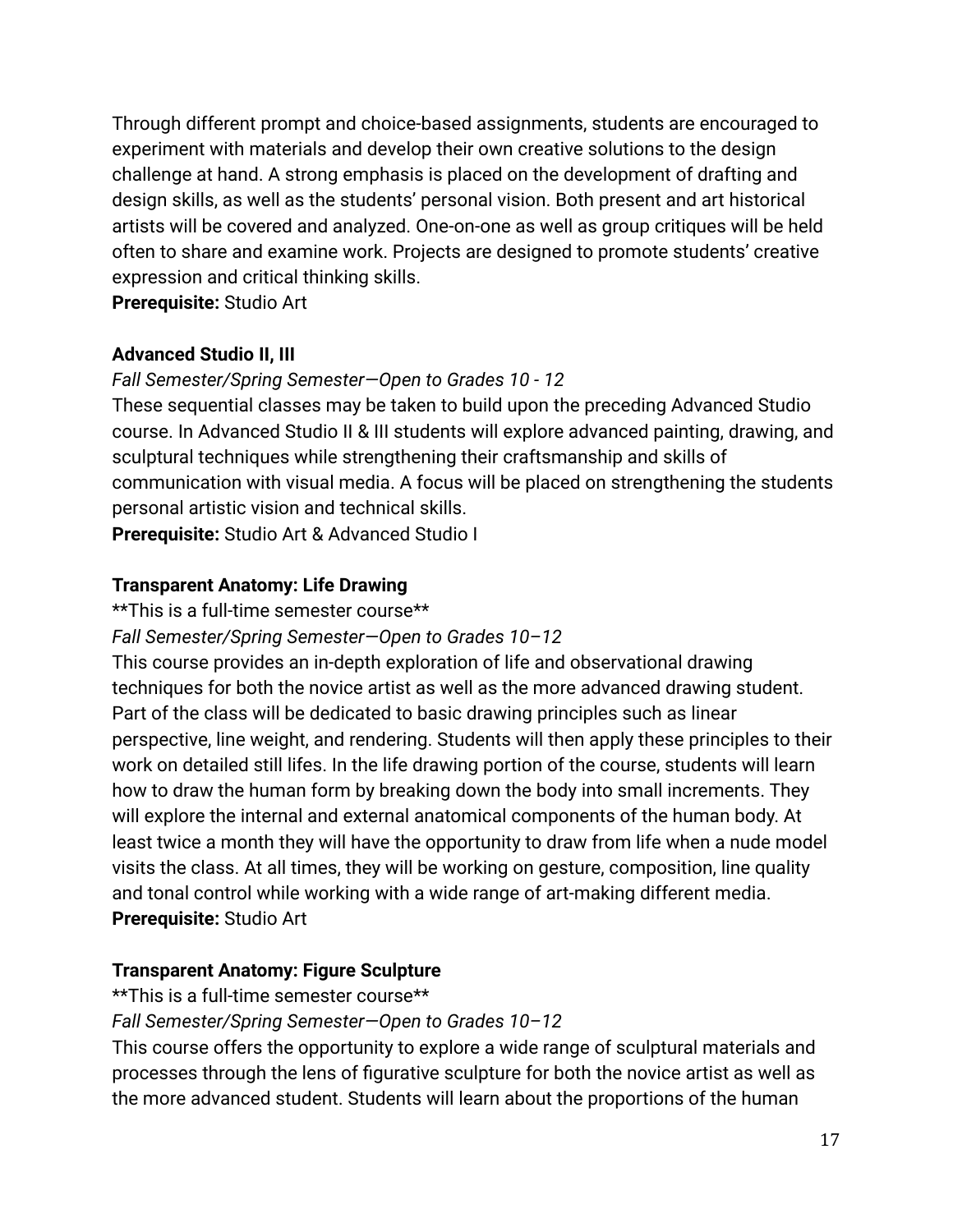body and how to render those proportions in an accurate and representational manner in three dimensions. Students will be exposed to traditional as well as more advanced techniques based on the experience of modeling the human form in clay, plaster, wood, and wire. The course will also explore the concept of abstraction and how working in a non-representational fashion can open up doors for further creative expression. The course will culminate in an exploration of contemporary figurative sculpture and the students will be challenged by applying what they have learned to a broad array of contemporary art-making materials and processes. **Prerequisite:** Studio Art

#### **Photography I**

#### *Fall Semester/Spring Semester—Open to Grades 9–12*

This course covers both technical and aesthetic aspects of fine art photography. Students are introduced to both analog and digital photography and learn how to use the camera as a tool for communication and personal expression. Emphasis is placed on the procedures, concepts, and techniques that are employed in controlling the medium. A major part of this course involves learning about the art of photography and the application of visual and compositional principles within the medium. Photo history, critique, and independent writing and research are integrated into the curriculum. Technical camera, darkroom, and Photoshop skills are pursued throughout the course. Owning a camera is recommended, but not required. **Prerequisite:** None

#### **Advanced Photography** (Photo II & up)

#### *Fall Semester/Spring Semester—Open to Grades 9–12*

Advanced Photography allows students to build upon the skills developed in Photography I. In Advanced Photography, students will refine technical skills and explore more advanced techniques as they experiment with different types of photography and build upon their knowledge of photographic practice and fine art photographic history. Units on alternative process photography and hybrid processes are integrated into the curriculum. Photo history, critique, and some independent writing and research are also active components of the course. Through their creative work and visual research, students will be able to expand upon their knowledge of photography and in turn develop a better understanding of their own specific photographic interests and unique creative voice as they pursue subject matter and projects that are relevant to their artistic vision. Students may work in either digital or film formats. It is recommended, but not required, that they provide their own camera. **Prerequisite:** Studio Art & Photo I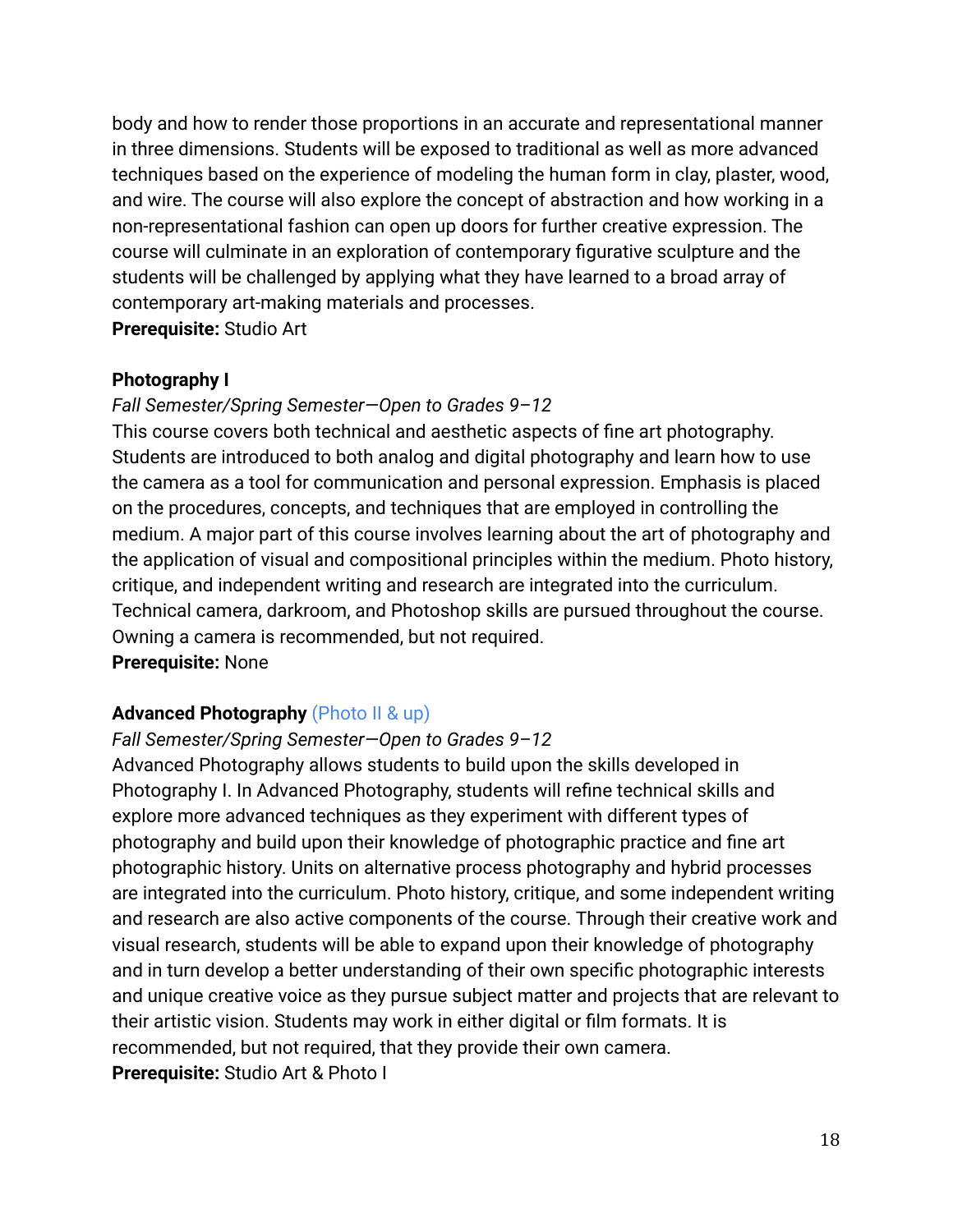#### **Visual Arts Major/Senior Studio**

# *Yearlong—Open to Grade 11 & 12*

This course is designed for students who have a proven passion for the visual arts and a commitment to developing the independent habits of mind and personal vision required of the most sophisticated working artists today. During the first semester of this yearlong, full-credit course, students will be required to develop personally relevant and technically refined solutions to thematic prompts. Engaging in daily research for artistic inspiration, high-level critical dialogue about works in process, and embracing the iterative creative process are expectations of students who enroll. **Junior year Co-requisite:** Life Drawing in Semester 1 plus one additional Visual Arts elective in either semester.

During the second year, students will develop and pursue an independent body of work that builds off of the work created in the first year of the course. Students will be assessed on their ability to push their work to the highest level of formal and conceptual refinement and their ability to present their clear artistic vision in weekly critiques. The course will culminate in the students preparing for and hanging the Visual Arts Major Senior Studio Art Exhibition. *Students interested in taking part in the course should submit a portfolio and essay of interest to the Visual Arts department chair by the end of February for consideration for the course.*

**Senior year Co-requisite:** Full-year Senior Studio class plus one additional Visual Arts elective in either semester.

**Prerequisite:** Grade 9 Studio Art; one other Visual Arts elective, portfolio presentation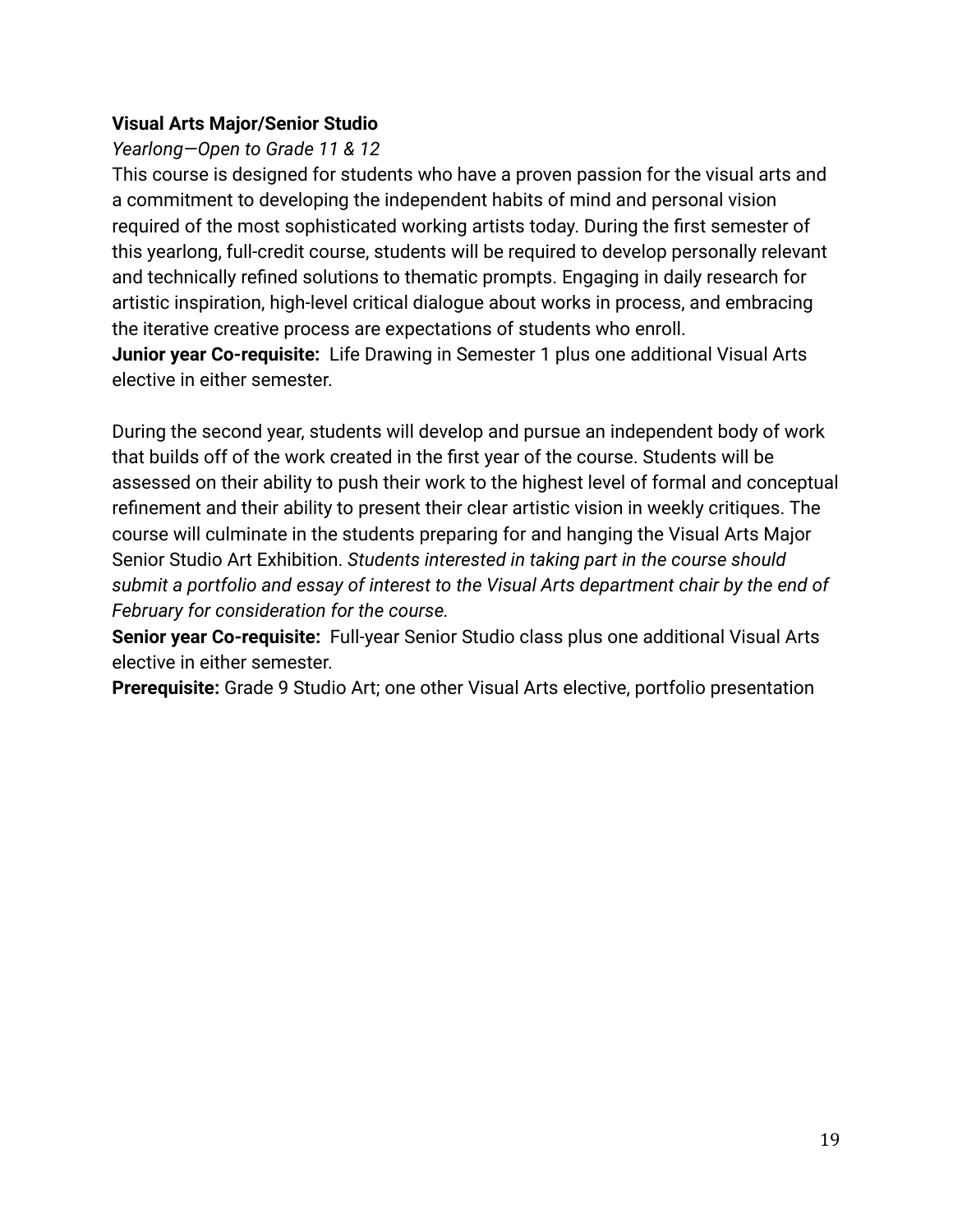# **English**

# <span id="page-21-0"></span>Emma Stenberg, Department Head

The English Department aims to encourage a love of language and an appreciation for its power to enrich lives. We offer a wide-ranging program of classic and contemporary texts from different cultures, genres, and historical periods. English classes foster each student's ability to read actively and critically; to write effectively in analytical, creative, and reflective modes; and to speak articulately in discussions and presentations of individual and collaborative work. Thus, over four years, a broad range of readings in both American and global literature helps students to understand themselves and enter into the lives of others with insight and empathy.

### **English 9—The Self, the World, and the Word**

# *Yearlong–Required in Grade 9*

This course serves as an introduction to the study of reading and writing on the high school level. It also considers the importance of these practices in life beyond the classroom. A large part of finding our way in the world involves defining ourselves in relation to family, peers, and society. Students in English 9 therefore examine—through their own reading and writing as well as discussion—how the search for identity and values is portrayed in a wide array of texts and kinds of texts. Frequent writing assignments—mostly analytical, but also reflective and creative—enable the student to develop their own voice and vision while also deepening their appreciation for the voices and visions of others.

# **English 10—Bridges and Walls: What Divides and Connects Us**

# *Yearlong–Required in Grade 10*

In this course, we will read a series of texts that wrestle with core parts of the human experience: the formation of individual identity; living through revolutionary change and divisions within society; and the paths to empathy and healing. Our texts include novels, plays, and comic books by writers of diverse experiences and forms of artistic expression. Students will write essays, personal narratives, short stories, comic books, and plays to shape their writerly voices and step into different experiences of the world.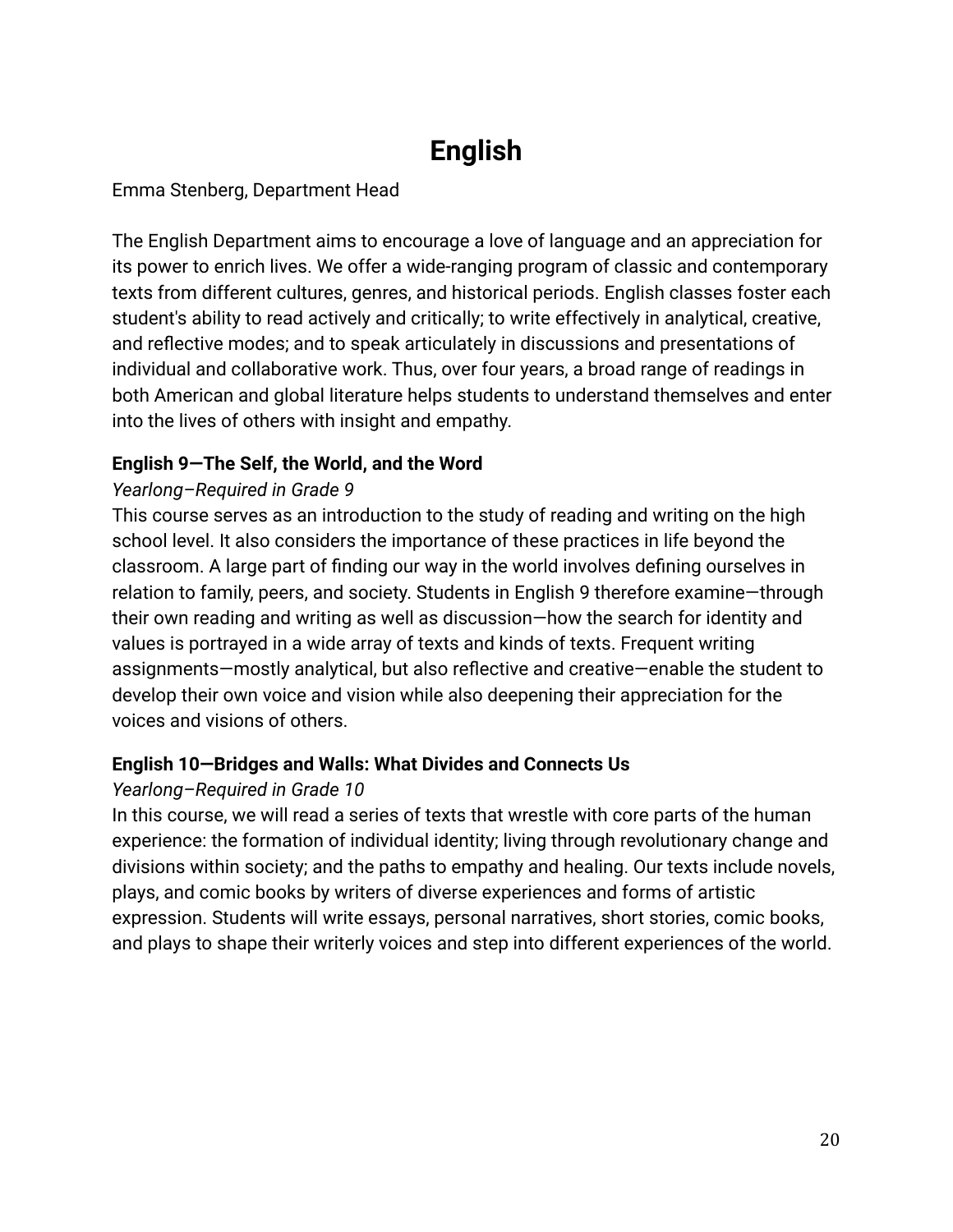### **English 11—The American Experience: Literature**

# *Yearlong—Required in Grade 11*

The English component of the American Experience explores and scrutinizes the American Dream. Our readings—essays, short stories, poetry, and novels—examine multiple perspectives across lines of class, gender, race, and other identifiers. Past topics have included the role of wealth and status in *The Great Gatsby*; the idea of art as resistance and catalyst for social change in Harlem Renaissance poetry and feminist writers; experiences of immigration as brought to life in short stories; and the ways in which history affects the individual. Acting as lenses through which to view the national imagination, our varied texts examine how America's collective narrative has shaped and been shaped by individuals and their art. This course works together with the United States History course to make connections, address essential questions, and enrich our understanding of the wide variety of American experiences.

#### **English 12—Senior Seminars**

**\*\*Students must indicate first, second, and third choice\*\***

*Yearlong—Required in Grade 12*

# *Language and Power*

Words can break hearts, or provoke hatred, or take a country to war. But words can also help us to make peace, solve problems, discover meaning, and become inspired. This course examines both the language of power and the power of language--in political and social issues, in our relationships with family and friends, and in the search for purpose and ideals. Readings are drawn from a wide range of texts, past and present: memoirs, speeches, essays, imaginative literature, songs, journalism, film, and other sources depending on the class's interests. We will also consider how mass media, digital communication, and even the design of physical spaces are also "texts" that we can read critically and think about creatively. Perhaps most important, we will seek out ways to talk about controversial issues such that diversity and difference can be seen for what they are: benefits rather than burdens. The student will therefore develop a set of reading and writing skills applicable to any college major, as well as a clearer understanding of how she can use words to make a positive difference both in her life and in the world.

# *Media and Gender*

This course examines how media and gender interact. We will learn the language and theory particular to different forms of media--literature, nonfiction writing, film, journalism, music, and emerging technologies. We will read theory and film by a number of creators, including Laura Mulvey, Gabby Rivera, bell hooks, Patricia Hill Collins, Céline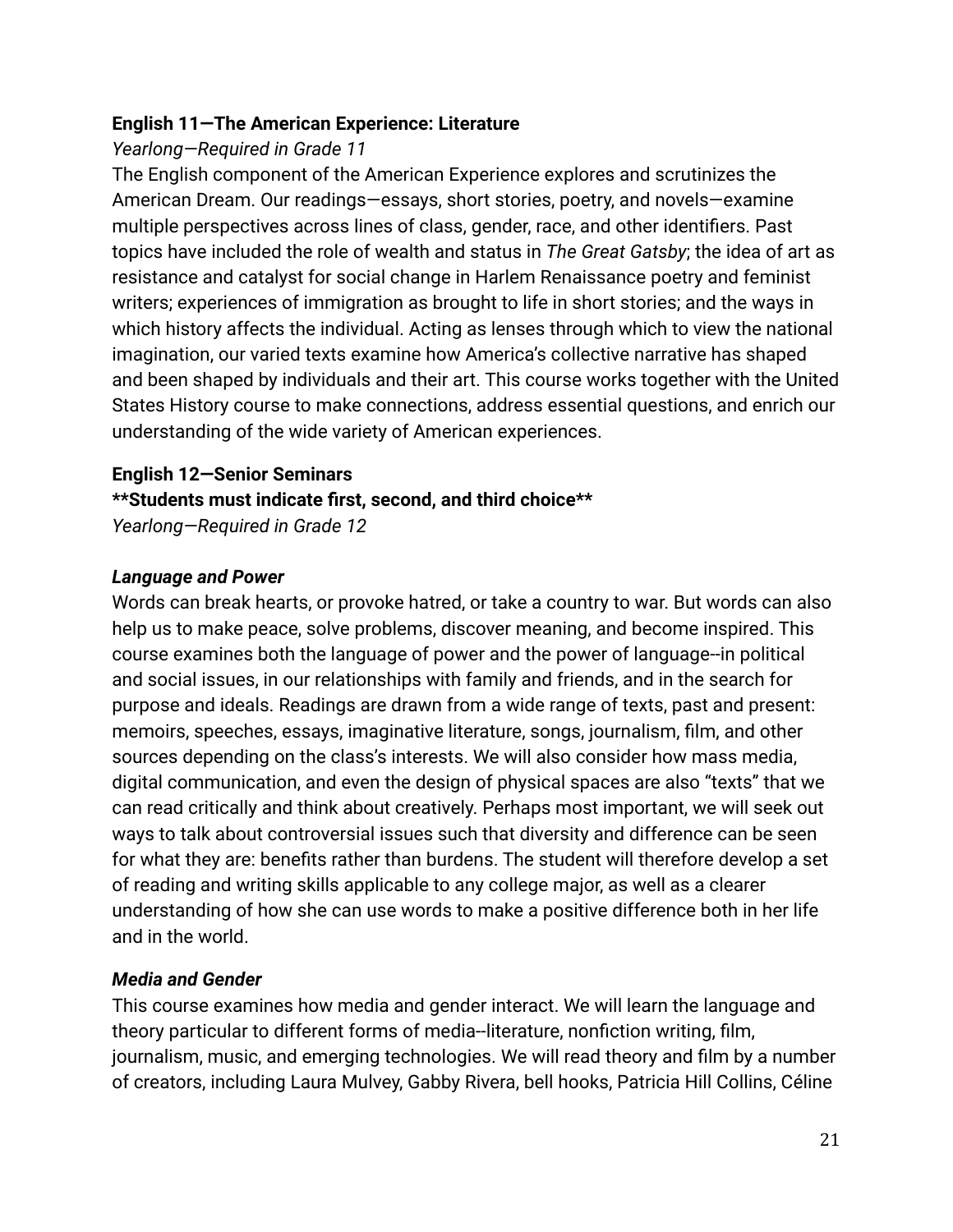Sciamma, and Jia Tolentino. Students will study how the media has been a vehicle for shaping our modern notions of gender, as well as a persistent battleground for gender rebellion, definition, and discourse. Students will also reflect upon their own roles as media consumers and creators by using the Media Literacy Concepts. This course requires independent research and teamwork.

### *Literature and Philosophy*

This course is both an opportunity for advanced literary analysis and an inquiry into some of the most compelling and essential questions of human existence. How should we treat each other? What can we know for sure? Why are we here in the first place? Where can we turn for wisdom and comfort? People have been asking such questions for all of human history because, simply put, they help us learn how to live. Literature, by using such means as narrative, character, metaphor, and beautiful language, can help us determine what it means to live a meaningful life. Our readings--primarily fiction, poetry and drama--are drawn from a variety of eras, cultures, and styles. We will frame these works with selected writings from areas such as philosophy, literary theory, and creative nonfiction, consistently responding to the literature we read with our own such writing, as well.

### **English Electives**

#### **Memoir Writing**

#### *Fall Semester—Open to Grades 10–12*

Writing memoir is not writing your autobiography; rather, it is sharing moments of your life. In this one-semester elective, we will practice ways to access memories and generate ideas for telling those stories. We will explore a variety of true story structures—straightforward and experimental narratives, PechaKucha, podcasts, zines, etc.—to practice the use of specific sensory detail, and to develop our abilities to write scenes that demand attention. We will play with the often elusive concept of voice, including how perspective and delivery change the story. The term "creative nonfiction" aptly describes the writing in this course, combining the fact-gathering of nonfiction with the descriptive language skills employed by writers of fiction. We will consistently refine the skills and methods involved in giving and receiving meaningful feedback. Readings will include such texts as *100 Essays I Don't Have Time* to Write by Sarah Ruhl.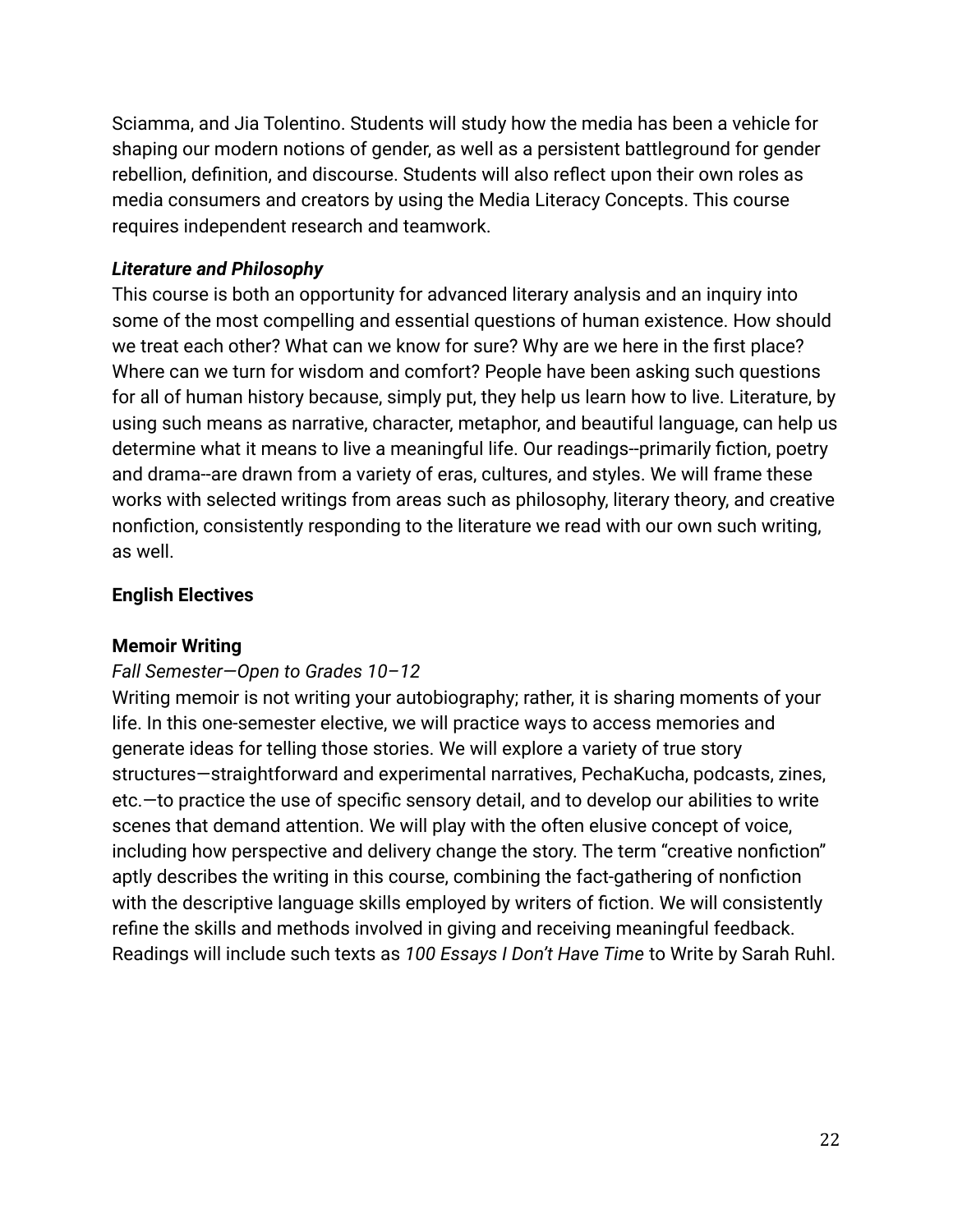#### **Playwriting**

### *Spring Semester—Open to Grades 10–12*

Writing and staging original short dramas will be the goal of the Playwriting course. We will read plays, study their structures, develop opinions about playwrights' styles, and evaluate various themes and techniques. A variety of prompts will lead the student playwrights to the final stages (pun intended) of writing and production. We will also refine the skills and methods involved in giving and receiving meaningful feedback, and all students are required to read parts in each other's work. In addition to submitting plays to our school's 10-minute play festival, the prestigious local contest "Write Here, Write Now" will be the impetus to complete a play and revise it for submission. Other contest participation will include the Young Playwrights Festival at the Eugene O'Neill Theater Center and the Princeton University 10-Minute Play Contest (for juniors). A special event is planned for the end of the term, when Lincoln alumnae who have graced our stage during their time here will participate in a staged reading of new work by current students. We also hope to plan field trips to local professional theaters.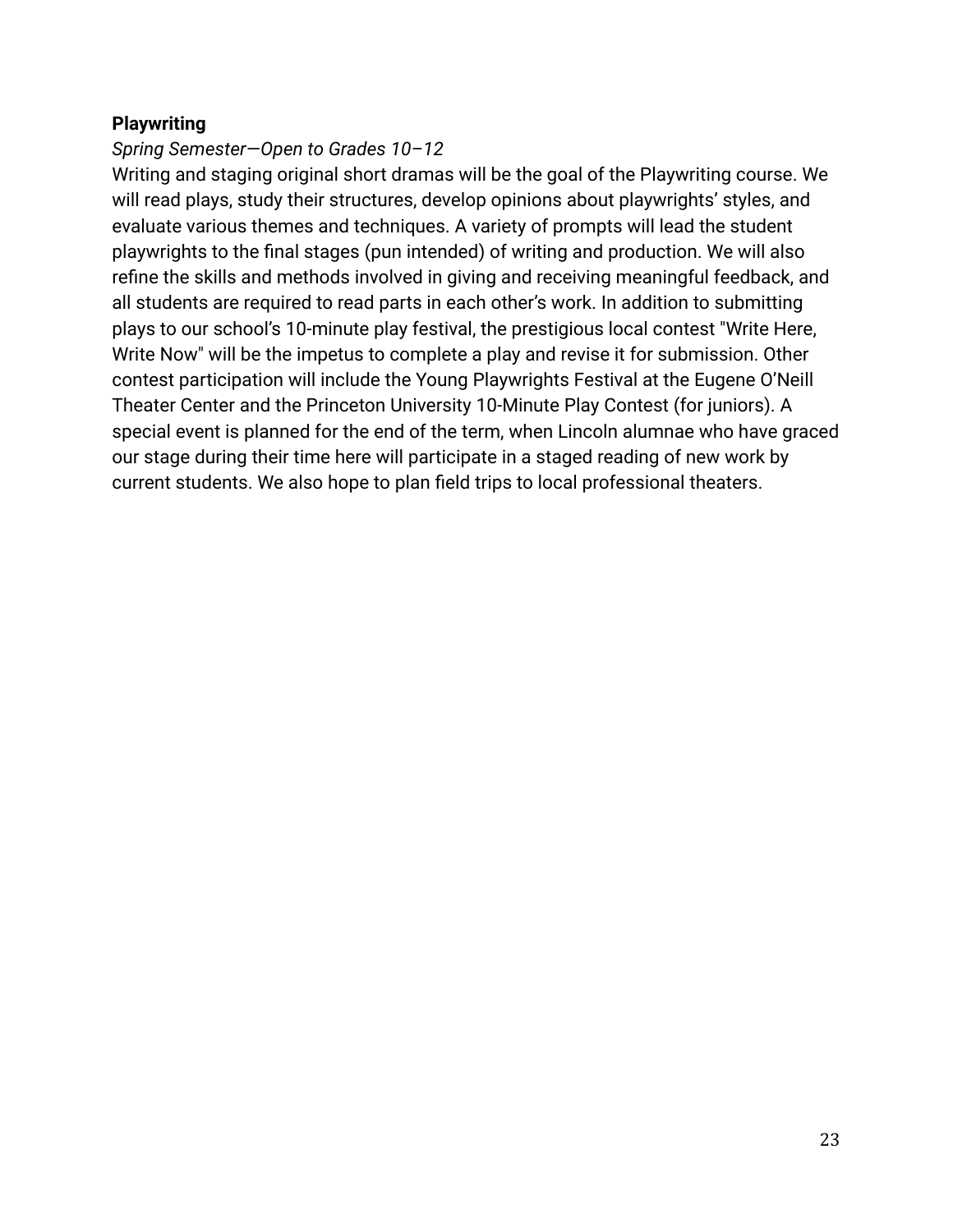# **History**

<span id="page-25-0"></span>Ruth Marris-Macaulay, Department Head

The History Department is committed to helping students develop a set of higher-level skills that are important both in and out of the history classroom. Globalism has fundamentally altered the way we look at history. We are no longer able to study nations in isolation or understand history from a Western perspective. Global history has emerged as a discipline in which the connectedness of the world is its jumping off point. Yearlong courses explore broad themes in American and global history, and four semester-length elective courses are also offered. Students are expected to develop expository writing ability, intellectual curiosity through critical reading and thinking, and discussion and debate skills. Geography, current events, and the responsibilities of a citizen in a democracy are also integrated into history courses.

#### **History 9 — Topics in Early World History**

#### *Yearlong—Required in Grade 9*

This course will look at topics that fall within the period 1500 - 1850. Using the themes of Empire, Exchange and Revolution, students will encounter various cultures and understand how connections and networks develop interaction and change in politics, economics, societies, and belief systems. A strong emphasis on the meaning of global history will be central to the course and it will go hand-in-hand with developing an appreciation for non-Western narratives. Through close collaboration with the library, students will work individually on the Grade 9 research project developing their skills with primary and secondary sources, evaluating and synthesizing information, determining the reliability of sources, and self-reflecting their process. The final quarter will be devoted to a unit on civics.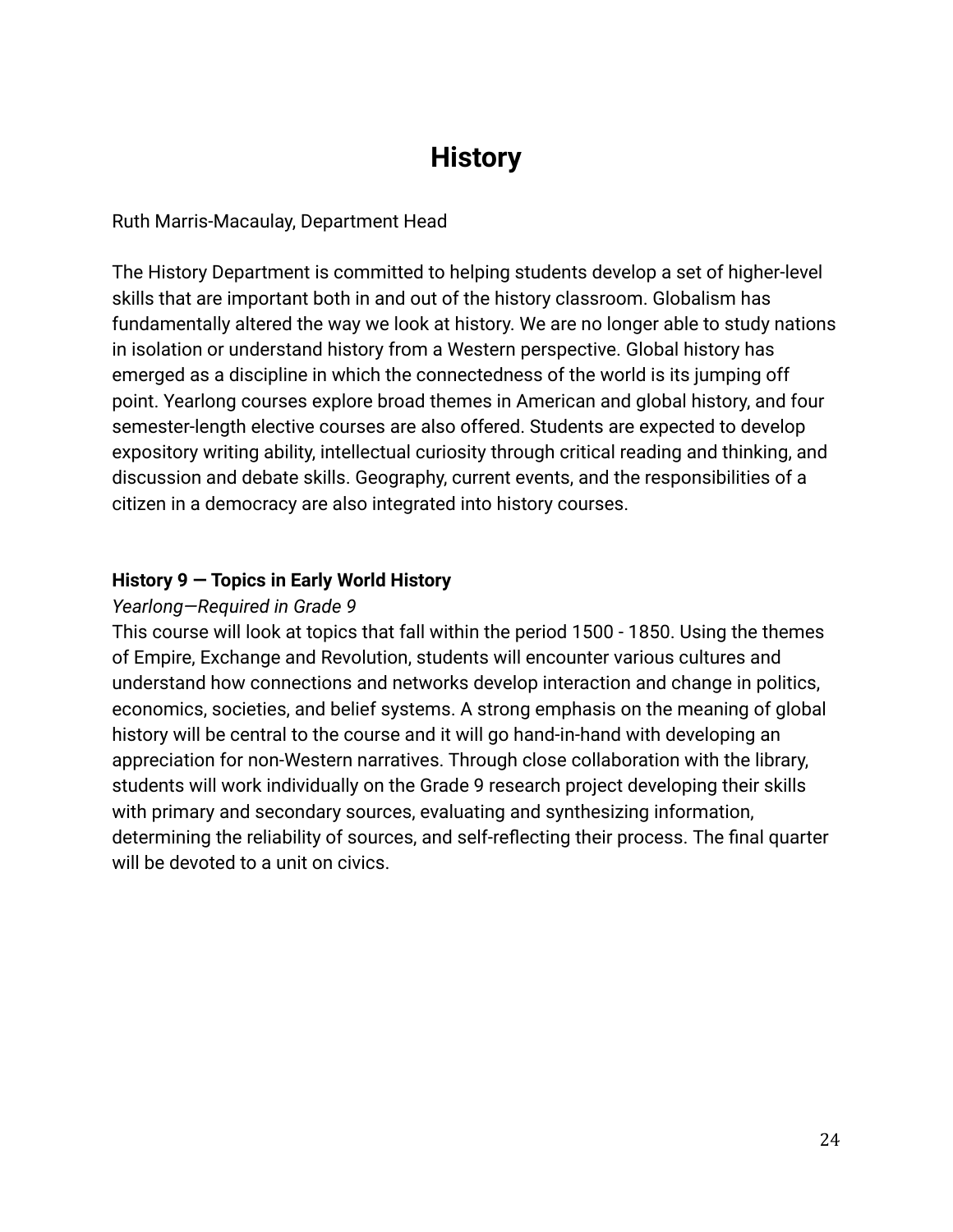### **History 10 - The Shaping of the Modern World**

# *Yearlong—Open to Grade 10*

This course will pick up from where the Grade 9 course ends and cover the period from 1850 to the present. Units will address the themes of Imperialism, War and Resistance and its legacy in the postcolonial world as well as global challenges for the future. As they did in Grade 9 students will work in tandem with the library on reading, writing, and critical thinking while developing skills in analyzing primary sources, researching reliable information, visual literacy, and making oral presentations. The year culminates with individual presentations that tackle current efforts to resist oppression on a global level.

### **History 11—The American Experience: History**

### *Yearlong—Required in Grade 11*

Through thematic units and exercises to develop critical thinking, reading, and writing, this course will trace the history of the United States from the colonial period through the present, as well as examine current events. The themes will work hand in hand with the English department's *The American Experience: Literature* course allowing students to make cross-curricular connections, examine cultural mythology, and identify patterns and trends over time. Interdisciplinary summative assessments and other collaborative activities will connect both English and History courses. Examining the trends and particular moments in American history will be done specifically through the eyes of those for whom unity has been elusive. Their struggles to become "American" will help tackle essential questions such as: "What defines the American Dream and does everyone participate in it?" And "Who is American and who decides?"

# **African Studies**

# *Fall Semester—Open to Grades 11 and 12*

Africa has a long history spanning more than 5,000 years and is often misunderstood, over-generalized, and neglected in study. Characterized as the "dark" continent, this course will examine some of the troubled historiography of Africa, common misconceptions and stereotypes, as well as the lack of sources for studying its early history. Students will delve into topics from the precolonial, colonial, and post-colonial periods and analyze Africa through the lens of world history to better understand its influence on the world and the influence of the world on it. Students will use geography and employ cross-disciplinary approaches to various topics, as well as advance their skills with primary sources and explore current events to further their understanding of this diverse continent.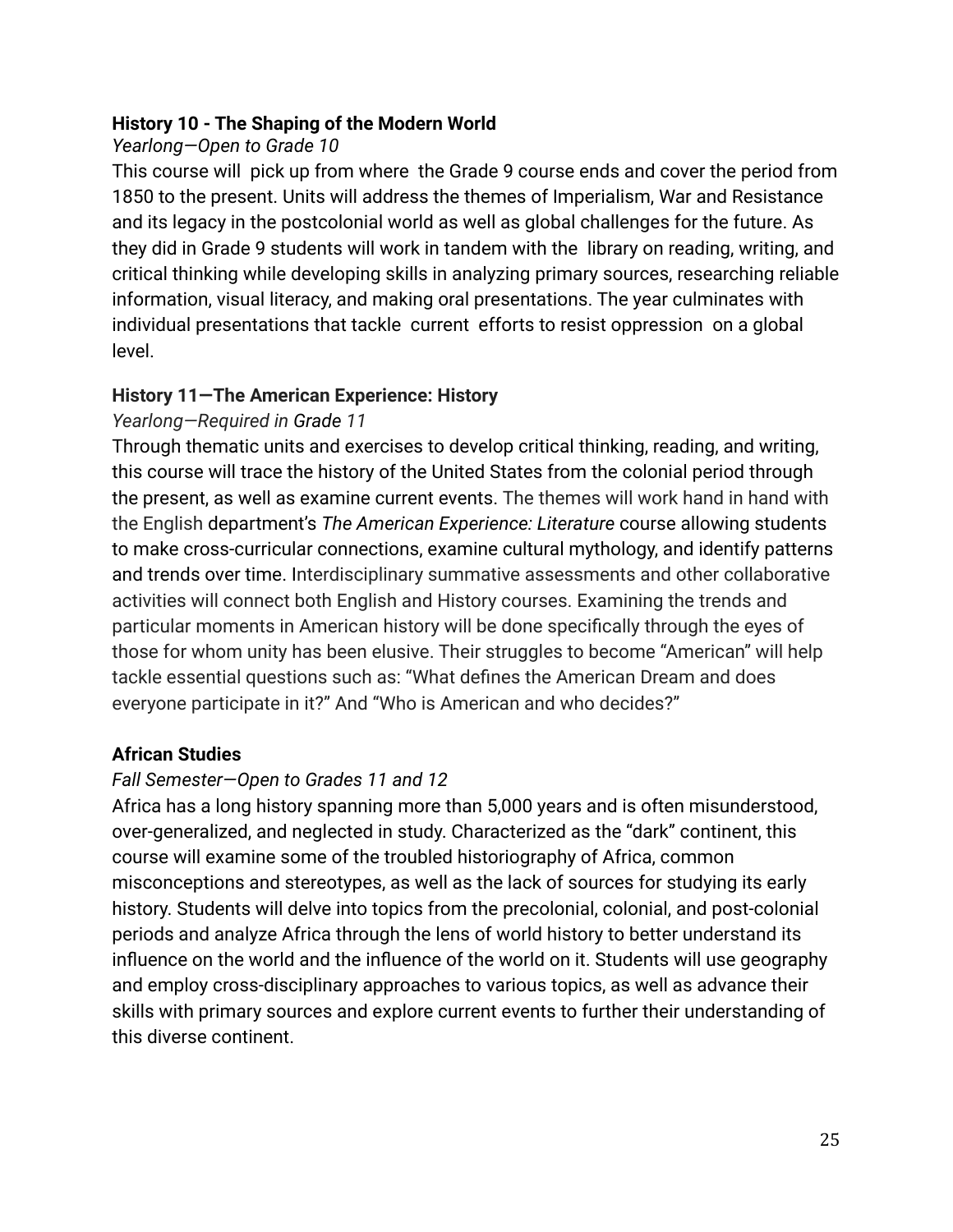# **Art and Archaeology of The Ancient World**

# *Fall Semester - Open to Grades 11 and 12*

This course offers an opportunity to explore the multi-faceted discipline of archaeology and encourages an interdisciplinary approach to engaging with the ancient world. Students will learn about art and architecture, but also look at the material culture of the ancient world, exploring things of beauty and power, as well as artifacts from the world of the everyday. They will also learn "how to do" archaeology - the techniques of locating, retrieving and analyzing ancient remains - and consider how the study of material culture significantly shapes our understanding of the past, especially when documentary evidence is absent or limited. While the core focus of *Art & Archaeology of the Ancient World* is the archaeology and art of the ancient Mediterranean, Egypt, and the Near East, students will have many opportunities to reach beyond this geographic area. Material culture is a lens through which the physical remains of any culture can be examined. It opens up a path for future archaeologists, art historians, anthropologists or museum curators, as well as for anyone curious about how the past is "read" from the tangible clues it leaves behind.

# **Race & Ethnicity in the United States**

### *Spring Semester - Open to Grades 11 and 12*

This course will examine the social and historical construction of race and ethnicity in the United States. Students will apply theoretical frameworks to historical and contemporary experiences of people of color in the U.S. to understand the role race has played in this country's history. In addition to theories of race and racialization, students will analyze the creation, maintenance, and expansion of U.S. racial policies and ideologies as well as explore historic and contemporary movements of resistance and empowerment. Through intersectional frameworks of race, class, gender, sexuality, and citizenship, students will recognize how systems of power and privilege build upon and support one another. Students will learn close reading and the application of critical theories and theoretical frameworks, as well as interpretation of political and legal rhetoric and texts. The class will devote time to strengthening writing skills and analysis in the social sciences, together with college-level presentation and research skills.

# **Comparative Democracy**

# *Spring Semester—Open to Grades 11 and 12*

Democracy, Winston Churchill famously claimed, is the least bad of all systems. To what extent has democracy emerged and been challenged over time? Why is it facing a series of new crises today? This class will answer those questions. It will consider the history of democracy from Plato's fear that it could descend into ochlocracy or mob rule, to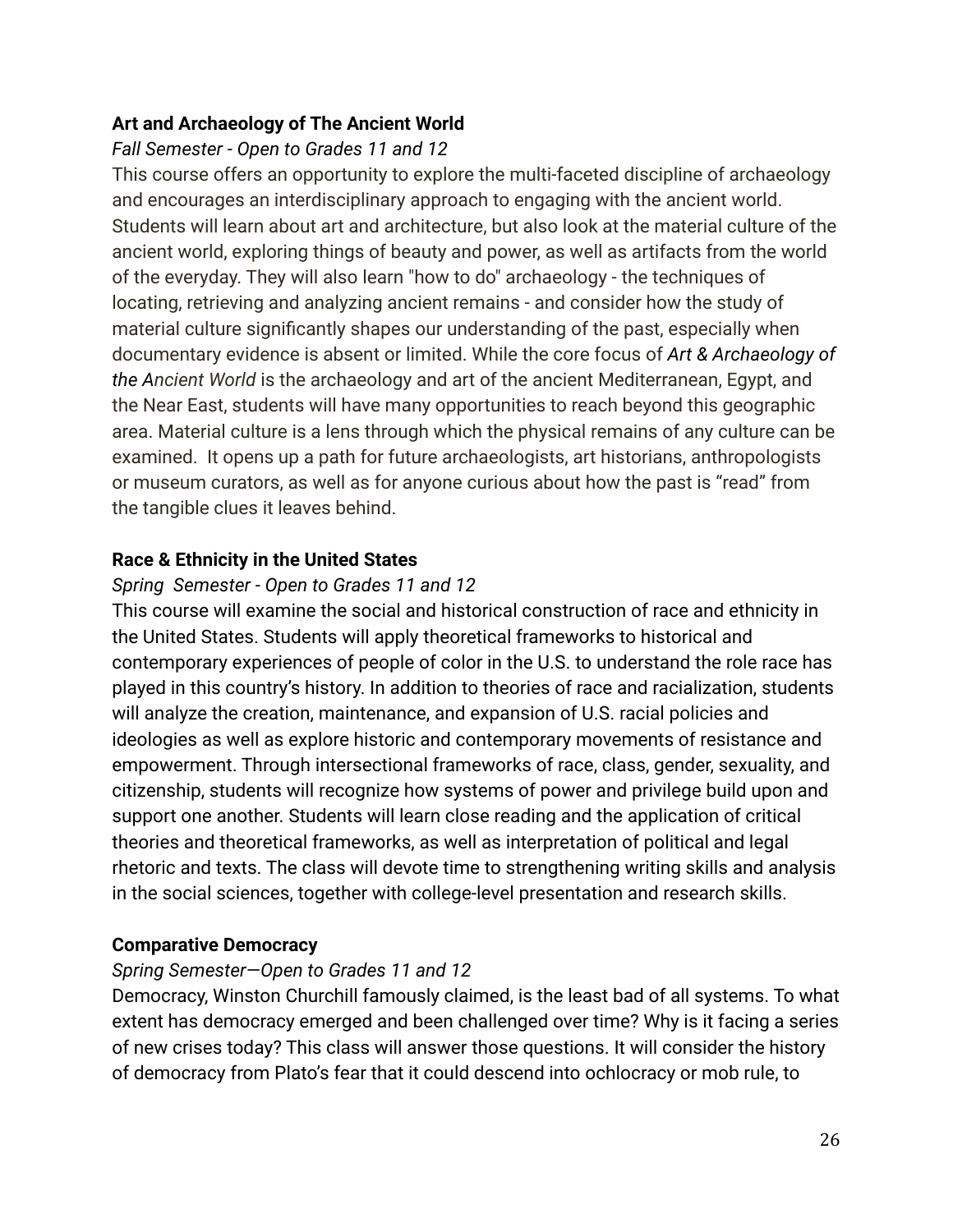what the assault on the United States Capitol in January 2021 demonstrates about the state of democracy today.

Democracy has evolved over time and witnessed a tumultuous history. Traditionally it has been considered as a desirable legacy of Ancient Greece. However, it has been shaped by many events over many centuries. These include the English Civil War and the American and French Revolutions in which the challenges we face today were first encountered. The questions posed and solutions offered, however imperfect, tell a story of constant redefinition, exclusion and inclusion. This history will be followed by an examination of authoritarian leadership, populism and representative democracy today when democracy is often caught between a rock and a hard place, prompting new questions about how society can look after all its people fairly and effectively.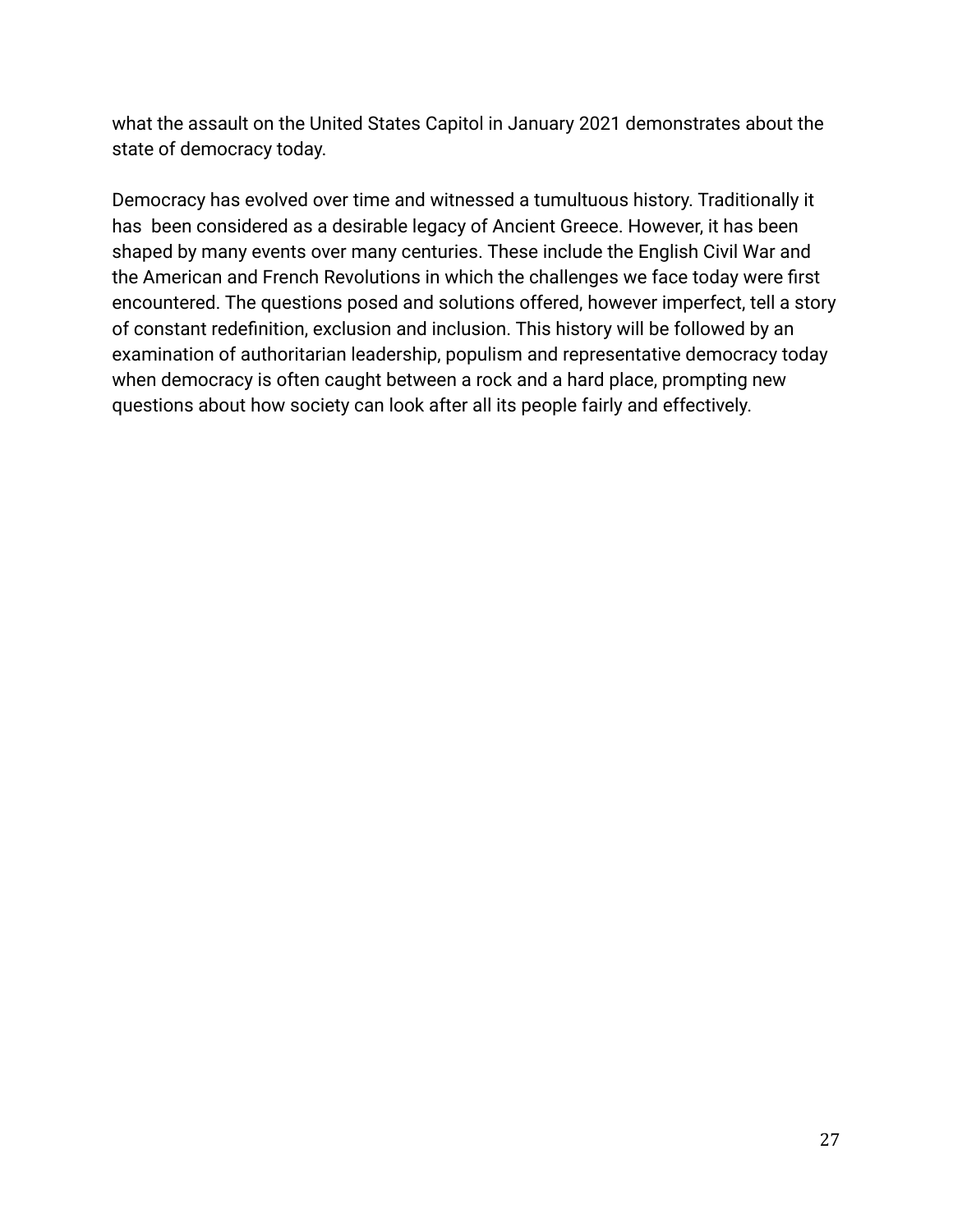# **Mathematics**

<span id="page-29-0"></span>Shannon Lambert, Department Head

The Mathematics Department espouses the standards set forth by the National Council of Teachers of Mathematics. Each course seeks to help the student learn to value mathematics, become confident in her ability to do mathematics, become a mathematical problem solver, and learn to communicate and reason mathematically. The student is expected to be actively involved in doing mathematics through exploration, modeling, conjecture making, researching, decision making, and problem-solving.

# **Algebra 1**

# *Yearlong—Required*

Algebraic thinking involves discovering patterns, making generalizations about numbers and using symbols to represent relationships. This course is the foundation of the language of mathematics. Students will study the properties of real numbers, solve equations and inequalities, combine rational expressions, and problem solve. They will practice incorporating real-world data into applications of Algebra through the use of iPad applications and TI-84 series graphing calculators.

# **Prerequisite:** none

# **Algebra 2**

# *Yearlong—Required*

This rigorous course thoroughly reviews and extends the concepts of Algebra 1 through the study of quadratic equations and inequalities, complex numbers, roots and radicals, functions, systems of equations, graphing, and advanced problem-solving. Students will be expected to use TI-84 series graphing calculators to confirm solutions and support critical thinking skills. The honors level course moves at a faster pace and requires more independent thinking, and expects students to master certain Algebraic topics on a deeper level.

**Prerequisite:** Algebra 1; recommendation of the department is necessary for honors

# **Geometry/Geometry Honors**

#### *Yearlong—Required*

This course covers geometric construction (via compass and straightedge), the properties of plane and solid figures, perimeter, area, volume, and the Pythagorean Theorem. Concepts are explored using both inductive and deductive reasoning.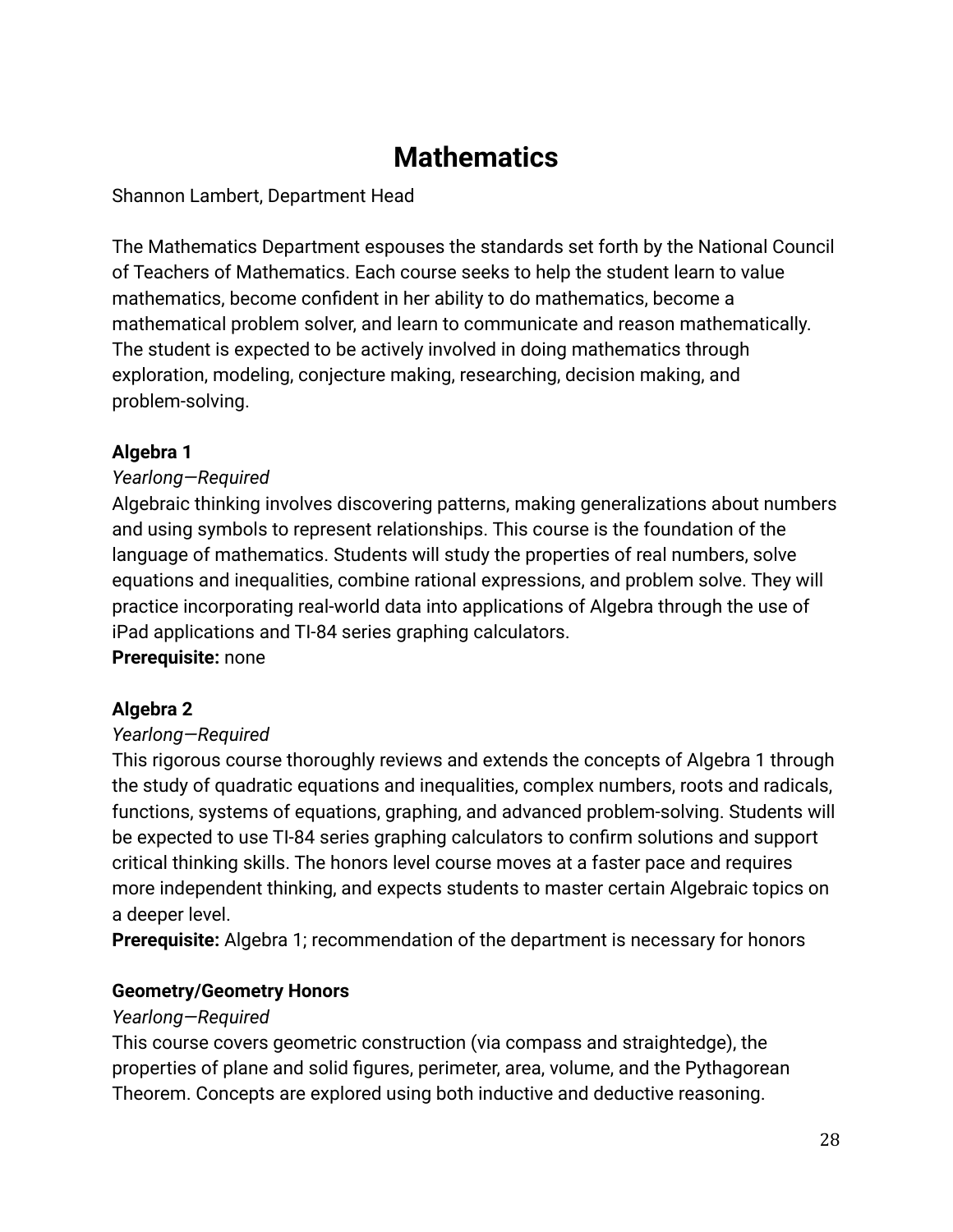Students are encouraged to think for themselves about what might be true, explore their ideas through hands-on investigations, and then confirm their results through rigorous proof. The honors level course moves at a faster pace, requires more independent thinking, and expects students to master techniques of proof on a deeper level. **Prerequisite:** Algebra 1; *recommendation of the department is necessary for honors*

# **College Algebra**

# *Yearlong—Open to Grades 11 and 12*

This course focuses on strengthening and expanding intermediate and advanced algebra skills and applications of mathematics. It will familiarize learners with fundamental mathematical concepts such as inequalities, polynomials, linear and quadratic equations, and logarithmic and exponential functions. Upon course completion, students will be able to apply a variety of problem-solving strategies to find solutions to an array of real-life problems. This course also provides the algebraic skills needed to pursue higher level studies in mathematics.

**Prerequisite:** successful completion of Algebra I, Algebra II, Geometry

# **Precalculus/Precalculus Honors**

# *Yearlong—Open to Grades 10–12*

Our goal for Precalculus is to help students learn the skills and concepts needed to understand Calculus. Precalculus is a combination of elements from Algebra, Trigonometry, and Geometry. This yearlong course includes algebraic, exponential, logarithmic, and trigonometric functions and their graphs as well as an introduction to sequences, summation notation, and analytic geometry. The TI-84 series graphing calculator is required for this course. The honors level course moves at a faster pace and requires more independent thinking, and expects students to master abstract mathematical concepts on a deeper level.

**Prerequisite:** successful completion of Algebra I, Algebra II, Geometry; *recommendation of the department is necessary for honors*

# **Calculus**

# *Yearlong—Open to Grades 11 and 12*

This yearlong course begins with a review of polynomial curve sketching and properties of exponents. The concept of limit will be introduced from both an intuitive and formal approach. The definition of and techniques for finding the derivative of polynomial functions will lead to curve sketching and practical applications. The concept of integral along with the techniques for finding the integral and its basic application will also be covered. The TI-84 and TI-84CE calculator is used extensively throughout this course.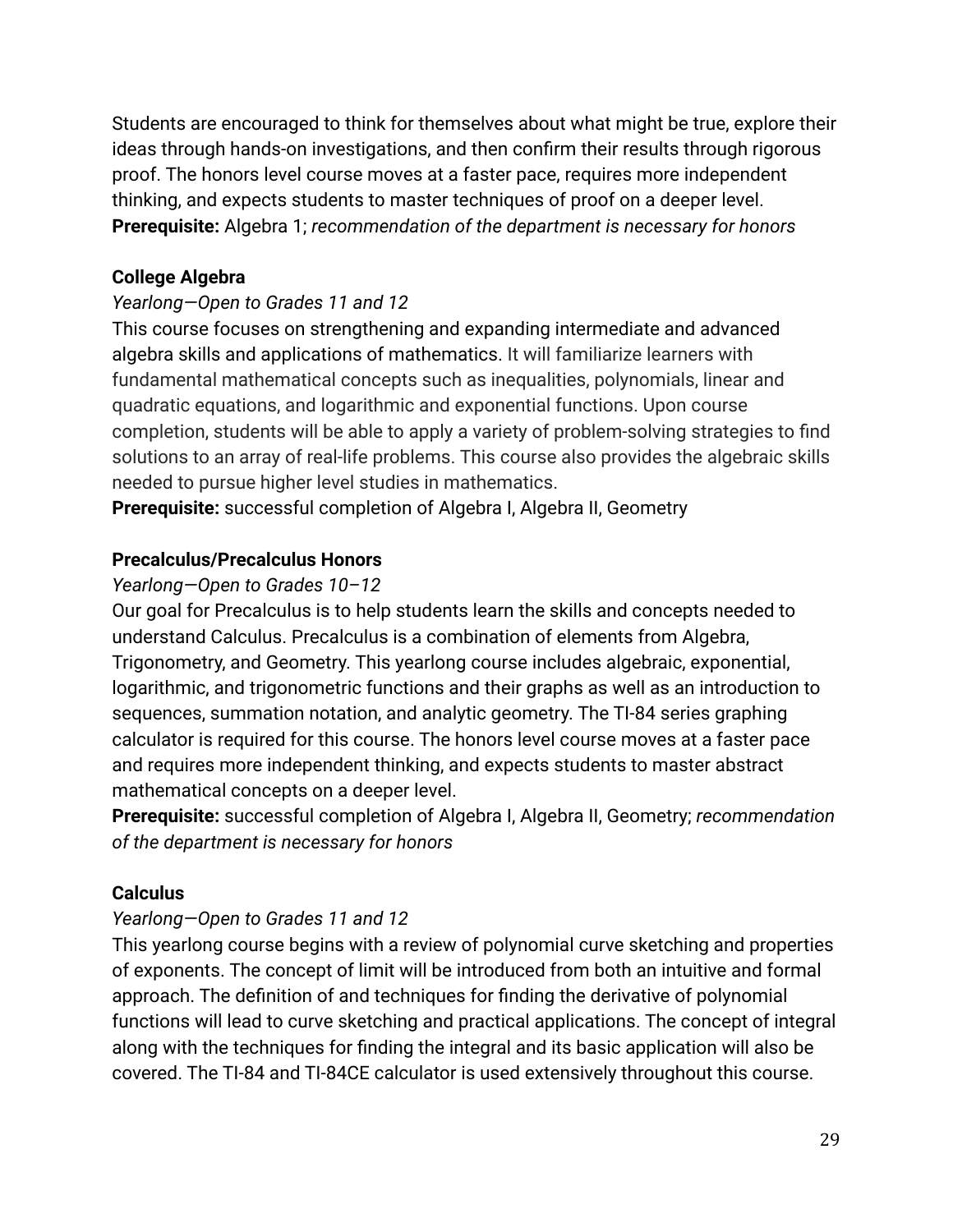**Prerequisite**: successful completion of Precalculus or Precalculus Honors with a strong background in Algebra.

# **Advanced Calculus 1**

# *Yearlong—Open to Grades 11 and 12*

Calculus allows us to study how some quantities change and accumulate in relation to others. Calculus courses teach students not only how to solve particular problems, but how to think creatively about the skills they are gaining and to express their thinking graphically, analytically, numerically, and verbally. The course covers the concepts of limits, continuity from both an algebraic and graphical point of view for polynomial and trigonometric functions. The concepts of the derivative and the integral, along with their many applications in the real world and in other mathematical topics will be studied. The TI-84CE calculator is used throughout this course.

**Prerequisite**: successful completion of Precalculus or Precalculus Honors with a strong background in Algebra along with the recommendation of the department based on demonstrated skills and motivation.

# **Advanced Calculus 2**

### *Yearlong—Open to Grades 11 and 12*

Advanced Calculus II allows students to expand their study of how some quantities change and accumulate in relation to others. Advanced Calculus II teaches students not only how to solve particular problems, but how to think creatively about the skills they are gaining and to express their thinking graphically, analytically, numerically, and verbally.

The course allows motivated students with strong skills the opportunity to build on work done in Precalculus Honors, Advanced Calculus I and learn more calculus techniques and topics as applied to various types of functions, including trigonometric, logarithmic, and exponential functions. The course begins by expanding the concept of limits by proving a limit by the epsilon-delta process. More work with the concept of the derivative, along with its many applications in the real world and in other mathematical topics, is included. More applications and methods of integration are introduced. **Prerequisite:** successful completion of PreCalculus Honors or Calculus or Advanced Calculus I, and the recommendation of the department based on demonstrated skills and motivation.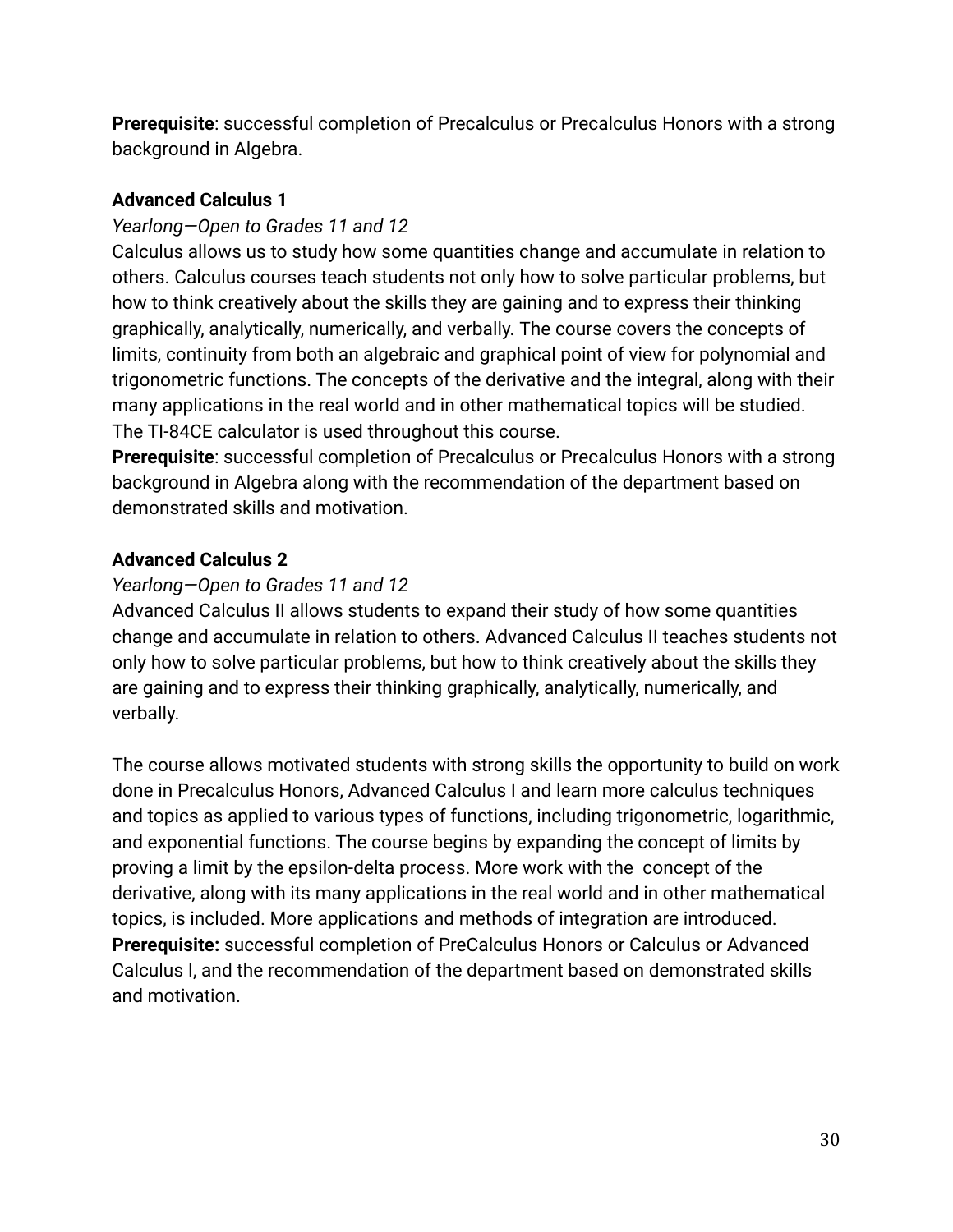#### **Statistics**

# *Yearlong—Open to Grades 11 and 12*

This course is intended for anyone who will ever have to make sense of or interpret data, which is just about everyone. In this yearlong course, students will be actively engaged in five overarching themes: exploring and describing data, planning surveys and experiments, understanding the foundation of probability to recognize patterns, exploring relationships between variables using regression analysis, and statistical inference. This course will focus on the practical application of statistics in our everyday life. A TI-84 series graphing calculator will be required for use in this course. **Prerequisite:** completion of Algebra 2

#### **Advanced Statistics**

### *Yearlong—Open to Grades 11 and 12*

Statistics are everywhere. You don't go a single day without hearing about some study and/or conclusions from a study or an experiment. This course is designed to be an interactive, thought-provoking course which will allow you to construct your own understanding of concepts and techniques of statistics. A main goal of the course is to teach you to think carefully about collecting and analyzing data. As such, examples, assignments, and projects will be tied to the real world. As a result, this course will impact your thinking and the way in which you view the world.

Reading and critical thinking are important parts of this course, and answers will often require interpretation rather than simply being taught "right" or "wrong." The skills taught in Statistics are discussed in their real-world applications, and lively debates often erupt on the subject of opinion polling, healthcare, and criminal justice. A TI-84 series graphing calculator will be required for many of the calculations and procedures taught in this course.

**Prerequisite:** Strong background in Algebra and the recommendation of the department based on demonstrated skills and motivation.

#### **Introduction to Number Theory**

*Fall semester—Open to Grades 11 and 12 "Mathematics is the queen of the sciences and number theory is the queen of mathematics*." Carl Friedrich Gauss

Number theory is one of the oldest branches of mathematical study, tracing its known roots to the Babylonians and ancient Greeks. This still lively and relevant field involves the study of numbers and why they behave the way they do. In this course we will take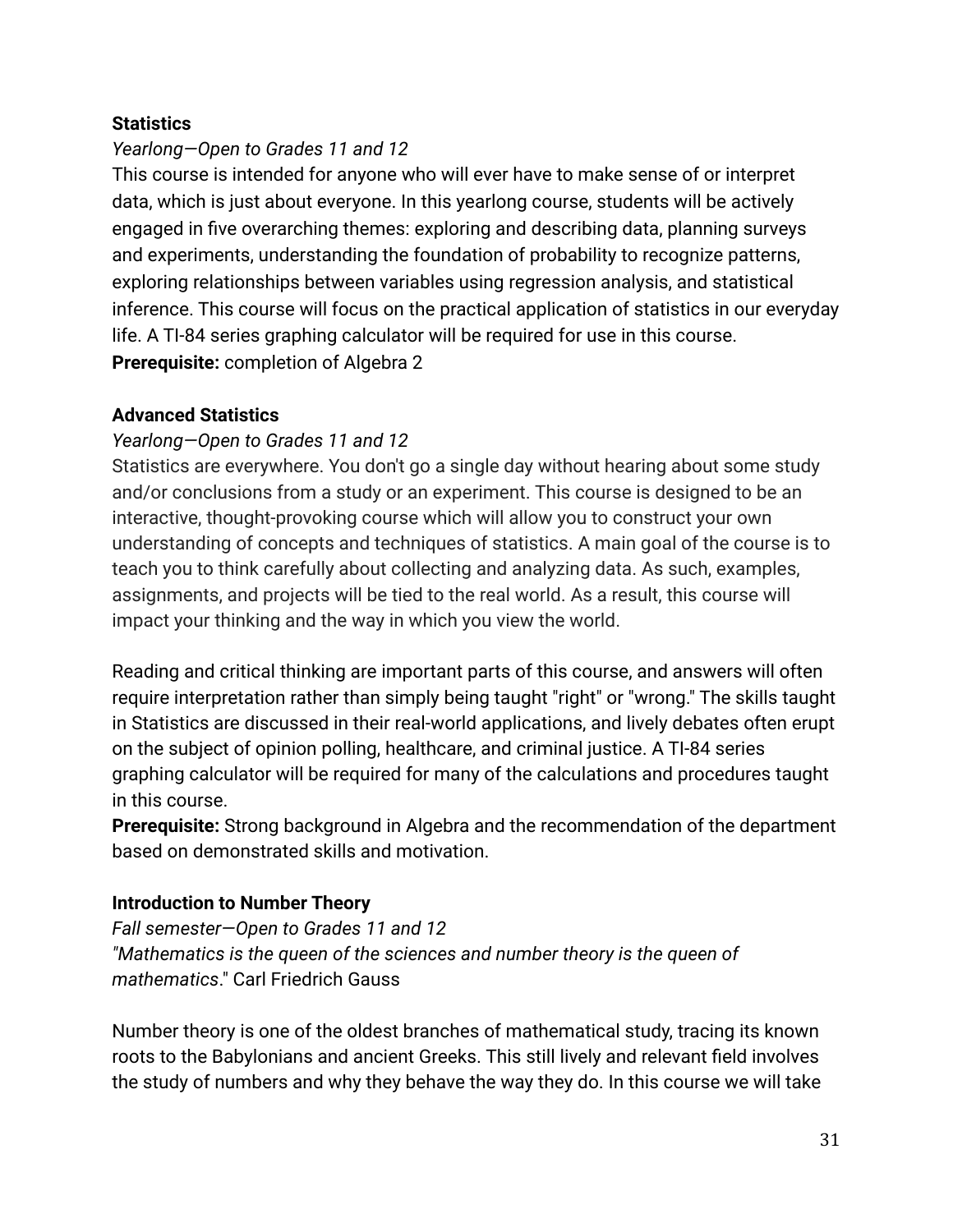an inquiry approach, beginning with the inductive search for patterns or relationships within and among integers and confirming (or disproving) our conjectures as we develop and refine our facility with mathematical reasoning and proof. Material covered will be drawn from elementary number theory topics including divisibility, prime factorization and the fundamental theorem of arithmetic, congruence, modular arithmetic, quadratic reciprocity, and Diophantine equations, Fibonacci numbers and linear recurrences, and cryptography, among others. Topics may vary from year to year. **Prerequisite:** for this course include a strong foundation in algebra and the mathematical maturity and logical precision to engage in abstract arguments. Calculus is not required.

#### **Ethnomathematics: Where culture and mathematics meet**

#### *Spring Semester*

Ethnomathematics is a new field of study that explores how various cultures understand and express mathematical ideas. This one-semester course uses an inquiry-style format, beginning with mathematics from the African continent. After students gain experience in shifting their view of mathematics away from a Western perspective they will have the opportunity to choose a culture/mathematical area of interest and develop their own lessons for future students to explore.

**Prerequisite:** This course is for students who have completed Algebra 1 and Geometry; can be corequisite with Algebra 2.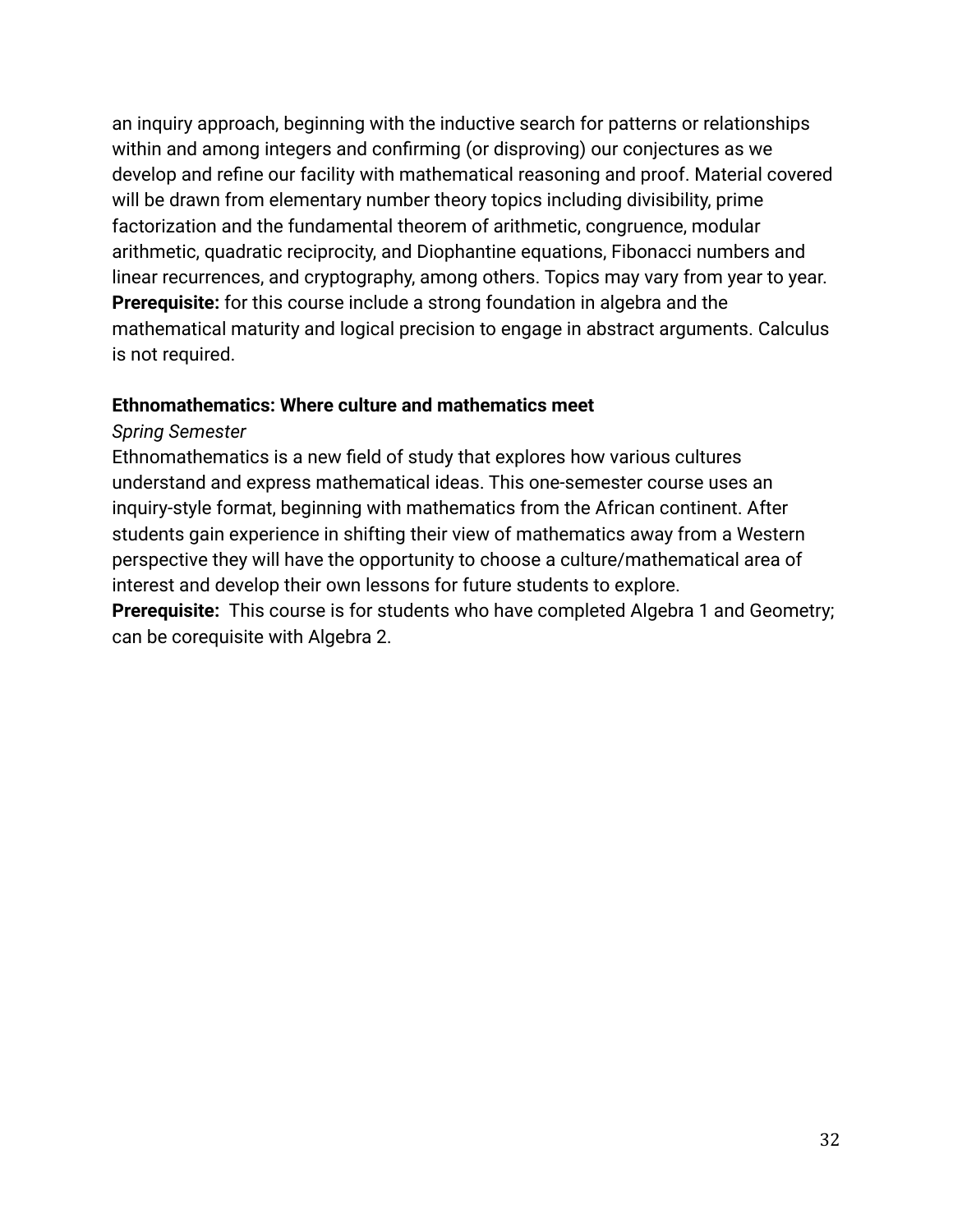# **Multi-disciplinary Electives**

#### <span id="page-34-0"></span>**Peace & Justice Studies**

#### *Fall Semester—Open to Grades 11 and 12*

Peace and justice studies is an interdisciplinary course which will allow students to examine the sources of peace, violence, and conflict resolution. In addressing this area students will develop practical skills in conflict resolution, mediation, and intercultural understanding. Students will have the opportunity to challenge their perspectives while formulating a more thorough understanding of social, cultural, and structural conditions both domestically and globally. The purpose of this course is to form conscientiousness, action orientated, critical global citizens. Topics over the course of the year will include the nature of peace, justice, and conflict, international politics, peace building, and the United Nations role in conflict resolution. Students will look at particular case studies (e.g. Rwanda, Northern Ireland, policing through the lenses of gender, race, and ethnicity, and see how politics, religion, feminism, dialogue, and mediation impact these situations.

#### **Gender Studies**

#### *Spring Semester—Open to Grades 11 and 12*

Gender Studies is an interdisciplinary approach to examining the complexity of difference. The ways in which difference is produced, culturally, politically, structurally, and philosophically will be explored through the study of sexuality, masculinity, and gender systems, which are key to understanding race, ethnicity, nationality, and class. A critical analysis of social movements and theoretical lenses relating to feminism, patriarchy, power, and queer studies will provide students with the opportunity to challenge the gendered structure of the world and the gendered stereotypes that have emerged as a result. Emphasis will be placed on independent research projects and collaboration with local organizations and movements.

#### **Introduction to Philosophy**

#### *Fall Semester--Open to grades 10-12*

The word philosophy means "love of wisdom." This one-semester elective will seek to nurture both this wisdom and this love. Philosophy can be challenging, rewarding, and even a little dangerous, since it teaches you to think for yourself. In a sense, we're all philosophers already, since we all ask basic and urgent questions such as: How do I know what's true? What's the right thing to do? How do I find beauty and purpose? What should I believe in? This course will study the ways in which philosophers past and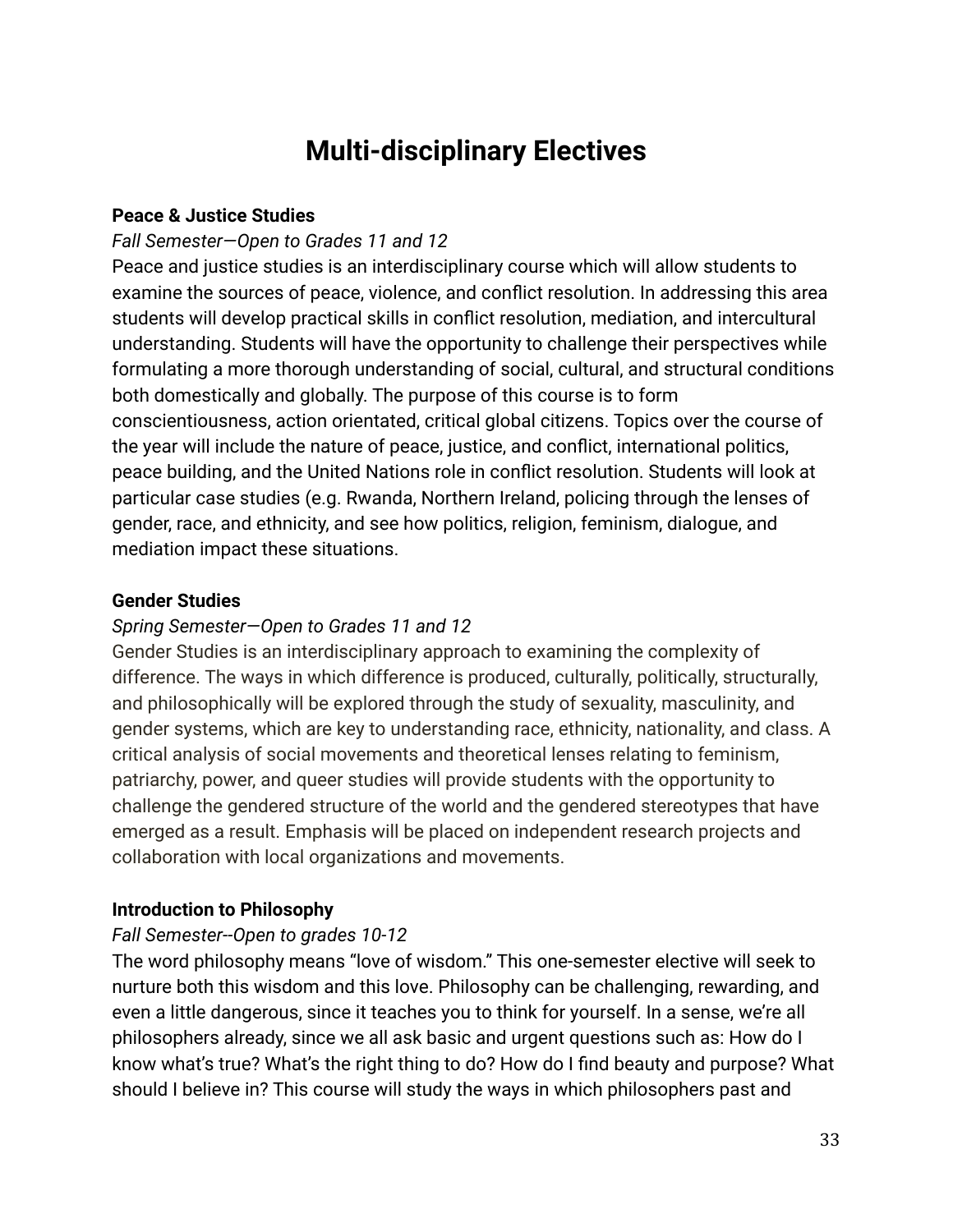present have approached questions like these. Such a study will better equip us to search for our own answers. It has many other benefits as well: sharper critical thinking, more creative problem solving, stronger reading and writing skills, more resilient habits of mind, and quite possibly a renewed sense of wonder. Philosophy therefore connects not only to all other academic disciplines but also to the full range of real-world, lifelong experience. Plus there's one more benefit that's especially appropriate to Lincoln. Philosophy, even now, tends to be a male-dominated field. We're going to change that.

#### **World Religions**

#### *Spring Semester—Open to Grades 10–12*

This one-semester elective is an examination of spiritual traditions, both mainstream and marginalized. Religion has always been one of the most powerful forces in human life, and in certain respects it's more important now than ever. Many people find that religion gives their lives meaning and enables them to do good in the world; for others, however, religion can provoke fear, hatred, misunderstanding, and violence. No matter what you believe—and even if you have no religious beliefs at all—this course will be an opportunity for you to explore where these powerful beliefs come from, why they matter so deeply to so many people, and how we can all think more clearly about this crucial aspect of human experience. Course content will include Western traditions (Judaism, Islam, Christianity); Asian traditions (Hinduism, Buddhism, Confucianism, Taoism); various cultures' oral narratives (for example, stories passed from generation to generation by communities of women); and modern developments such as science, political ideology, and mass media that may or may not be taking the place of long-established belief systems. Readings in primary sources will be supplemented with literature, art, film, music, etc., depending on class interest.

#### **Introduction to Psychology**

#### *Yearlong—Open to Grades 10–12*

This full-year elective is an investigation into one of nature's great glories and great mysteries: the human mind. Our main area of inquiry--why we think, feel, and act the way we do--leads naturally to several other key areas: what we can do to foster psychological health and healing; what strengthens our critical reasoning skills and our empathy; and how we can learn more effectively, both in school and beyond. One of the most important lessons of psychology is, "Don't believe everything you think." We'll have many chances to see why that's true, but also to see what we can do to better understand ourselves and each other. Specific topics include: sensation and perception, sleep and dreams, memory, personality types, disorder and therapy, and social dynamics. Because much of what happens in this course takes the form of active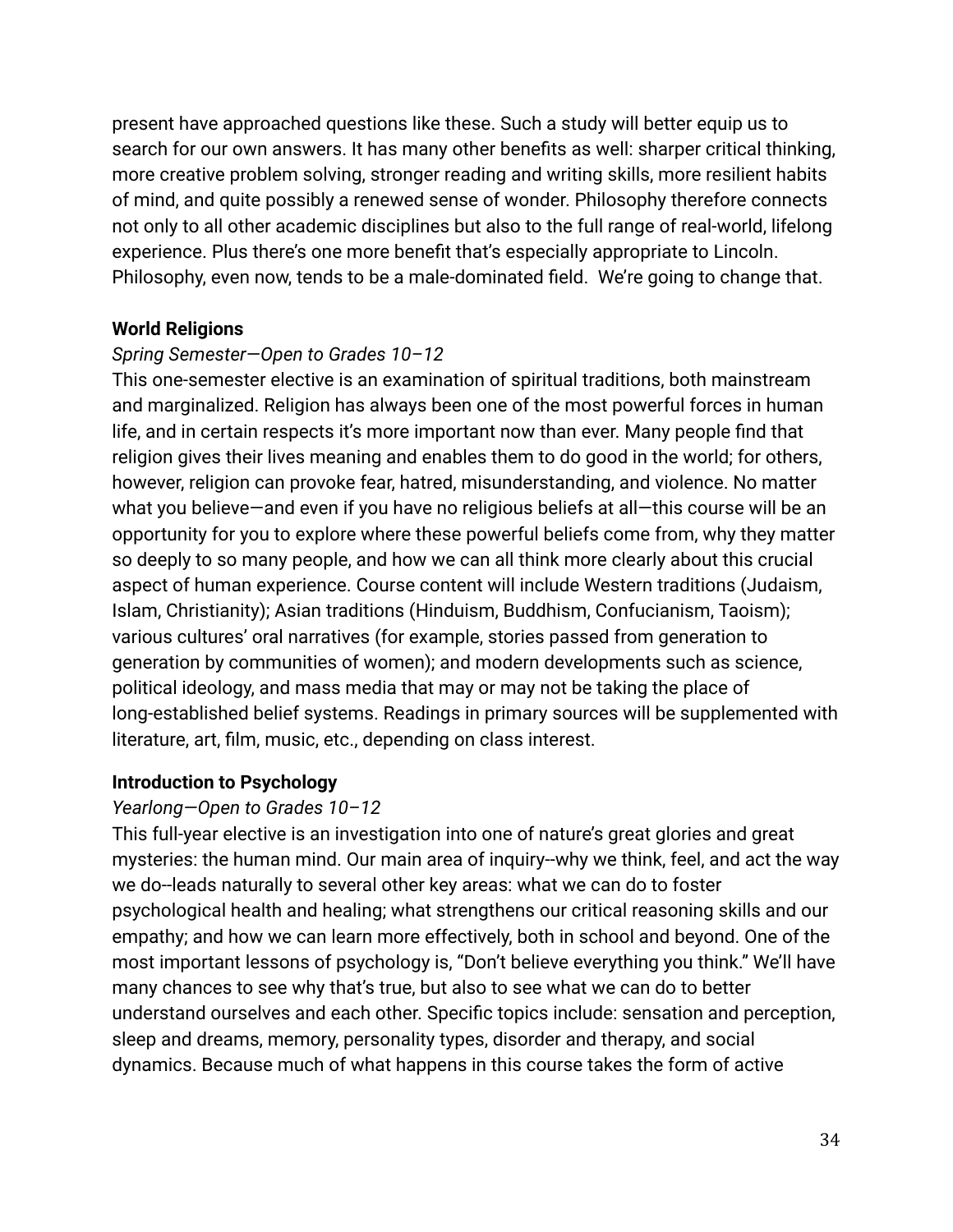investigation and experiment, participation in both seminar-style discussion and small-group work is especially important.

# **Women in the Global Economy**

# *Fall Semester, Spring Semester—Open to Grades 11 and 12*

Planning your financial future is one of the most important things you can do in your life. The main objective of this seminar course is to build competence and confidence in the area of personal finance. Tools for making informed decisions concerning personal finance will be introduced and developed. It is the sincere hope that this course will help students to become lifelong skillful managers of their personal finances. Investigations and activities will be created to help them think critically about this subject, to consider appropriate alternatives, and to make appropriate decisions about money matters.

As we introduce students to the basic concepts and vocabulary of personal economics, they will be better equipped to become wise independent consumers, vigilant savers, smart money managers, responsible givers, and an active part of the global economy. Drawing from research written primarily by leading women entrepreneurs, CEOs, and market analysts, and articles from business journals, this course is designed to give students a deeper understanding of the global economy and to provide them with a better sense of their role in it and how they can engage in it in the future. **Prerequisite:** none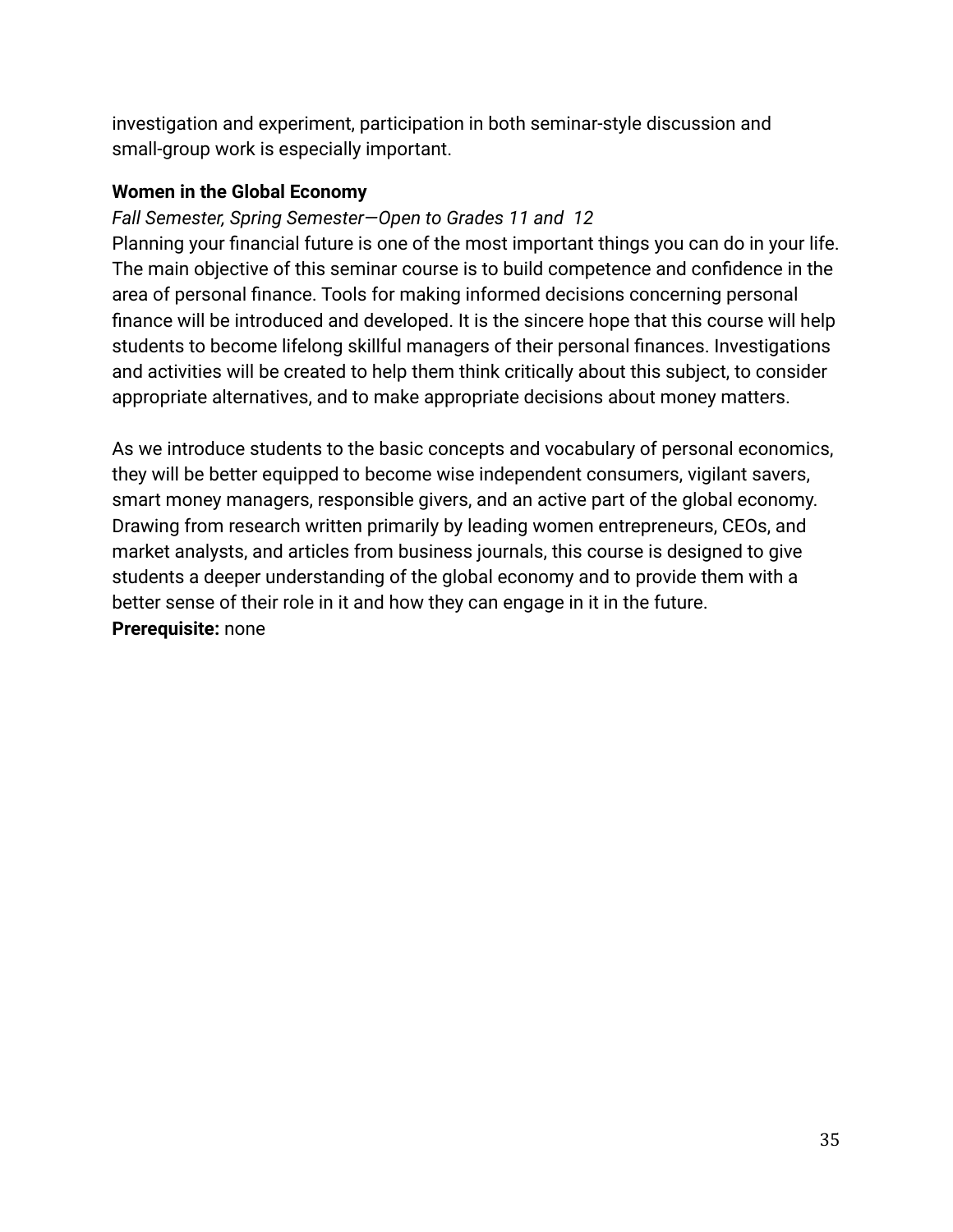# **Science**

<span id="page-37-0"></span>Alicia Taylor, Department Head

A graduate of Lincoln School is expected to have a strong background in the major branches of science: Physics, Chemistry, and Biology, as well as the ability to use technology effectively. The courses offered place a special emphasis on logical reasoning, problem-solving, and critical thinking, as well as laboratory competency.

*Please Note: Students considering pursuing Chemistry, Computer Science, Engineering, or Physics at the college level should speak to the chair of the Science Department and the Director of College Counseling about course sequence.*

# **Physics/Physics Honors**

# *Yearlong—Required in Grade 9*

The Physics First program helps students build a strong foundation for their scientific career at Lincoln School and beyond. In this course, students examine how matter behaves and interacts with its surroundings, answering such questions as "how do objects move?" and "how does electricity work?" The topics covered in the course are applicable to, and directly evident in, everyday life: motion, energy, momentum, electricity and magnetism, sound, and optics. Students will investigate these topics through units that will include applied problem solving, laboratory experiments, demonstrations, independent design challenges, and interactive computer simulations. Throughout the course, students will enhance their algebra, problem-solving, and scientific reasoning skills. The concepts and skills learned in this course lay the critical groundwork for applications in future science courses. Honors Physics will move at a faster pace and will also have a greater emphasis on the quantitative nature of physics. **Prerequisite:** none; recommendation of the department and completion of Algebra 1 is necessary for Honors

# **Chemistry/ Chemistry Honors**

# *Yearlong—Required in Grade 10*

The study of chemistry allows us to understand the nature of matter on both observable and atomic levels. This course provides an introduction to the field and surveys major topics in chemistry. Students engage in labs, lectures, projects, and class discussions exploring the conceptual and mathematical components of atomic interactions. Over the course of the year, students develop their understanding of how atomic interactions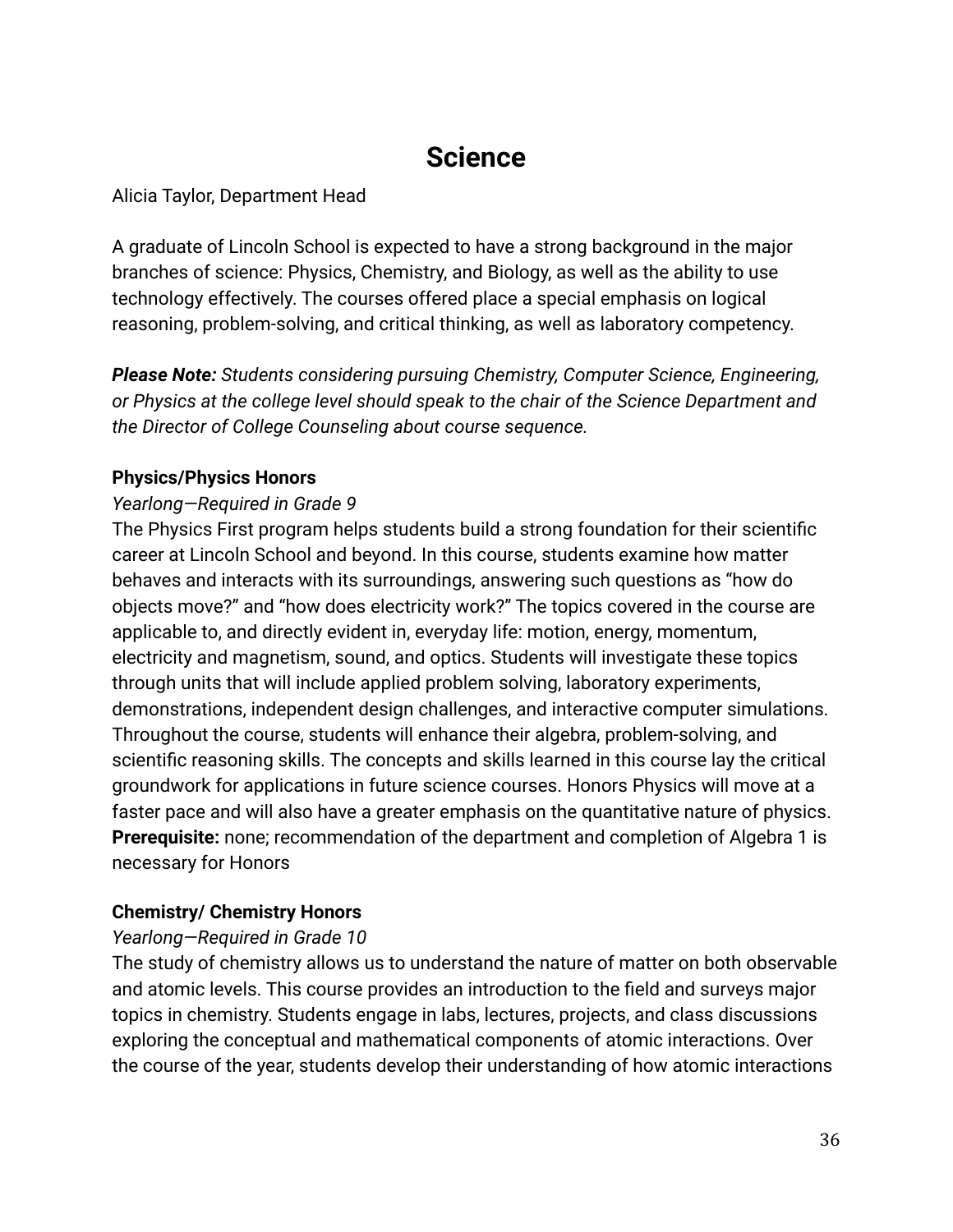lead to observable phenomena while developing their laboratory, critical thinking, and problem-solving skills.

Honors Chemistry will move at a faster pace and cover material in greater depth and with a greater emphasis on the quantitative nature of chemistry.

**Prerequisite:** successful completion of Physics; recommendation of the department is necessary for Honors

# **Biology**

# *Yearlong—Required in Grade 11 or 12*

Understanding Biology unlocks the wonders of life on earth ranging from the delicate intricacies of genetic coding to the enormous powers of environmental interactions. In this course, we will examine cell structure, function and reproduction, biological energy requirements, genetics, the characteristics of life, evolution, and the ecological interactions between living organisms and nonliving factors. As students explore these biological principles, emphasis is placed on the scientific thought process. Topics will be investigated through the use of laboratory experiments, case studies, activities, discussion, and current events.

**Prerequisite:** successful completion of Physics and Chemistry

# **Advanced Biology**

# *Yearlong—Open to Grades 11 and 12*

This course may be taken as an alternative to Grade 11 Biology, or as an elective second-year biology course. This class offers an advanced, intensive examination of the structures and functions of living organisms, with emphasis on evolution and diversity, biological energetics, biological transmission of information, and interactions of biological systems. Concepts are addressed through laboratory, lecture, reading, problem-based case studies, projects, and discussion. Emphasis is placed on the integration of biological principles with significant independent work and student-directed experimental design. Students taking this course should expect a preparatory summer assignment and should be ready for significant independent work throughout the school year.

**Prerequisite:** successful completion of physics and chemistry, with the recommendation of the department

# **Advanced Physics: Physical Applications of Calculus**

# *Yearlong—Open to Grades 11 and 12*

Physical Applications of Calculus will cover the key topics in college-level mechanics courses, with an added emphasis on how calculus can be used to analyze and understand physics. Key mechanics material will include kinematics, Newton's laws,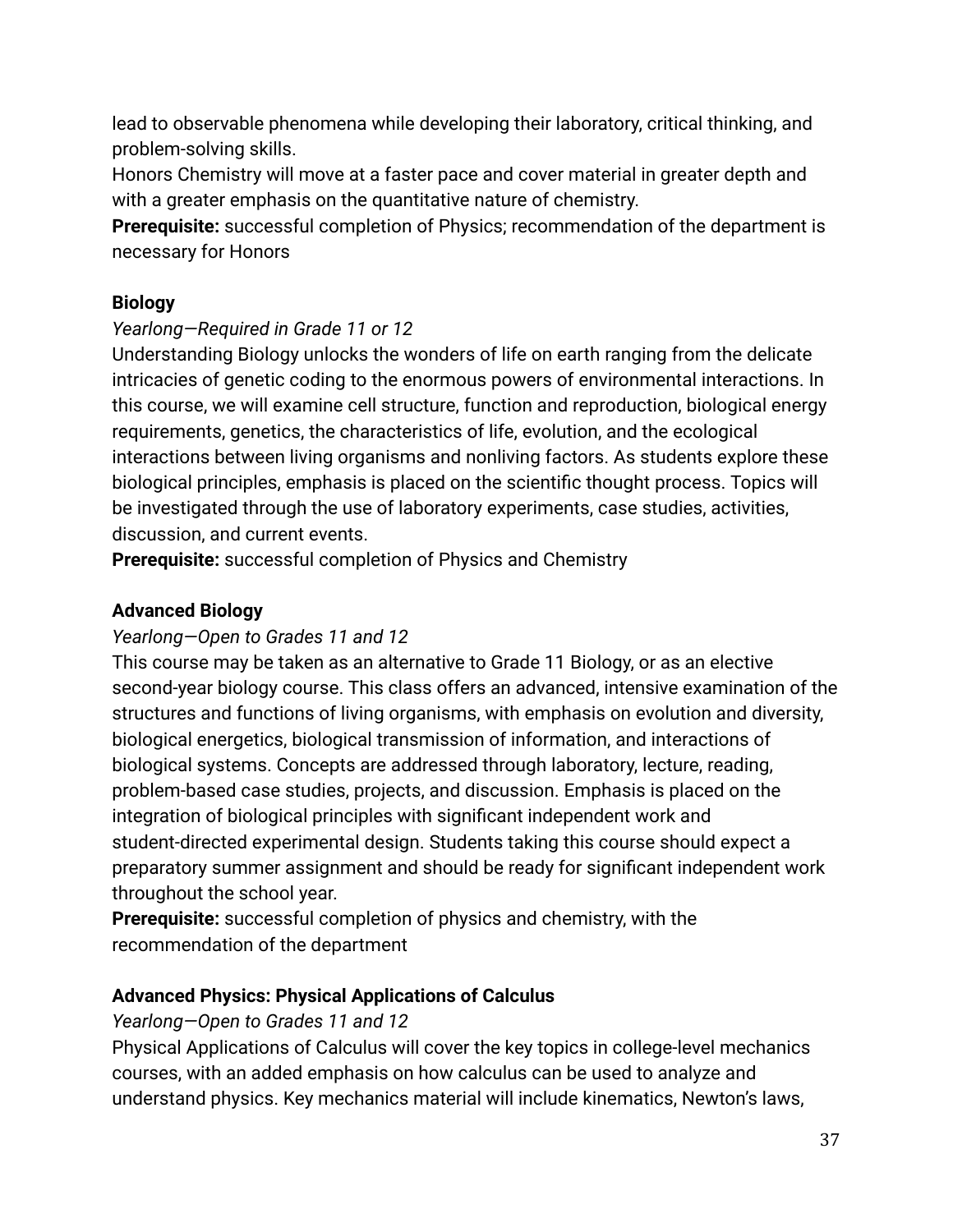momentum, energy, and rotational dynamics. Beyond this standard material, the course will review calculus techniques as they apply to physics, including derivatives, integrals, vectors, and optimization problems. Occasionally, we will draw connections between calculus and areas of physics outside mechanics, such as relativity, optics, and waves. Students taking this course should expect a preparatory summer assignment and should be ready for significant independent work throughout the school year. **Prerequisite:** successful completion of physics and calculus with the recommendation of the department

#### **Advanced Chemistry**

# *Yearlong—Open to Grades 11 and 12*

Advanced Chemistry is a quantitative chemistry course covering topics typically covered in second-year high school chemistry, such as thermodynamics, kinetics, reaction and solubility equilibria, acids and bases, and nuclear chemistry. Emphasis is placed on learning complex chemical concepts through work in the lab, application, mathematical analysis, projects, and independent research. Students taking this course should expect a preparatory summer assignment and be ready for significant independent work throughout the school year.

**Prerequisite:** successful completion of physics and chemistry, strong foundation in algebra, with the recommendation of the department

# **Scientific Experimentation and Research Techniques**

# *Fall Semester—Open to Grades 10-12*

This course explores many aspects of scientific design. Readings, case studies, and other sources will provide a sense of historical scientific research, from the infamous Tuskegee study to the most elegant and influential experiments over time. Students will explore a range of science techniques including sophisticated biotechnological processes such as performing ELISA antigen tests and modeling CRISPR gene editing, and "frugal science" developments such as the paper Foldscope microscope which puts research and diagnostic techniques into the hands of millions worldwide. This course will encourage real-world scientific inquiry by allowing students to find a general topic that interests them within the sciences, choose a specific focus, and develop a hypothesis that will be tested and analyzed.

**Prerequisite:** none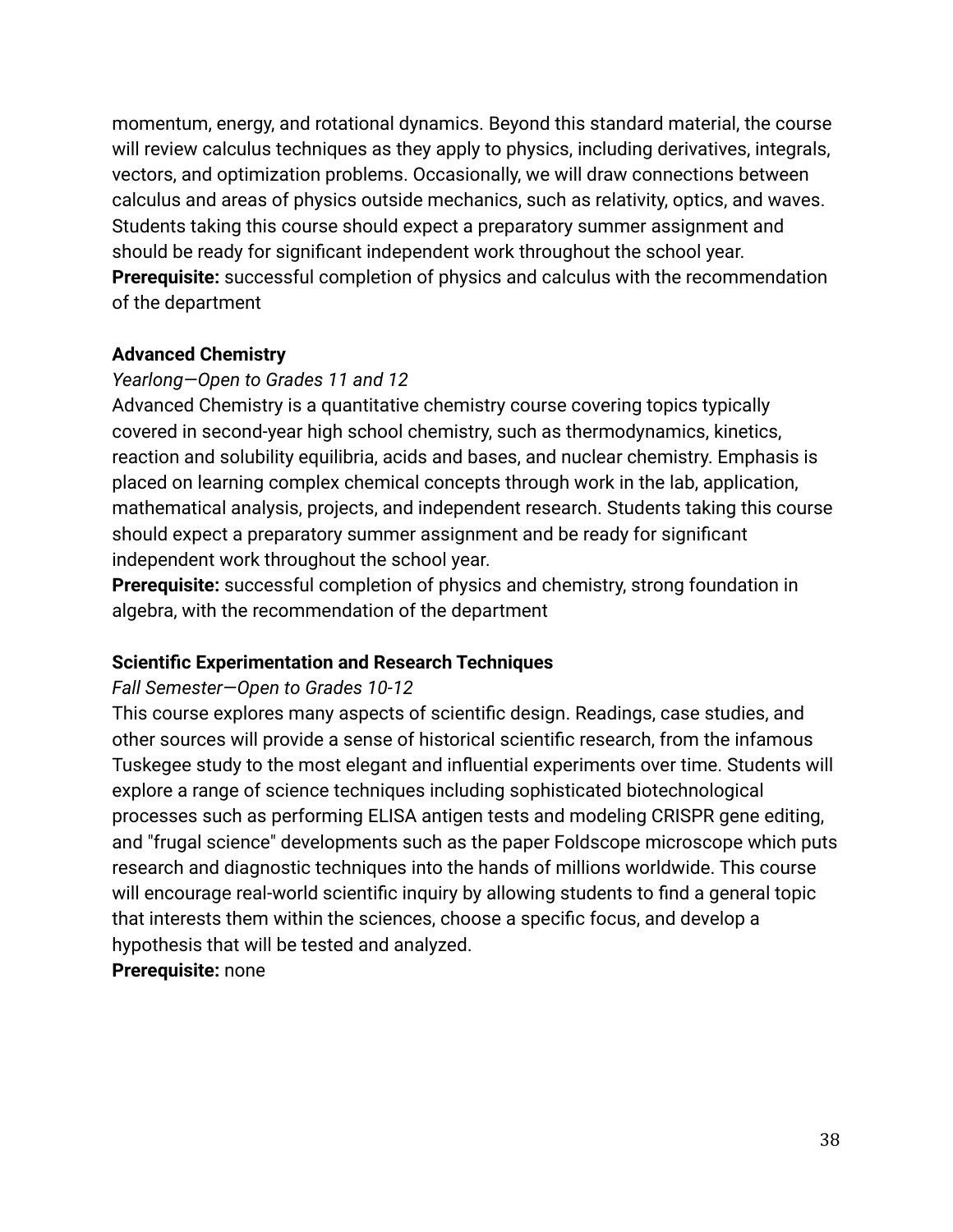#### **Environmental Science and Sustainability**

# *Fall Semester—Open to Grades 10–12*

The population of the Earth is nearing its carrying capacity. As the human population increases, the present and future uses of our natural resources have become incredibly important topics. This course provides students with a thorough understanding of ecological principles, biodiversity, human resources and consumption, industrialization and economic development, energy use, conservation, and the ethical questions that surround these topics. Based on the United Nations Sustainable Development Goals (SDG's) created in 2015, topics will be investigated through the scope of world coordination and communication, and with the use of student research, laboratory experiments, case studies, activities, discussion, and current events. **Prerequisite:** none

# **Light and Optics**

# *Fall Semester*—*Open to Grades 10–12*

What is light, where does it come from, and what can it tell us? From topics such as the expansion of the universe, choosing the right lens for composing that perfect shot with a DSLR camera, color vision, and power production with solar panels, the nature and behavior of light is a critical component in understanding and manipulating our modern world. This course will unpack the nature of waves and light, building where the 9th grade course left off. This course requires a familiarity with algebra, geometry, and trigonometry (but not calculus). At the end of the course students will be able to appreciate the ubiquity of light based phenomena in our lives and will understand how the fundamental properties of waves manifest themselves in our world. **Prerequisite:** successful completion of Physics and Algebra 2 (or concurrent enrollment)

# **Comparative Anatomy and Physiology**

# *Spring Semester—Open to Grades 10–12*

This upper-level elective explores mammalian anatomy (structure) and physiology (function). Study of the human body will be emphasized along with the examination of comparative vertebrate structure and function as a reflection of evolutionary adaptation. We will study body systems in health and disease through lectures, projects, dissections, "you are the doctor" case studies, and other activities. **Prerequisite:** none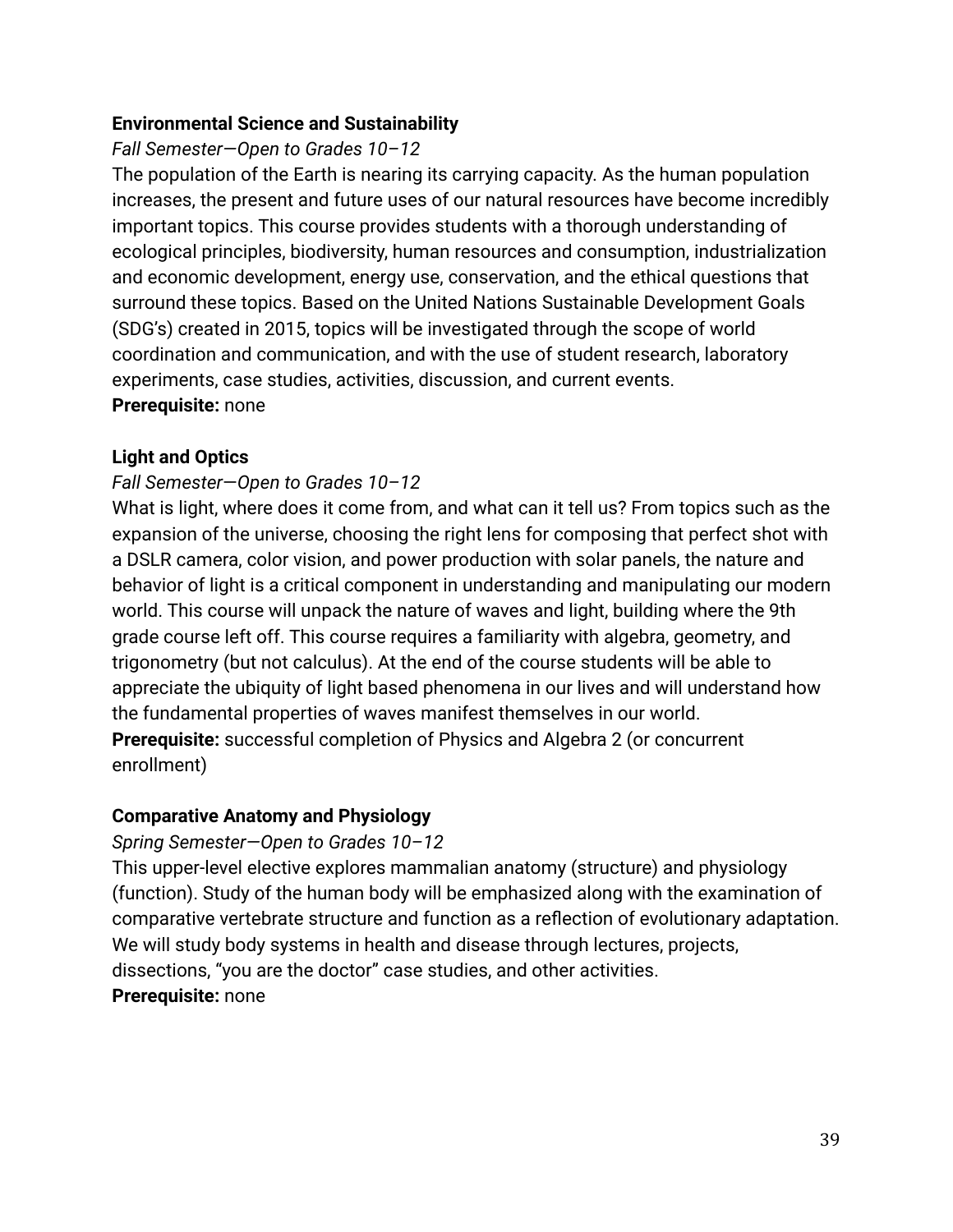# **Marine Biology**

### *Spring Semester—Open to Grades 10–12*

This semester class provides a comparative examination of the evolution, morphology, physiology, and natural history of biology of the marine environment. The underlying themes of the class are the behavioral and functional adaptations of organisms that allow for survival in marine habitats. Specific topics will include: marine plants, invertebrates, fishes, and marine reptiles, birds, and mammals. Students will also be introduced to the natural and human-induced challenges imposed on these organisms. Topics will be investigated through the use of laboratory experiments, case studies, activities, discussion, and current events.

**Prerequisite:** none

### **Physics of Machines**

#### *Spring Semester—Open to Grades 10–12*

This course is about how things work. We will explore the physics principles that lie behind the workings of devices in modern life. The course will be lab- and activity-based, but will also require solving concrete problems using algebra-based math. Students will engage in both hands-on experiments and discussions about the underlying physics of simple and complex machines. By the end of the course, students should be able to explain how simple machines work, how they can combine into complex machines, and how the underlying physics allows the machines to work in harmony to achieve some desired end goal.

**Prerequisite:** successful completion of physics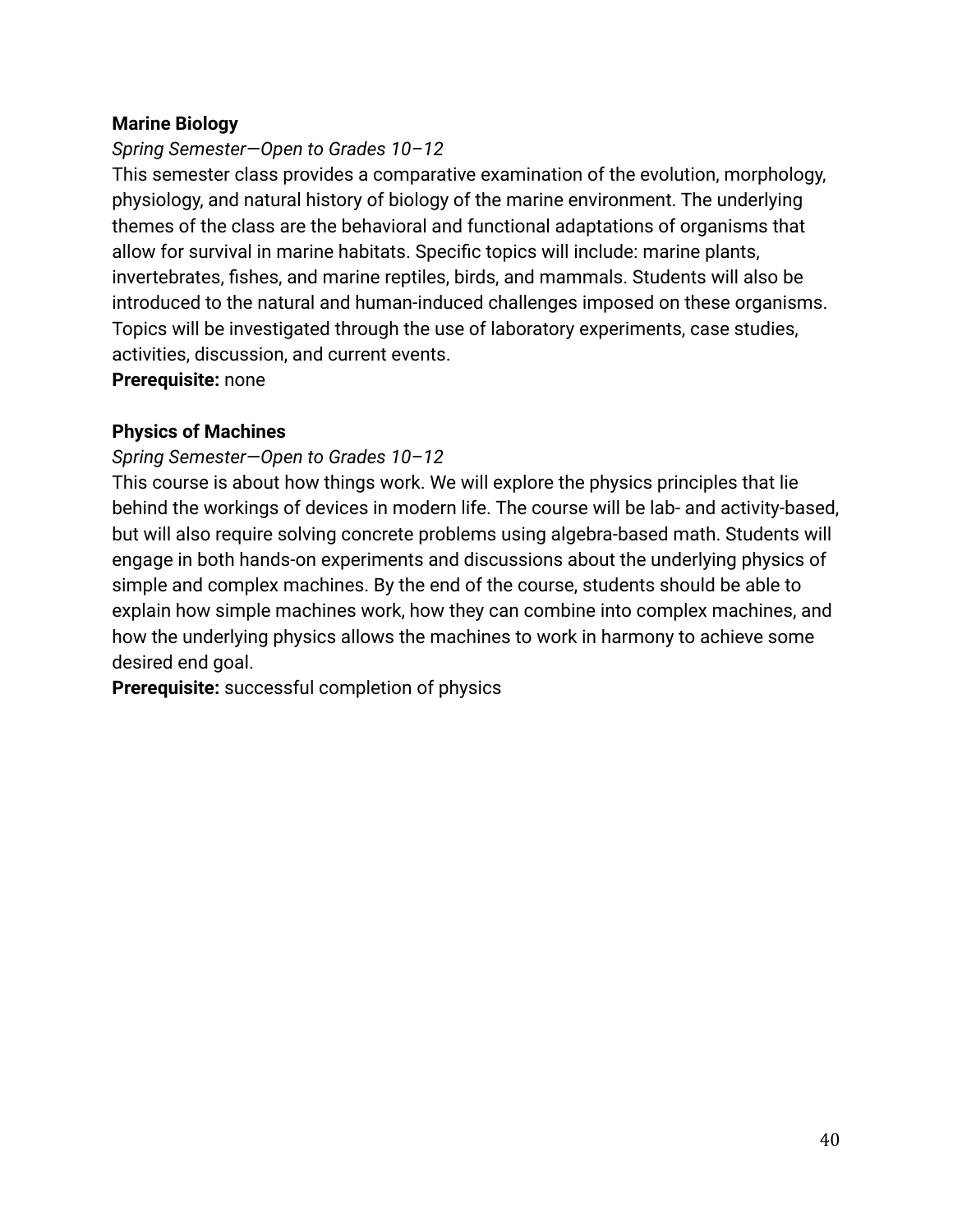# **STEAMx**

<span id="page-42-0"></span>John Diego Arango, Program Director

The STEAMx department offers courses that provide students the opportunity to develop their computational thinking skills through a wide range of computer science, and engineering and design applications. Whether learning how to program in HTML or Python or designing and troubleshooting the construction of their own designs, students are required to work iteratively and to reason through challenging problems that do not have a single solution. At every turn, Technology department faculty strive to contextualize course content in real-world situations and to explore the many ways in which technology is transforming our world today on a global scale.

These offerings are designed for all students, both those who are excited to learn about the field and expand upon their knowledge base and those who have a proven passion for computer science and engineering.

*For the 2022-2023 school year Lincoln will be offering two Computer Science courses through One Schoolhouse, an online independent school consortium of which Lincoln School is a member. Lincoln School will cover the cost of the One Schoolhouse tuition for Computer Science courses. However, if a student chooses to drop a One Schoolhouse course after the school year begins, families will be required to reimburse Lincoln the full cost of the tuition.*

*Please Note: Students considering pursuing Chemistry, Computer Science, Engineering, or Physics at the college level should speak to the chair of the Technology Department and the director of College Counseling about course sequence.*

#### **Introduction to Computer Science- One Schoolhouse online course**

*Yearlong Course—Open to Grades 9–12*

The goal of this course is to introduce students to some of the major areas of computer science as well as develop their programming skills to produce useful solutions and creative artifacts. Throughout the course, students conduct research and investigate current issues and innovations enabled by the application of computer science, such as virtual reality, robotics, cloud computing, cybersecurity, the Internet of Things, and e-commerce. Students learn fundamental computer programming concepts using a simple but powerful block-based programming language to implement methods, functions, parameters, arguments, if-else statements, and loops in a creative and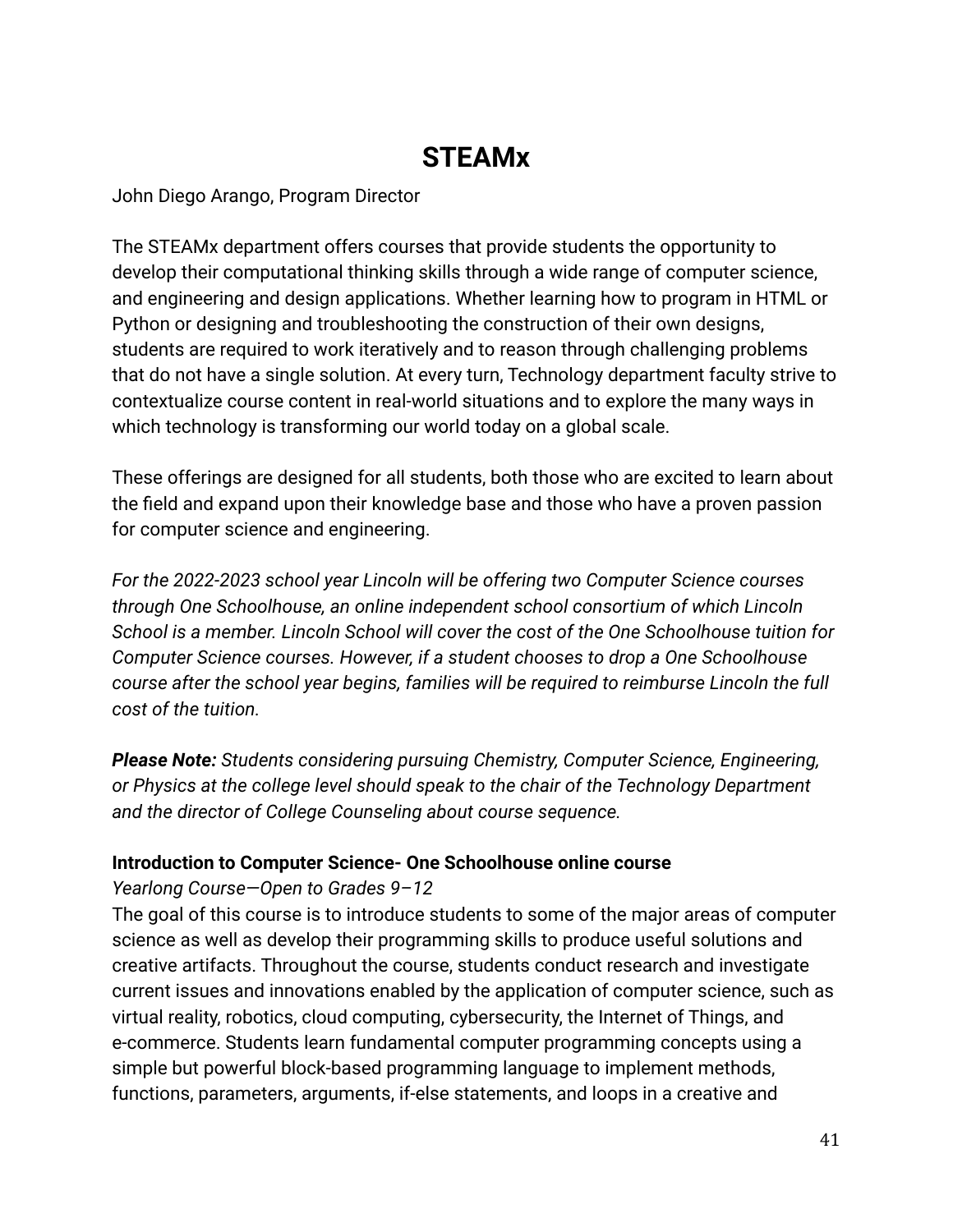animated environment. Students then explore a Java-like language that incorporates an electronic sketchbook with graphics, animation, and object-oriented programming concepts, while utilizing a more traditional, text-based coding methodology. This course prepares students for all other One Schoolhouse computer science courses. **Please see link below for full course Overview. Lincoln School covers the tuition for this course.**

https://www.oneschoolhouse.org/intro-to-cs.html **Prerequisite:** none

### **Artificial Intelligence- One Schoolhouse online course**

*Fall Semester or Yearlong Course—Open to Grades 10–12*

From virtual personal assistants like Siri and Alexa to autonomous vehicles that navigate and drive themselves, Artificial Intelligence (AI) is embedded in all kinds of technology and makes everyday objects act in human-like ways. Beginning with AI's foundation in data science, this course explores the world of AI, its key technologies, and the concerns guiding its use. Students model machine learning algorithms using block-based and Python programming languages, and design intelligent agents to solve real-world problems. Topics include natural language processing, image processing, deep neural networks, data science life cycle, computation thinking, and predictive analytics. Students leave this course having gained an understanding of how AI can help us make better decisions and build "smarter" technology.

# **Please see the link below for a full course overview. Lincoln School covers the tuition for this course.**

<https://www.oneschoolhouse.org/artificial-intelligence.html> **Prerequisite:** One year high school Math

# **Introduction to Engineering Design**

# *Fall Semester, Spring Semester-- Open to Grades 9-12*

Introduction to Engineering Design is appropriate for 9th, 10th, 11th, or 12th-grade students interested in design and engineering. The focus of the IED course is to expose students to design processes, research, teamwork, communication, engineering standards, global human impacts, and technical documentation. IED allows students to develop skills and understanding of course concepts through activity, projects, and problem-based learning. Using a teaming approach, the students will hone their interpersonal skills, creative abilities, and understanding of the design process. Allowing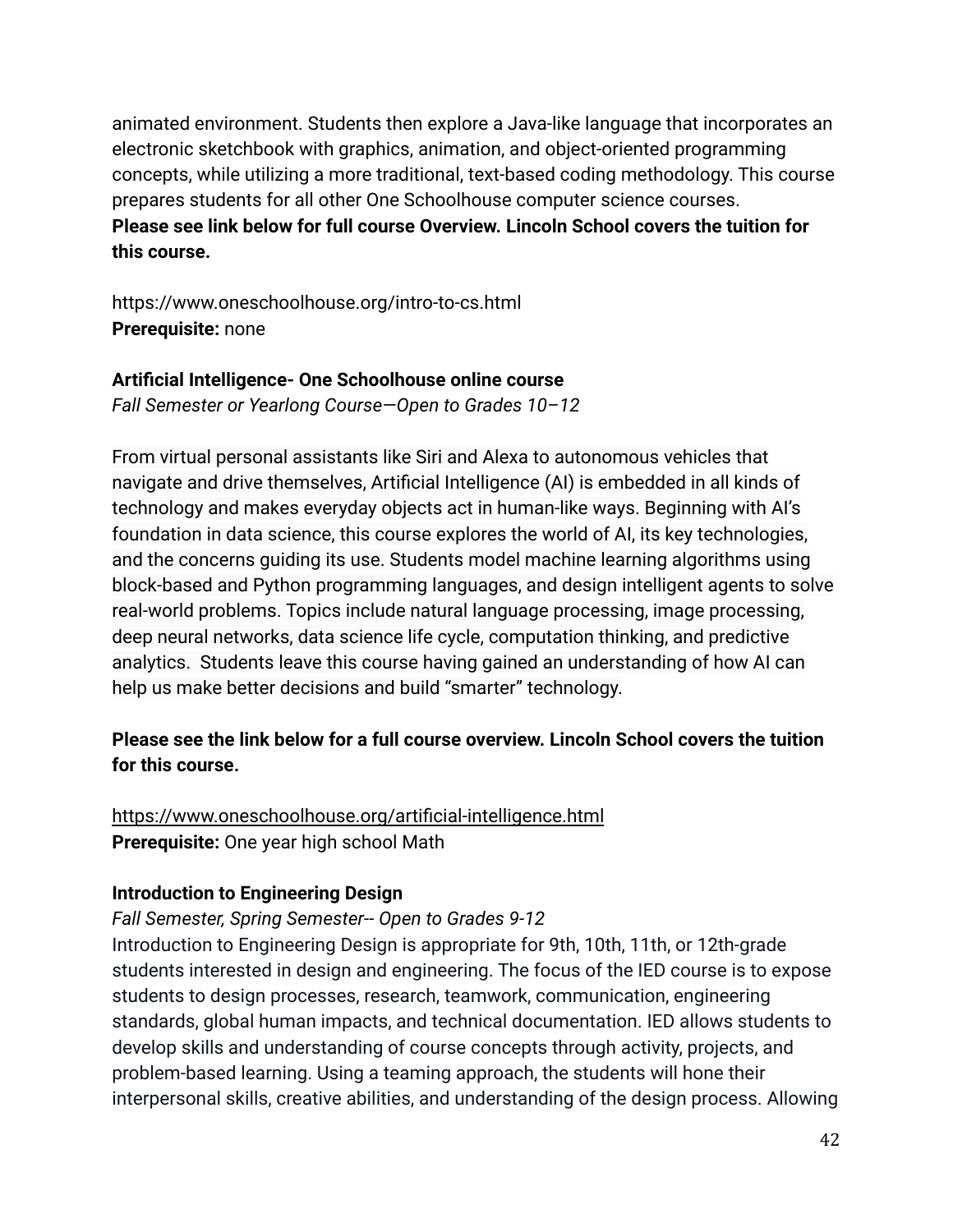students to develop strategies to direct their learning is the ultimate goal for their education. The class assumes no previous knowledge, but students' will apply their mathematical and scientific skills. Students will employ engineering and scientific concepts to solve engineering design problems. Students use a state of 3D design software to help students design solutions to solve problems. Students will apply their knowledge of research and design to create solutions to various challenges that increase in difficulty throughout the course. Students will document their work and communicate their solutions to their peers. The Engineering Design is one of three foundation courses in the STEAMx program. The courses apply science, technology, engineering, art, and mathematics knowledge and skills. The core courses of study include:

- Design Process
- Modeling
- Sketching
- Measurement, Statistics, and Applied Geometry
- Engineering Drawing Standards
- CAD Solid Modeling
- Reverse Engineering
- Consumer Product Design Innovation
- Marketing
- Graphic Design

# **Prerequisite:** none

# **Robotics I-IV**- *Fall Semester, Spring Semester*—*Open to Grades 9–12*

This course explores the principles of engineering, constructing, and programming robots to solve specific real world problems within discrete spatial and environmental constraints. Students will be exposed to a wide range of robotics skills and processes by working with the Lego MINDSTORM kit, the Tetrix™ kit, and FIRST Tech Challenge guidelines. Working in our dedicated Robotics classroom, students work together in a team-oriented class to design, build, test, and debug their robots.

# **Prerequisite: none**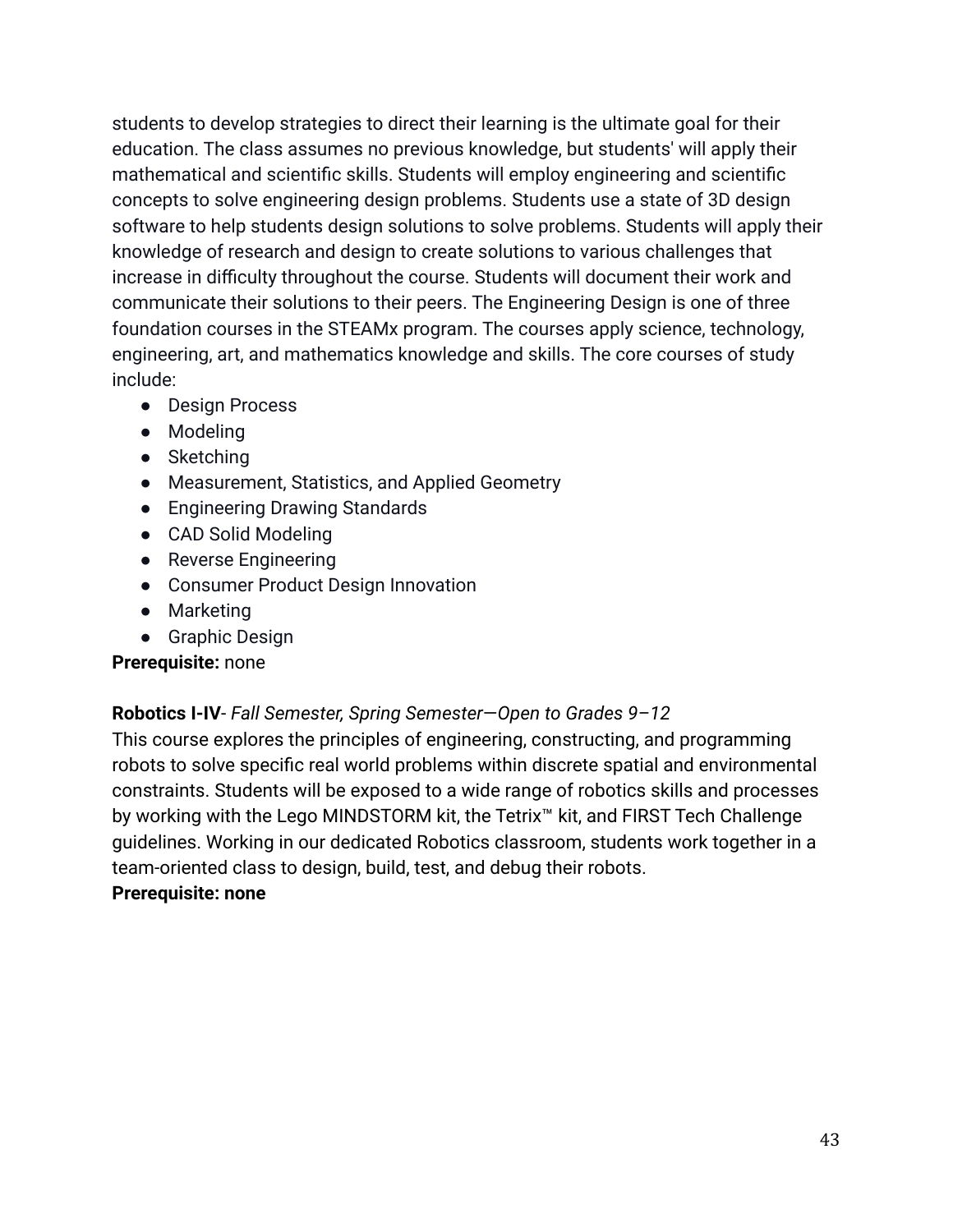# **World Languages**

Holly Kindl, Department Head

The World Language Department offers courses ranging from introductory to Advanced in French, Spanish, and Latin and Arabic. The department is committed to meeting the National Standards for Foreign Language Teaching developed by the American Council of Teachers of Foreign Languages ([ACTFL](https://drive.google.com/file/d/1e_SgV4H1UvMW2pGSrWM2VLqM2-_u-JqY/view?usp=sharing)).

Modern language courses are conducted in the language of study as much as possible in order to develop proficiency in the four skills of language: listening, speaking, reading, and writing, and to emphasize oral and written communication through collaborative exercises and multimedia activities. In addition, the cultures of Francophone, Hispanic, Roman, and Arabic countries are integrated into the curriculum of each course.

Honors or Advanced courses are available for levels III, IV, V & VI (French and Spanish) and levels IV, V & VI (Latin) for those students who have demonstrated advanced ability, skills, and motivation in the foreign language. Admission to the Honors/Advanced level is based on department recommendation (demonstrated excellence in coursework) and/or in a proficiency exam. Honors/Advanced students' placement is reviewed yearly.

*Please Note: All new students to Lincoln must take a placement test (Arabic, French, Latin & Spanish) and have an oral interview (Arabic, French, or Spanish) prior to enrollment in any course above level 1.*

#### **Department Requirements**

Successful completion of three consecutive years of the same language in Upper School. *The department has a minimum grade requirement: students who receive a grade below "C" may not advance to the next level of study without remedial work. The department head and division director must approve any plan for remediation.*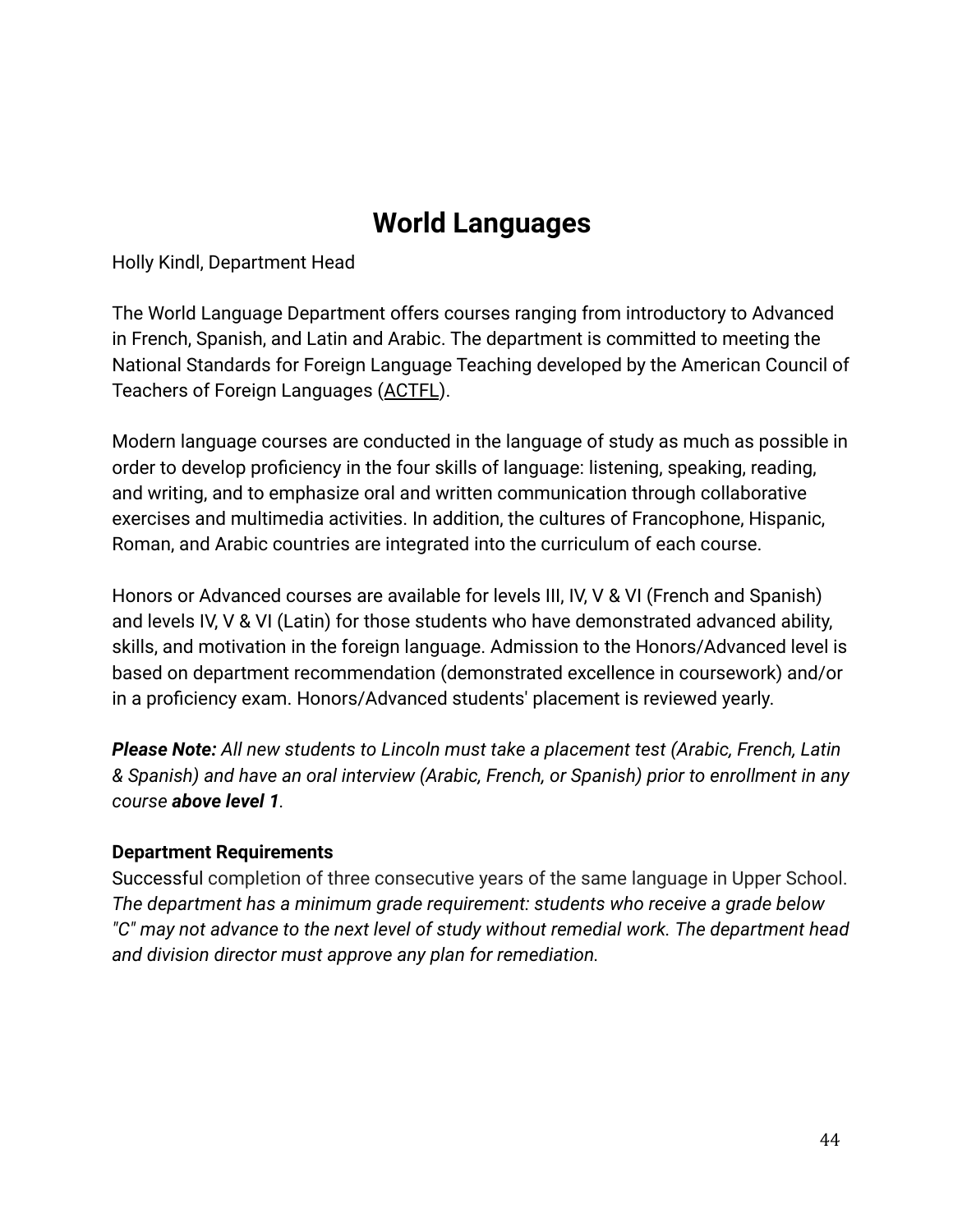# **Arabic I**

#### *Yearlong Course*

This course is an overview of Arabic geography and culture with a special emphasis on the sounds and scripts of the alphabet. In addition, basic grammar and vocabulary are consistently interwoven with the major cultural themes. Individual and collaborative activities and projects are designed to provide ample opportunity for the students to develop and use the language creatively and personally. Evaluation of student performance is based on participation in the classroom and on frequent oral and written testing throughout the year.

**Prerequisite:** None

### **Arabic II**

### *Yearlong Course*

This course focuses on Middle Eastern culture and geography and different dialects, which will expand the students' awareness and understanding of Arabic-speaking countries around the world. The students continue to work on building strong oral and aural skills, as well as expanding their reading and writing skills. More advanced grammar and vocabulary are introduced through multimedia textbooks, newspapers, and online resources. Evaluations are based on weekly quizzes and tests.

**Prerequisite**: Arabic I and/or the entrance exam, and/or the recommendation of the department based on demonstrated skills and motivation

# **Arabic III**

# *Yearlong Course*

This course continues an in-depth exploration of the Arabic speaking world from a cross-cultural perspective. Students will solidify their knowledge of the basic rules of Arabic grammar, expand vocabulary in terms of complexity, and increase the acquisition of words for active use in a wide variety of topics and settings. Evaluations are based on weekly quizzes and tests and students are expected to write long compositions and give oral presentations.

**Prerequisite**: Arabic II and/or the entrance exam, and/or the recommendation of the department based on demonstrated skills and motivation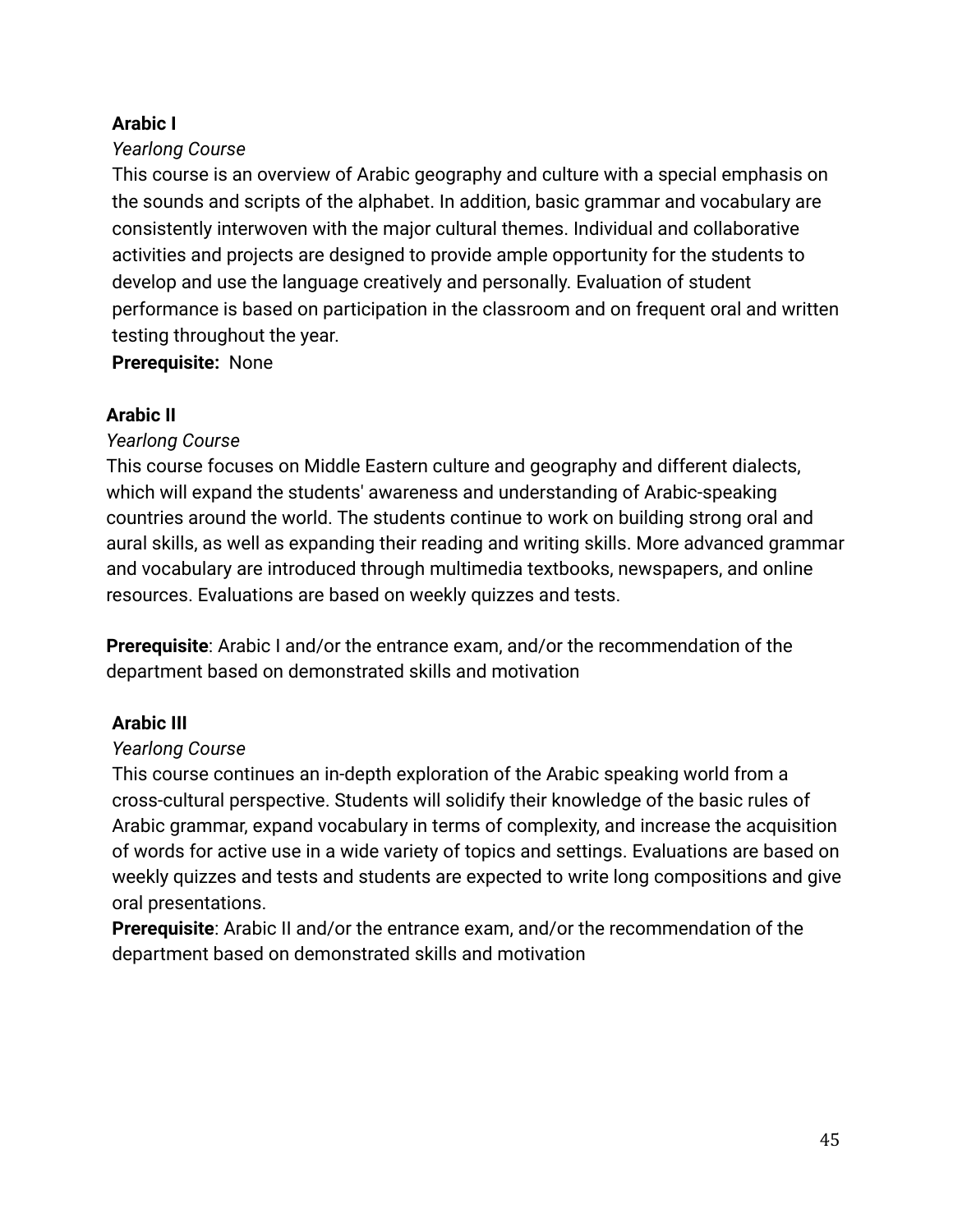### **Arabic IV**

### *Yearlong Course*

In this course, students acquire a deeper understanding of the culture to help gain effective communicative competence. Technology is interwoven into all units and vocabulary and grammar are presented in context as a part of each unit to provide a basis from which to develop language, critical thinking and communication skills. Tests and written and oral activities will be the basis for assessing students' performance. **Prerequisite**: Arabic III and/or the entrance exam, and/or the recommendation of the department based on demonstrated skills and motivation

# **French I**

# *Yearlong Course*

The first year of study introduces the student to basic grammar and everyday vocabulary, which is consistently interwoven with major cultural themes. Individual and collaborative activities and projects are designed to provide ample opportunity for the student to develop and use the language creatively and personally. Evaluation of student performance is based on participation in the classroom and on frequent oral and written testing throughout the year.

**Prerequisite**: none

# **French II**

# *Yearlong Course*

This course helps students to further develop proficiency in listening and speaking through the creation of original dialogues and to improve reading and writing skills with the introduction of more advanced grammar and vocabulary. In addition, students study poems and short stories by famous Francophone authors in order to foster a greater cultural awareness and understanding of French-speaking countries around the world. **Prerequisite**: successful completion of French I and/or the entrance exam, and the recommendation of the department based on demonstrated skills and motivation

# **French III & III Honors**

# *Yearlong Course*

The primary objective of this course is to complete the study of all the major grammatical structures, with an emphasis on a thorough understanding of the forms and functions of verb tenses and moods. This course seeks to integrate the development of the four skills of language with reports and readings. In addition to grammar review and the introduction of new grammar, each unit includes a selection of various primary source materials such as news articles, short stories, and material from the web. The culminating point of this course is the in-depth reading and study of a novel or play. By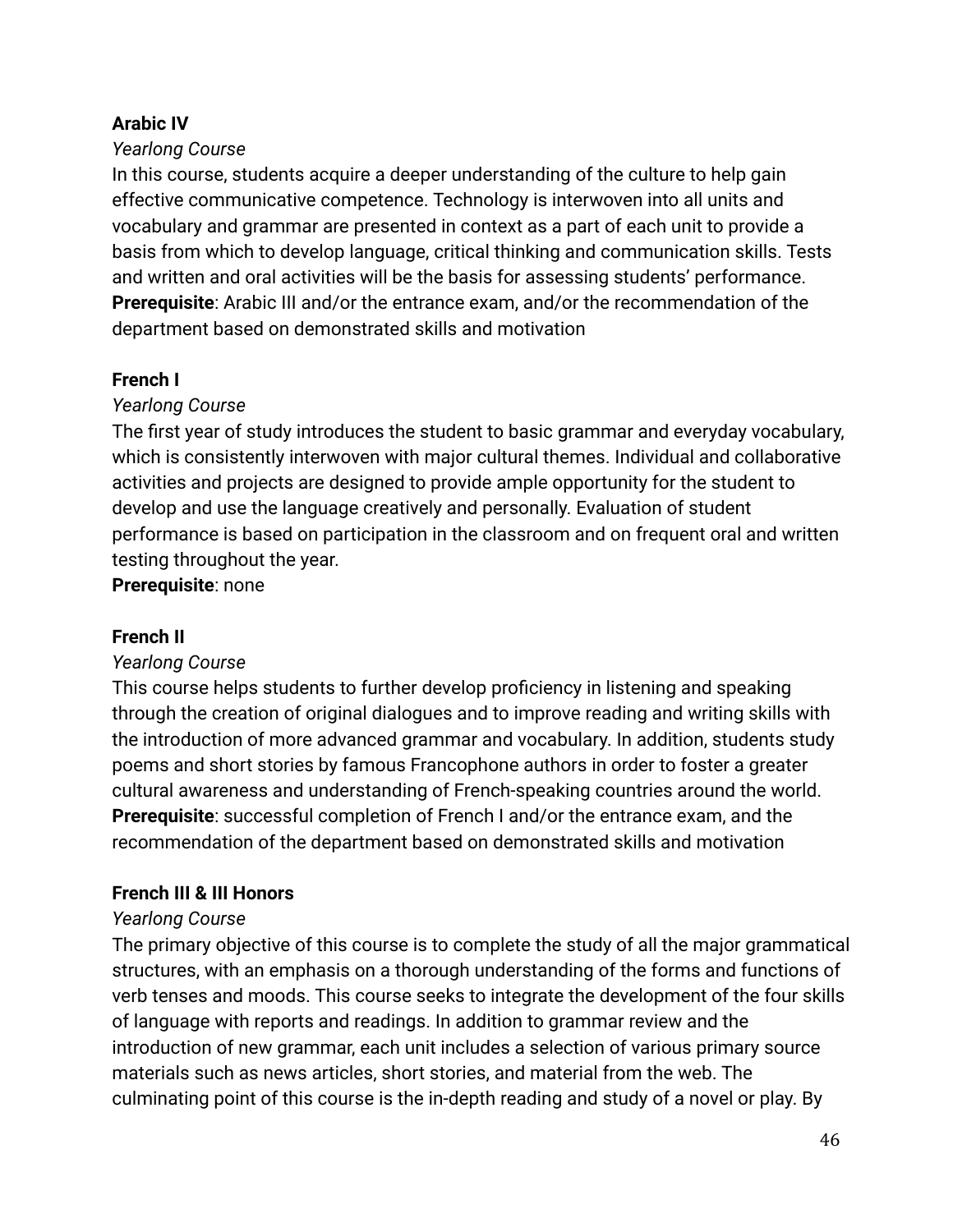the end of the course, students are expected to be able to carry on a discussion in French and express themselves clearly in writing.

**Prerequisite**: successful completion of French II and/or the entrance exam, and/or the recommendation of the department based on demonstrated skills and motivation. *Please Note: Honors credit is granted with the recommendation of the Department, based on demonstrated skills and motivation, successful completion of French II and/or successful performance on an entrance/proficiency exam.*

# **French IV/V- Topics in French Language and Francophone Cultures**

# *Yearlong Course*

This course sequence explores in-depth the Francophone world from a cross-cultural perspective. Key topics of the past and present are analyzed, discussed, compared and contrasted and researched: geography, history, economy, everyday life, media, music, art, and topical trends. Technology is interwoven into all units and vocabulary and grammar are presented in context as a part of each unit to provide a basis from which to develop language, critical thinking and communication skills.

**Prerequisite:** successful completion of French III or the recommendation of the department based on demonstrated skills and motivation, and/or successful performance on an entrance/proficiency exam

*Please Note: This course may be taken consecutively as texts and themes vary from year to year.*

# **French IV Honors**

# *Yearlong Course*

This advanced course is an exploration of the issues that have shaped and continue to shape the French-speaking world throughout history. To achieve further understanding of the connections between Francophone cultures, the class reads authentic selections of historical and cultural significance. Throughout the year, the four language skills are fully integrated with grammar review and vocabulary to enhance the student's ability to synthesize and analyze content material in written and oral form, through extensive practice of oral presentations and coherent essays. Original readings, films, music, and computer-accessed materials enhance the core curriculum and provide ample opportunities for the students to sharpen language skills in accordance with ACTFL Standards of Advanced Language Proficiency.

**Prerequisite**: successful completion of French III Honors, recommendation of the department based on demonstrated skills and motivation, and/or successful performance on an entrance/proficiency exam

*Please Note: Based on enrollment, this course may be combined with the Advanced French Literature and Francophone Culture course.*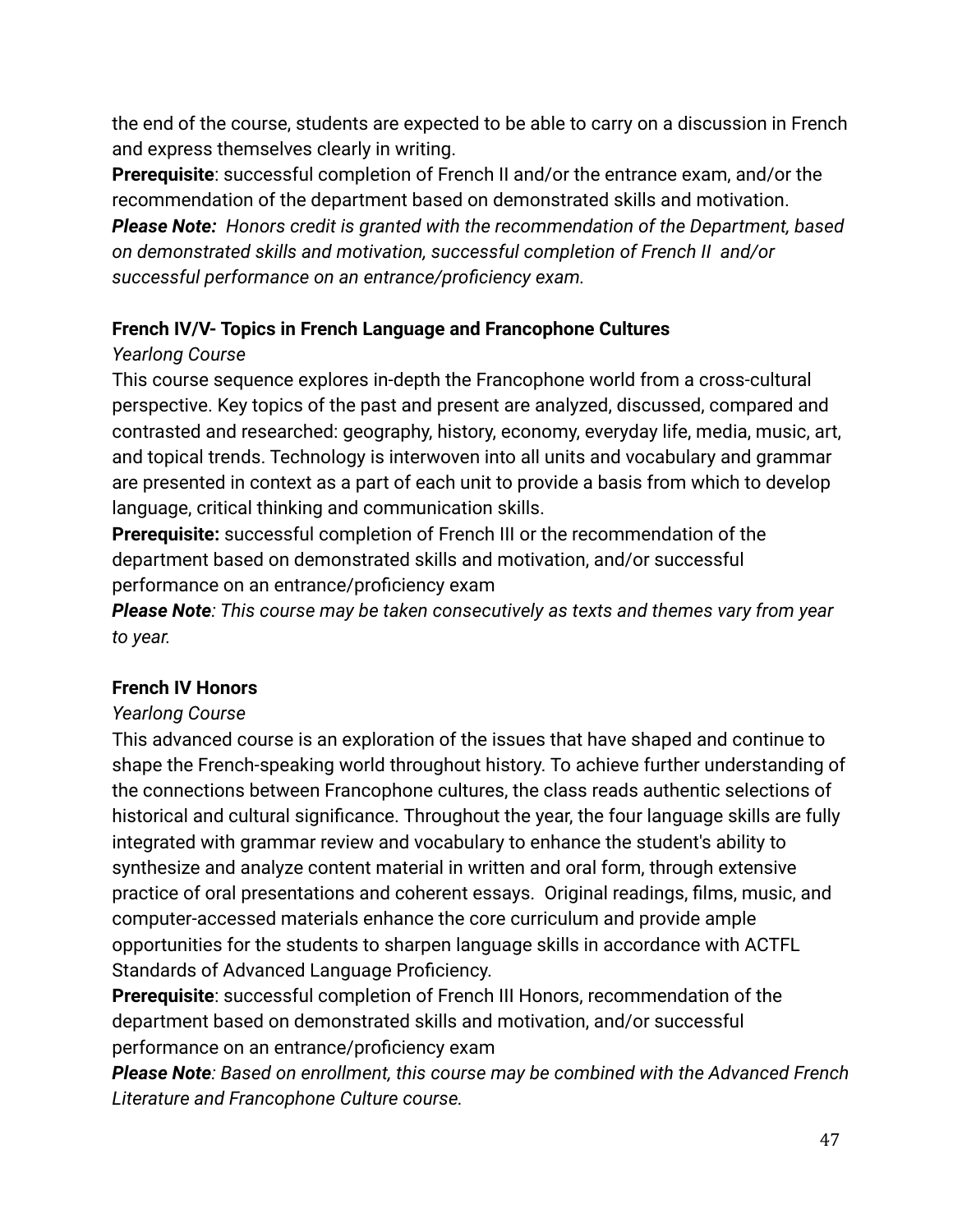# **Advanced Francophone Literature and Cultures I/II**

# *Yearlong Course*

Students in this course are expected to interact with and react to authentic content with fluency and spontaneity. This course explores the issues that have shaped and continue to shape the Francophone world. Throughout the year, the students apply critical thinking skills to acquire a deeper understanding of the cultures and the political, economic, and social realities of the French-speaking world. With continued exposure to authentic media sources and an integrative review of grammar concepts, students work to sharpen the four language skills (reading, writing, speaking, listening) to attain an advanced level of written and spoken communication to prepare for future careers and experiences. Literary works and themes alternate by year to provide fresh experiences for students who take the course for two consecutive years.

**Prerequisite:** successful completion of French III/ IV/V Honors, recommendation of the department based on demonstrated skills and motivation, and/or successful performance on an entrance/proficiency exam

*Please Note: This course may be taken consecutively as texts and themes vary from year to year.*

# **Spanish I**

# *Yearlong Course*

The first year of study introduces the student to basic grammar and everyday vocabulary, which is consistently interwoven with major cultural themes. Individual and collaborative activities and projects are designed to provide ample opportunity for the student to develop and use the language creatively and personally. Evaluation of student performance is based on participation in the classroom and on frequent skills testing (listening, speaking, reading comprehension, and writing) throughout the year. **Prerequisite:** none

# **Spanish II**

# *Yearlong Course*

This course continues to work on strengthening language skills in a wide variety of cultural contexts and everyday situations. Individual and collaborative activities and projects are designed to provide ample opportunity for the students to develop and use the language creatively and personally. In addition, students begin to study poems and short stories by famous Hispanic authors in order to foster a greater cultural awareness and to begin to analyze and interpret texts and figurative meanings in the target language. Evaluation of student performance is based on participation in the classroom and on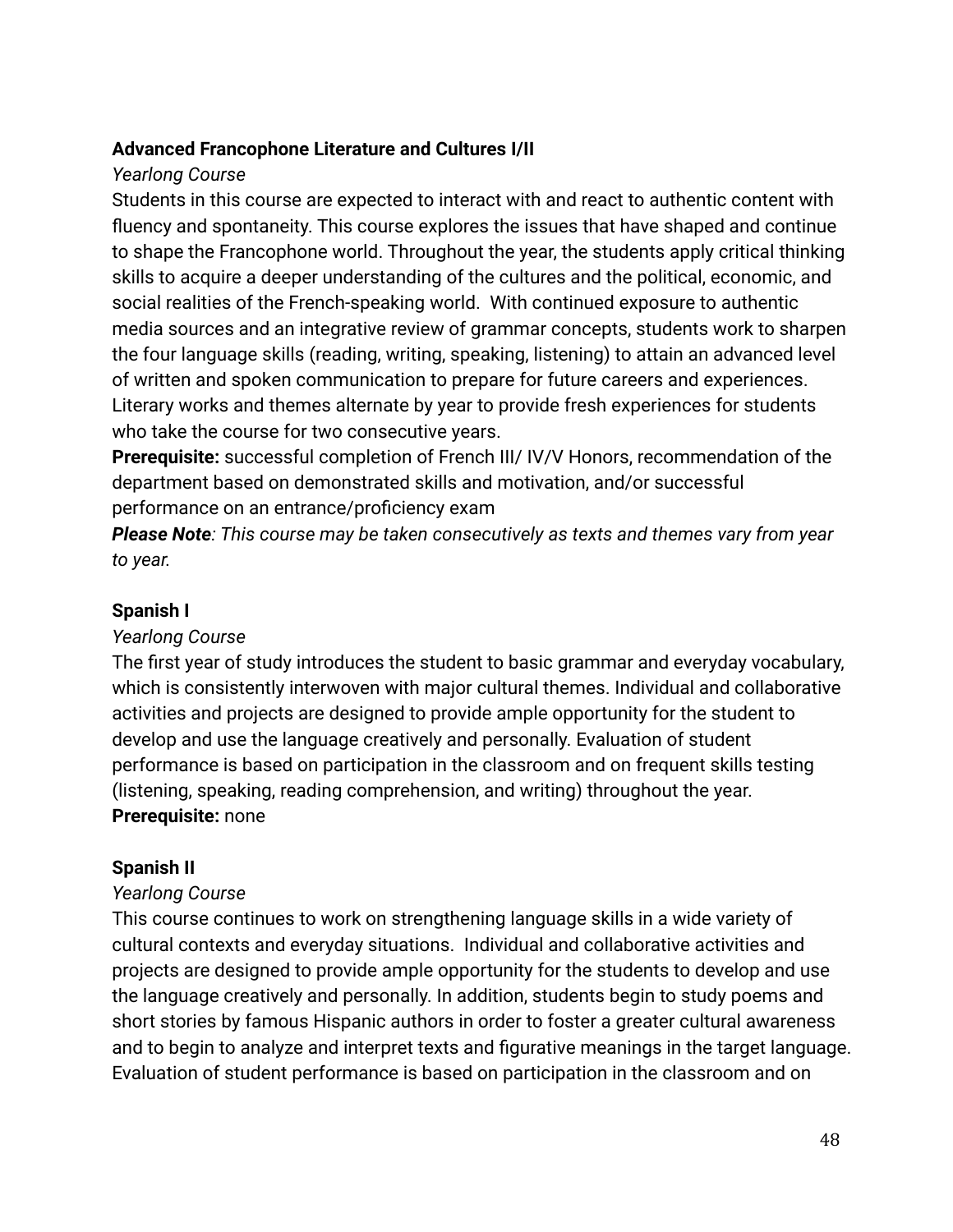frequent skills testing (listening, speaking, reading comprehension, and writing) throughout the year.

**Prerequisite:** successful completion of Spanish I, the recommendation of the department based on demonstrated skills and motivation, and/or successful performance on an entrance/proficiency exam

# **Spanish III**

# *Yearlong Course*

This course completes the study of the major grammatical concepts and structure and increases the acquisition of words for active use in a wide variety of topics and settings. The four language skills are strengthened through the presentation of oral interviews and skits, by continued exposure to literature selections and cultural readings and by writing compositions. Evaluation of student performance is based on participation in the classroom and on frequent oral and written testing throughout the year.

**Prerequisite:** successful completion of Spanish II, recommendation of the department based on demonstrated skills and motivation, and/or successful performance on an entrance/proficiency exam

# **Spanish III Honors**

# *Yearlong Course*

This course is designed to complete the study of the major grammatical concepts and structures in an integrative way, thus providing the student with ample practice to apply the concepts in concurrent, multiple skill areas. Higher-order thinking skills of analysis and synthesis are also practiced, thus preparing the student for Spanish IV Honors and a more sophisticated level of communication and interpretation. In addition, the students continue to explore a variety of cultural themes and samples of Hispanic literature. By the end of the course, students are expected to be able to carry on a discussion in Spanish, to express themselves clearly in composition and to read between the lines. **Prerequisite:** successful completion of Spanish II, recommendation of the department based on demonstrated skills and motivation, and/or successful performance on an entrance/proficiency exam

# **Spanish IV**

# *Yearlong Course*

This course continues to blend vocabulary and grammar structures with linguistic and cultural concepts in an integrative way. Set in a geographic framework, students explore the practices, products and perspectives of the Spanish speaking world. This, coupled with exposure to a wide range of texts, such as dialogues, informative and literary, provide scenarios for students to build competency with analytical and interpretive skills.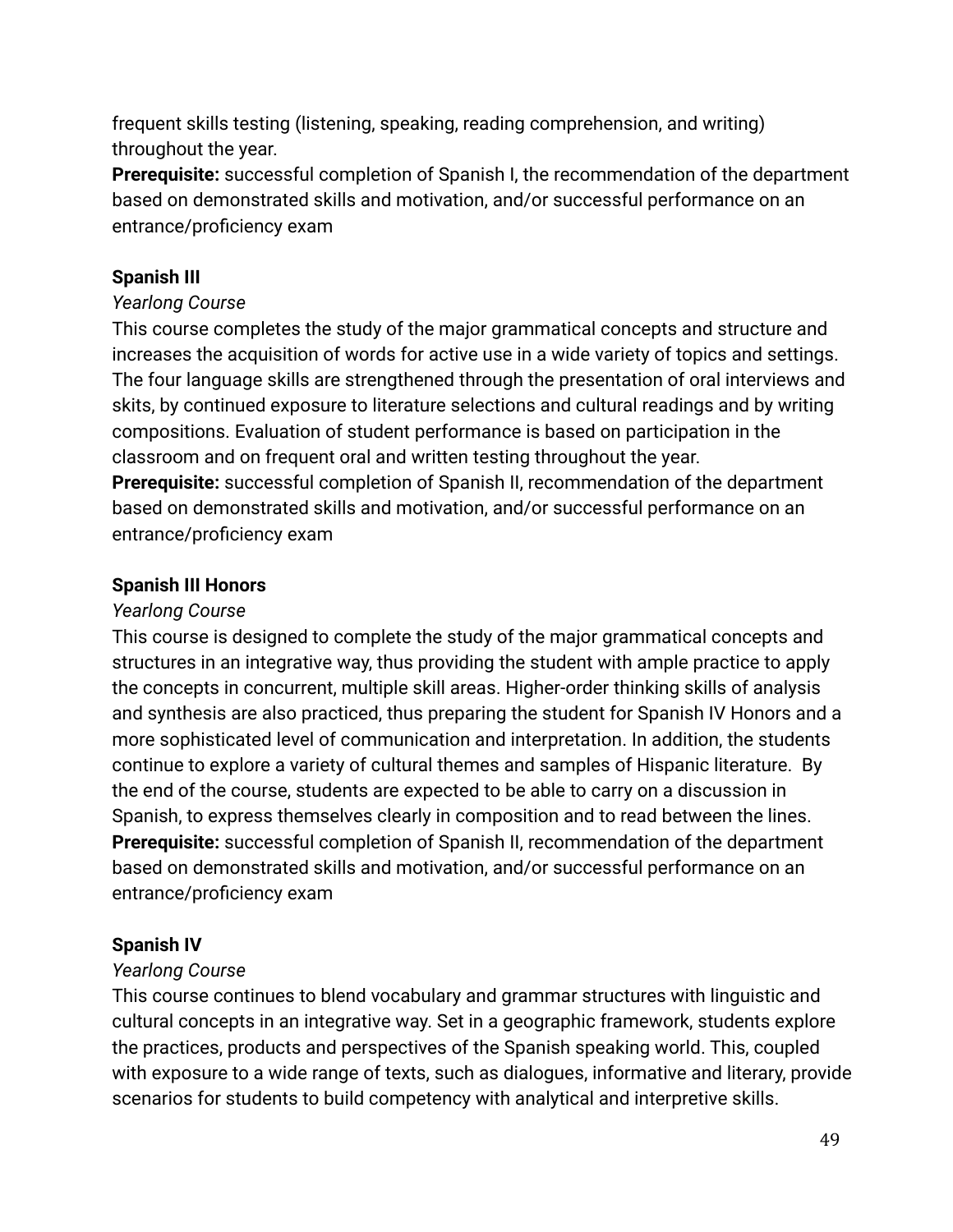Students also build communicative and presentational skills as they develop their own voices by applying what they have learned in both writing and speaking tasks. **Prerequisite:** Successful completion of Spanish III, recommendation of the department based on demonstrated skills and motivation, and/or successful performance on an entrance/proficiency exam

# **Spanish IV Honors**

# *Yearlong Course*

This advanced course is an exploration of the issues that have shaped and continue to shape the Spanish-speaking world throughout history. To achieve further understanding of the connections between Spanish, Latin American and Hispanic culture in the United States, the class reads authentic selections of historical and cultural significance. Throughout the year, the four language skills are fully integrated with grammar review and vocabulary to enhance the student's ability to synthesize and analyze content material in written and oral form, through extensive practice of oral presentations and coherent essays. Original readings, films, music, and computer-accessed materials enhance the core curriculum and provide ample opportunities for the students to sharpen language skills in accordance with ACTFL Standards of Advanced Language Proficiency.

**Prerequisite:** successful completion of Spanish III Honors, the recommendation of the department based on demonstrated skills and motivation, and/or successful performance on an entrance/proficiency exam.

# **Spanish V/VI: Topics in Spanish Language and Hispanic Culture** *Yearlong Course*

This two-year course sequence explores in-depth the Spanish-speaking world from a cross-cultural perspective. Key topics of the past and present are analyzed, discussed, compared and contrasted and researched: geography, history, economy, everyday life, media, music, art, and topical trends. Technology is interwoven into all units and vocabulary and grammar are presented in context as a part of each unit to provide a basis from which to develop language, critical thinking and communication skills. **Prerequisite:** successful completion of Spanish IV/V or the recommendation of the department based on demonstrated skills and motivation, and/or successful performance on an entrance/proficiency exam

*Please Note: This course may be taken consecutively as texts and themes vary from year to year.*

# **Advanced Spanish Literature and Hispanic Culture I/II**

*Yearlong Course*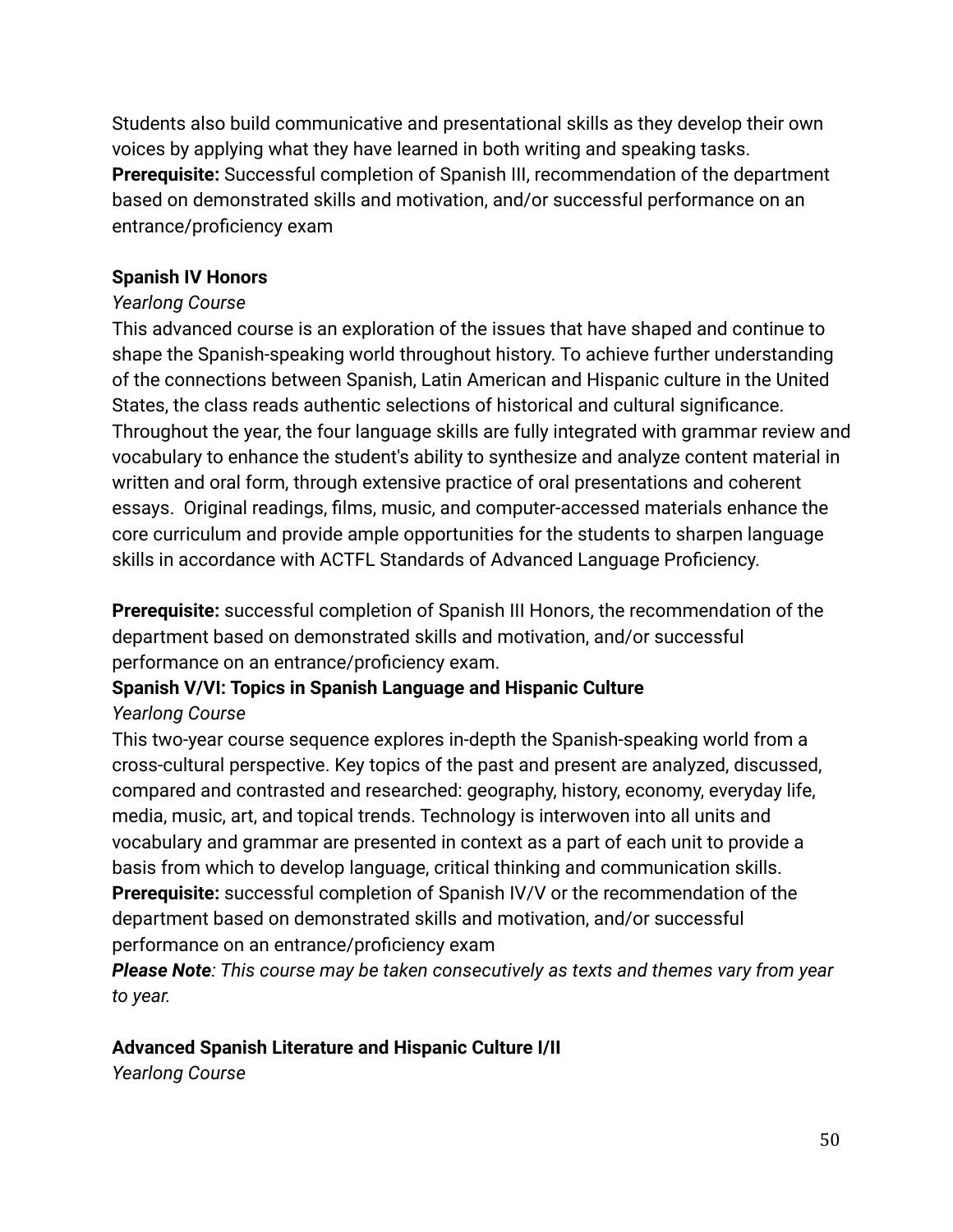Students in this course are expected to interact with and react to authentic content with fluency and spontaneity. This course explores the issues that have shaped and continue to shape the Hispanic world. Throughout the year, the students apply critical thinking skills to acquire a deeper understanding of the cultures and the political, economical, and social realities of the Spanish-speaking world. With continued exposure to authentic media sources and an integrative review of grammar concepts, students work to sharpen the four language skills (reading, writing, speaking, listening) to attain an advanced level of written and spoken communication to prepare for future careers and experiences. Literary works and themes alternate by year to provide fresh experiences for students who take the course for two consecutive years.

**Prerequisite:** successful completion of Spanish IV Honors, recommendation of the department based on demonstrated skills and motivation, and/or successful performance on an entrance/proficiency exam

*Please Note: This course may be taken consecutively as texts and themes vary from year to year.*

### **Latin I**

#### *Yearlong Course*

This course introduces students to the elements of the Latin language. Students in this course learn all six tenses of the verb and all five Latin noun declensions. They also learn hundreds of Latin words and how these words are often the ancestors of words that we use today. In addition to learning to read, Latin students will learn about the origins of the Romans in the early iron age and the role Roman culture has played and continues to play in shaping the modern world.

**Prerequisite:** None.

#### **Latin II**

# *Yearlong Course*

This course introduces students to the more complex patterns and constructions found in Latin. Examples of such points of advanced grammar are verbs in the passive voice, participial phrases, accusative-infinitive statement, and some uses of the verb in the subjunctive mood. In addition to grammar, students will build their vocabulary and study patterns of word formation in Latin. As part of this course, students will also study Roman political culture and Rome's transition from republic to empire in the 1st c. bce. **Prerequisite:** successful completion of Latin I, the recommendation of the department based on demonstrated skills and motivation, and/or successful performance on an entrance/proficiency exam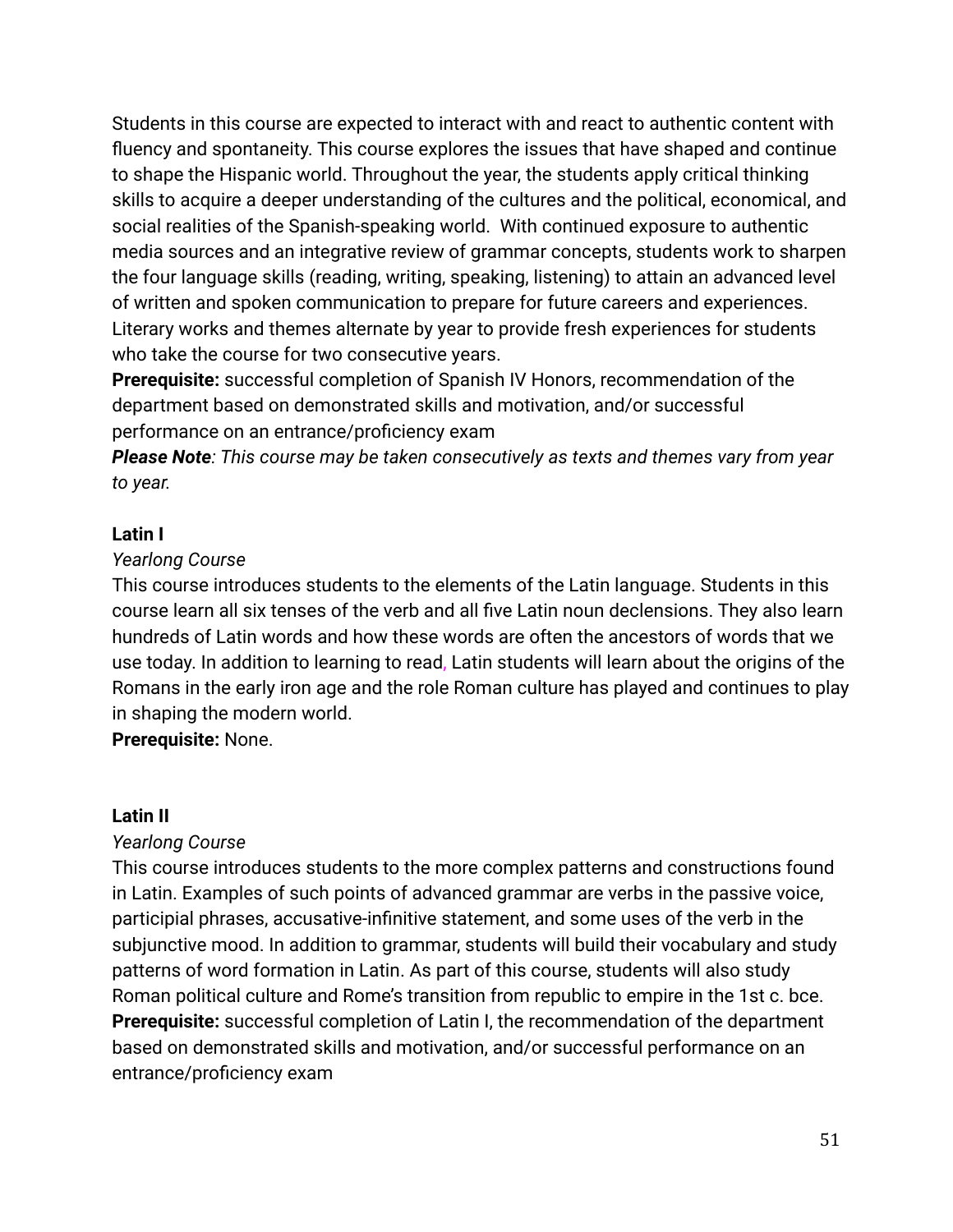### **Latin III**

#### *Yearlong Course*

This course is intended to develop the student's ability to read Latin with facility and confidence. Students use genuine Latin texts as primary historical documents through which they gain access to significant events in Roman history. The majority of the work in this course will be the translation from Latin to English, but the course includes a schedule of regular vocabulary assignments as well as written grammar exercises. Students study specialized vocabulary, peculiar grammar, and the historical context for each of the passages presented in the course. Readings include selections from Cicero, Caesar, Eutropius, Petronius, and Pliny.

**Prerequisite:** successful completion of Latin II, the recommendation of the department based on demonstrated skills and motivation, and/or successful performance on an entrance/proficiency exam

### **Latin IV/V**

#### *Yearlong Course*

Latin IV/V guides experienced Latin students as they develop their translation and textual interpretation skills at the advanced level. The first unit of study in this course, a set of readings on a mythological theme, is intended to lead students through a review of salient elements of Latin grammar. Students move on to read original selections from Latin literature, including but not limited to, Ovid's *Amores* and *Metamorphoses*, two important works of Latin poetry from the Augustan period; Plautus' comedy, *Menaechmi*, which provides insight to the expansion of Rome's territory and the social classes during the 3<sup>rd</sup> century B.C.; and other selected works by various authors. Students develop familiarity with advanced literary devices and rhetoric, the poetic meters found in Latin love elegy and epic poetry, and develop their ability to engage in evidence-based discussion of each work's thematic content. Literary works alternate by year to provide fresh experiences for students who take the course for two consecutive years. **Prerequisite:** successful completion of Latin III or IV and the recommendation of the department based on demonstrated skills and motivation, and/or successful performance on an entrance/proficiency exam

*Please Note: This course may be taken consecutively as texts and themes vary from year to year.*

#### **Advanced Latin Literature I/II**

#### *Yearlong Course*

In the Advanced Latin Literature course students work to gain mastery in all areas of the study of Latin. They acquire awareness of the ancient literary & historical context through their study of primary source material. Students develop their capacity to read Latin at sight, present observations & insights to colleagues in well-constructed essays, and recognize standard literary elements in their original forms. The course material for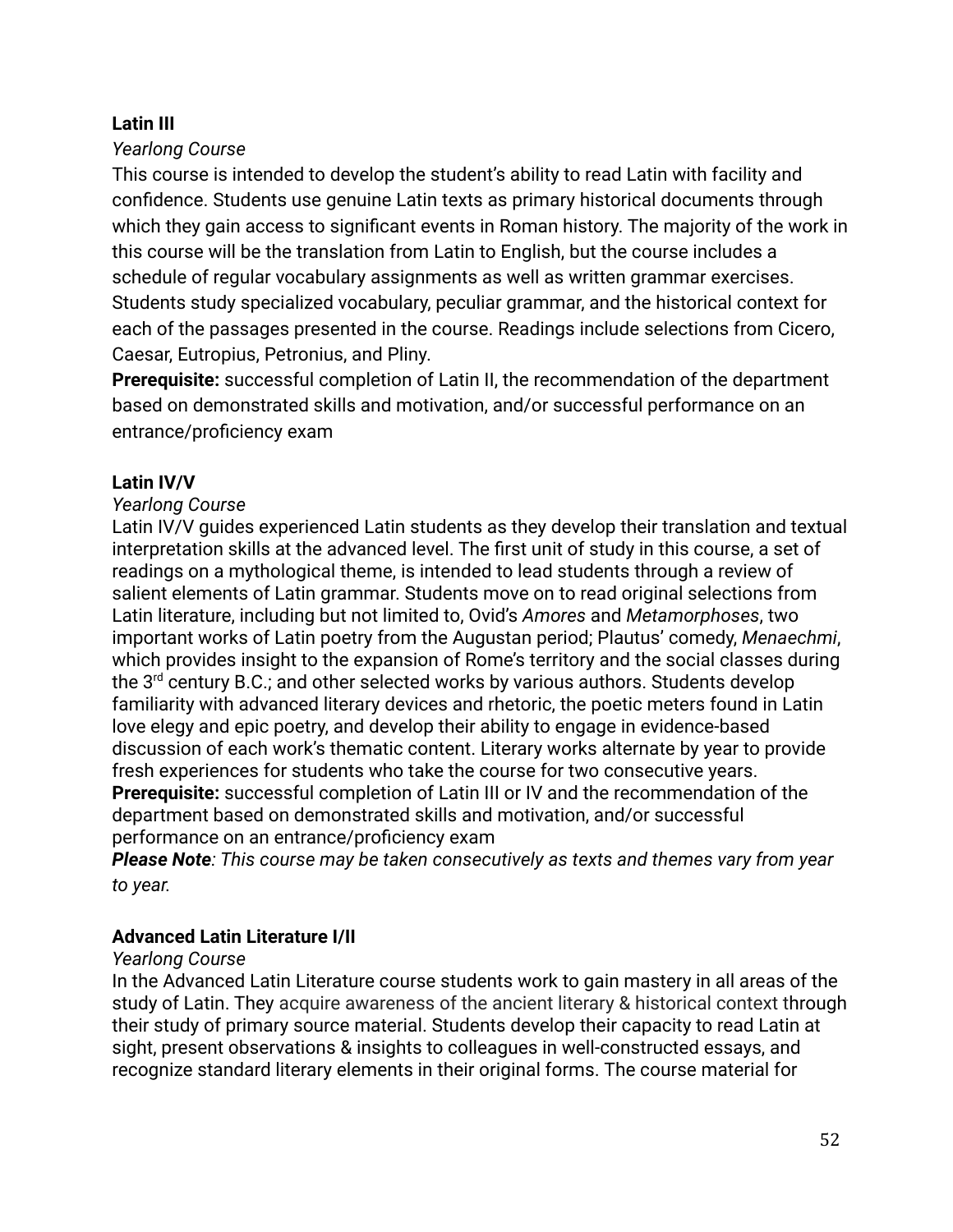Advanced Latin Literature rotates through a series of syllabi so that students may enroll in this course more than once.

**Prerequisite:** successful completion of Latin III or IV, the recommendation of the department based on demonstrated skills and motivation, and/or successful performance on an entrance/proficiency exam

*Please Note: This course may be taken consecutively as texts and themes vary from year to year.*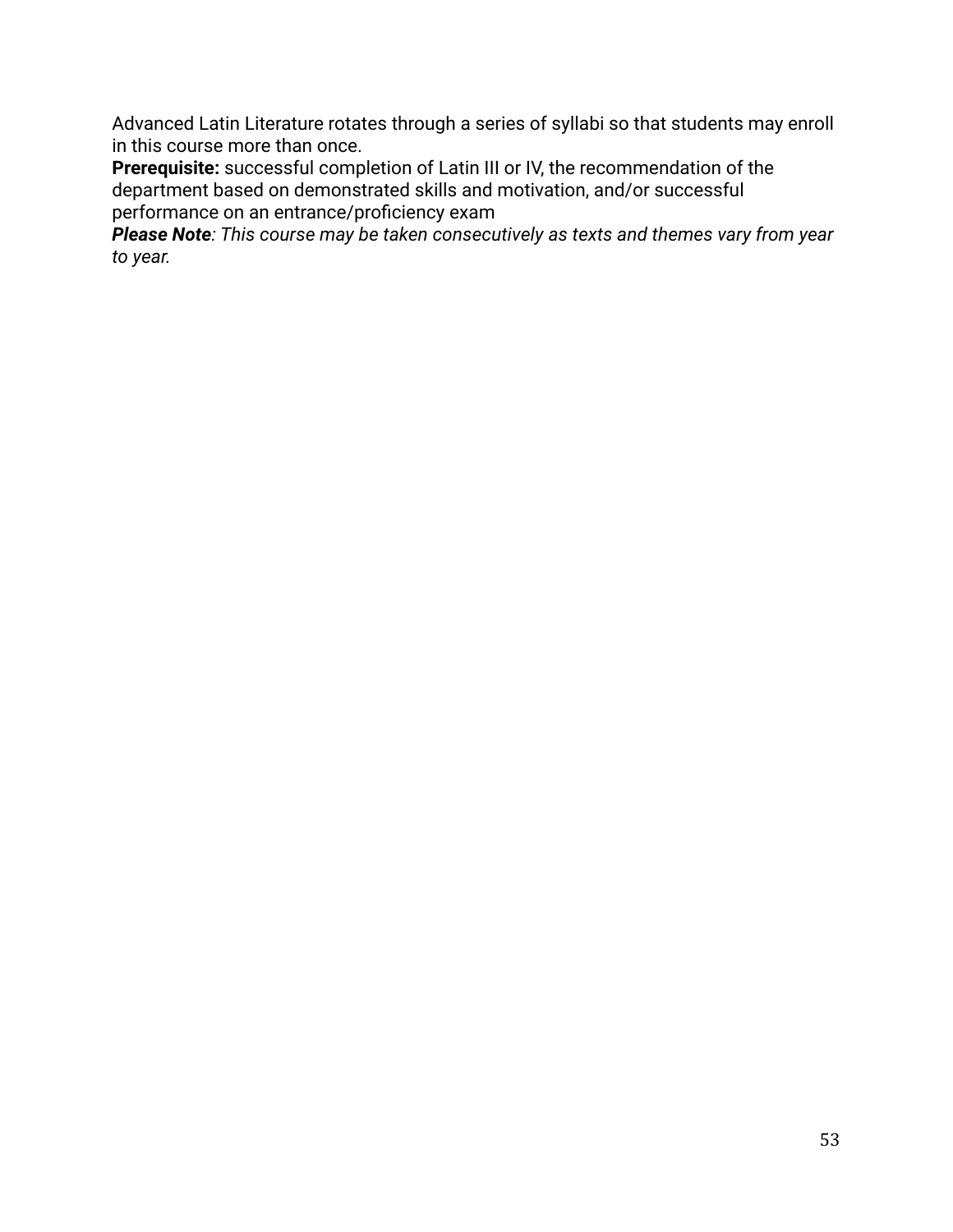# **Physical Education and Athletics**

### <span id="page-55-0"></span>**Physical Education Department**

Cindy Blodgett, Department Head

Through exposure to a broad variety of activities, each student in the Lincoln School Physical Education program is encouraged to build her physical potential. The goal is to develop each student's competency in basic skills, an interest in physical fitness, an understanding of and appreciation for a variety of team and individual sports, and the confidence and desire to participate in physical activities throughout life.

### **Department Requirements**

All students must take part in physical education class, a Lincoln sport, or an Independent Athletic Program to receive physical education credit on their transcript. Students participating on an after-school athletic team or the Independent Athletic Program are exempt from physical education classes. At the end of each sports season, if a student is not participating in a sport the following season, she must sign up for physical education. Two 60-minute classes per week are offered after school from 3:30-4:30 p.m. and students are required to attend classes each week.

Students participate in a Personal Conditioning and Wellness Program in the Fitness Center consisting of resistance training and cardio training taught by certified strength and conditioning specialists from Performance Physical Therapy of RI.

If a student has been ill or has a medical problem, but is in school and wishes to be excused from her Physical Education class, she must present a note from a parent, doctor, or the school nurse. If her name is not on the absence list and she does not come to class, it is considered an unexcused absence. Long-term medical excuses should be written by the doctor and submitted to the school nurse at the beginning of the trimester.

#### **Independent Athletic Program**

Upper School students who participate in an after-school competitive or performance-based sport not offered at Lincoln School may apply to use the Independent Athletic Program, which allows them to waive the physical education class requirement. To take part in this program, a proposal form must be filled out by both a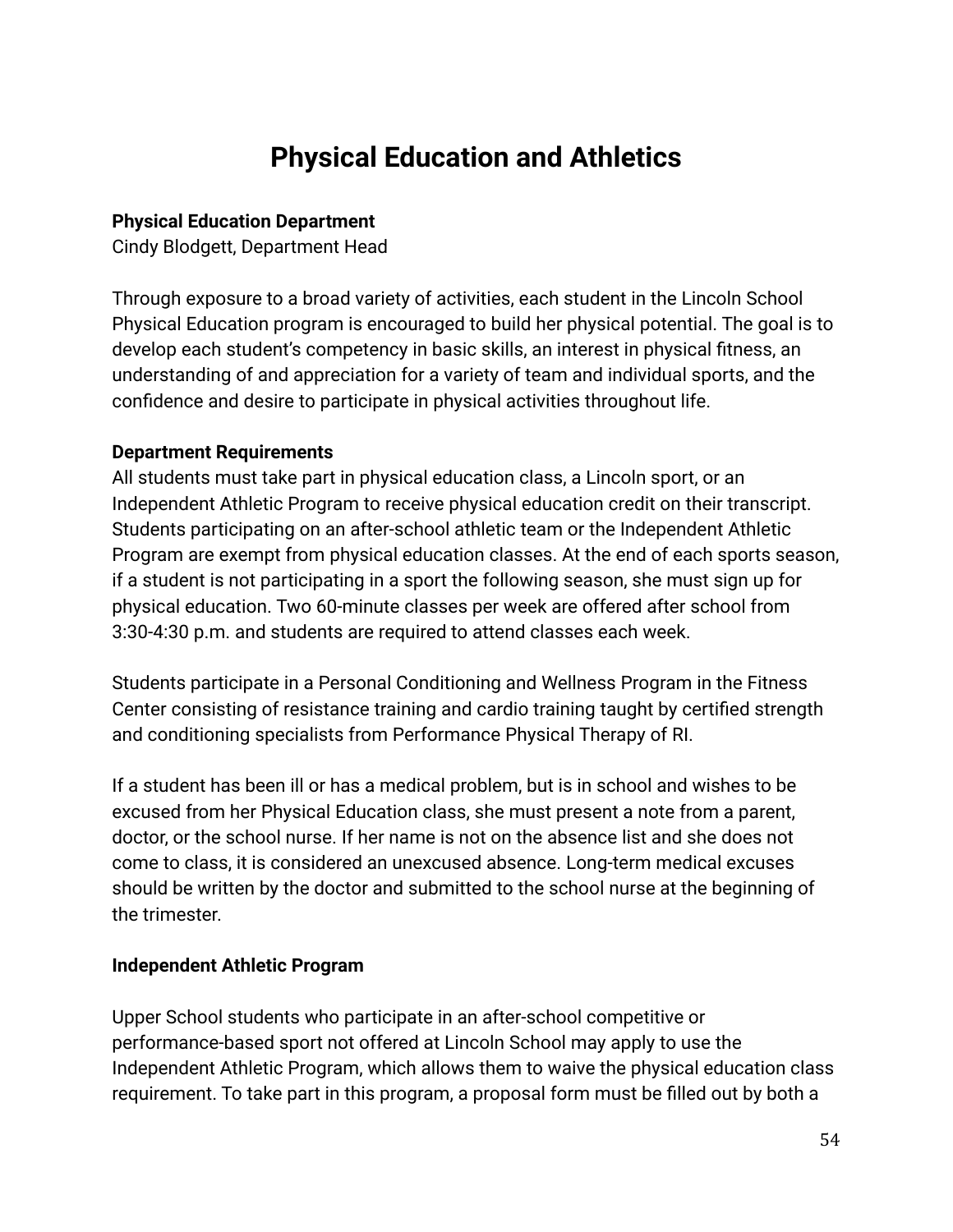coach/instructor and a parent/guardian and submitted to the Physical Education department head for approval. The student must be in training a minimum of eight hours a week and be supervised by a coach. Each proposal is considered on an individual basis. These students are typically dancers, equestrians, figure skaters, and organized club team participants.

All forms can be found at lincolnschool.org/courseforms.

# **Athletics**

The goal of the athletic program at Lincoln School is to develop student-athletes' physical skills, foster competitive spirit, enhance self-esteem, encourage team and individual accomplishment, and instill sportsmanship and the spirit of fair play. The school feels strongly that healthy competition and cooperation in sports not only benefits a girl's physical development, but influences her academic life by teaching her to set realistic goals, exercise discipline, and develop time management skills.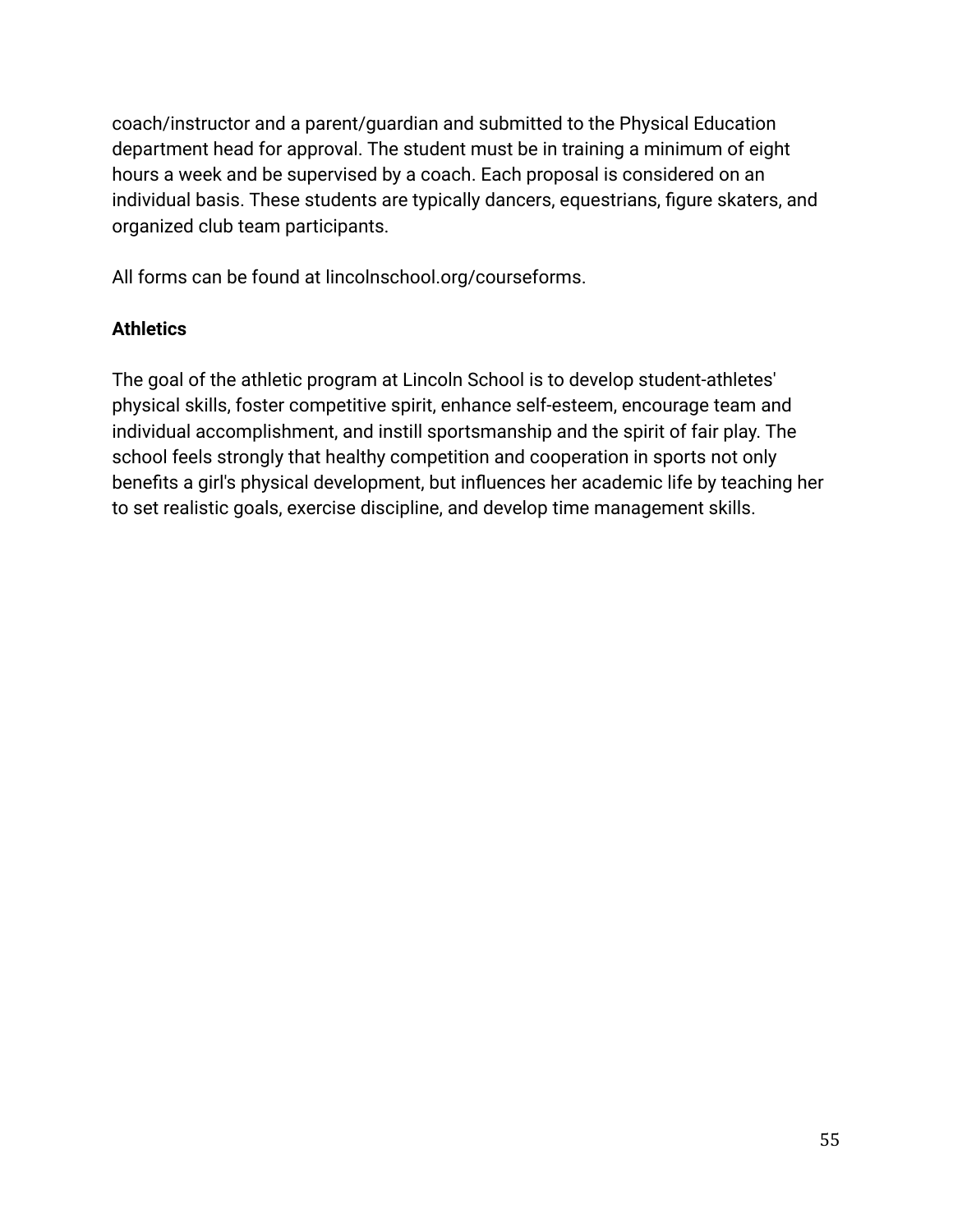# **Co-Curricular Courses**

#### <span id="page-57-0"></span>**9th Grade Seminar**

#### *Required—Grade 9*

This class explores issues that fall outside the standard curriculum. It equips students to make a smooth transition to Upper School. Each week, we invite different faculty members, counselors and outside speakers to talk with us about various important topics such as: adjusting to the expectations of Upper School, time management and study skills, diversity and inclusion, character/leadership development and Lincoln's core Quaker values.

**Prerequisite:** none

#### **Ethical Global Citizenship and Sophomore Speaker Series**

#### *Required—Grade 10*

In the first quarter of the year students focus on what it means to be an Ethical Global Citizen within the context of the complex world in which we live. Students explore a number of current-day ethical dilemmas from a variety of perspectives and wrestle with the moral, social and political implications that go hand and hand with these issues. The course covers the four paradigms for ethical dilemmas- truth vs. loyalty, individual vs. community, long-term vs. short-term, justice vs. mercy- as well as the ends-based, rule-based and care-based models for making ethical decisions. The course culminates in the students immersing themselves in a collaborative research project on a specific ethical dilemma from our world today.

In the second quarter of the year, students explore the art of oration and the difference between impromptu, extemporaneous, and scripted oral presentations. Students will learn how to develop informative, persuasive, and entertaining speeches while simultaneously choosing a personally relevant topic and developing a well-crafted speech for the Sophomore Speaker Series. The subject matter for these speeches will be informed by the work the students did in the Ethical Global citizenship portion of the course.

During the second half of the school year, all Sophomores will have the opportunity to present a 5–7 minute speech to the Lincoln community.

Ethical Global Citizenship and the Sophomore Speaker Series is a pass/fail course that meets two times a week for a semester.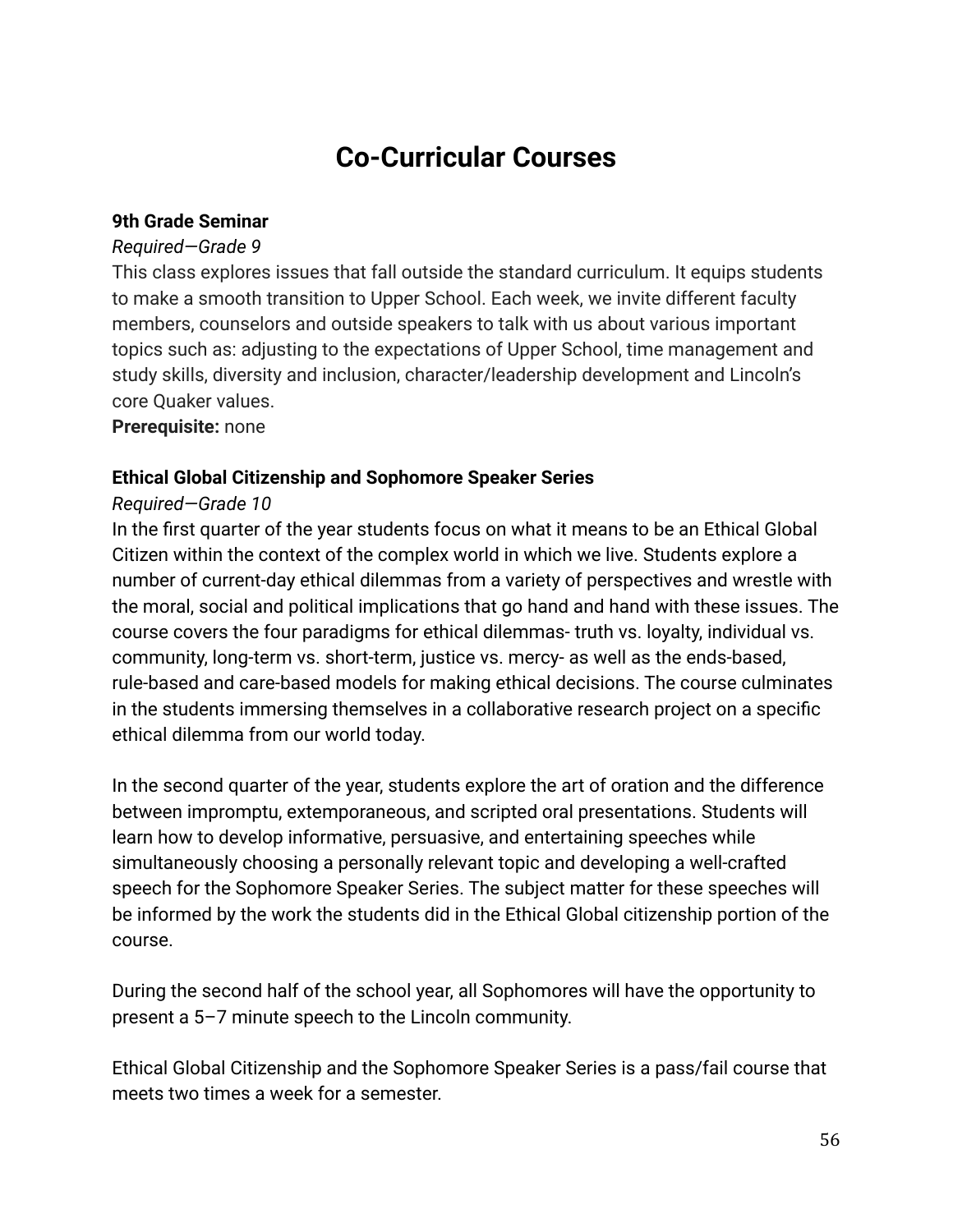# **College Counseling Seminar**

# *Grade 11*

In this seminar, students will be provided with a balanced approach to the college search and application process. Some of the topics to be explored are: building a balanced college list, writing in an authentic voice, choosing strong recommendation writers, making the most of college visits, interviewing with confidence, paying for college. By the conclusion of the course, students will have completed a rough draft of the Common Application, learned how to manage their Naviance account, and developed a deeper understanding of how to navigate the college process effectively.

# **Health and Human Development**

# *Grades 9–11*

This trimester-course is a seminar in health and human development that introduces a theoretical framework for health decisions. Specific health issues are addressed through debates, role-playing, videos, and discussion. Topics covered include decision making, pregnancy and birth control, infectious diseases, sexuality, self-defense, and nutrition. Community speakers are invited to the class who have expertise in different fields of community health. The speakers also emphasize good decision-making and empower the students to become positive contributors to society. All students are certified in "hands-only student CPR" through a school partnership with the Red Cross.

# **Senior Community Action Program (SCAP)**

# *Grade 12*

The SCAP is the culmination of Lincoln's CAP philosophy. Every senior is required to connect with a local non-profit organization that focuses on a social justice issue of their choosing. Issues can range from racial justice, criminal justice reform, educational reform, immigration and refugee issues, food justice, environmental justice and climate change, gender equity, health care, social welfare, and political action.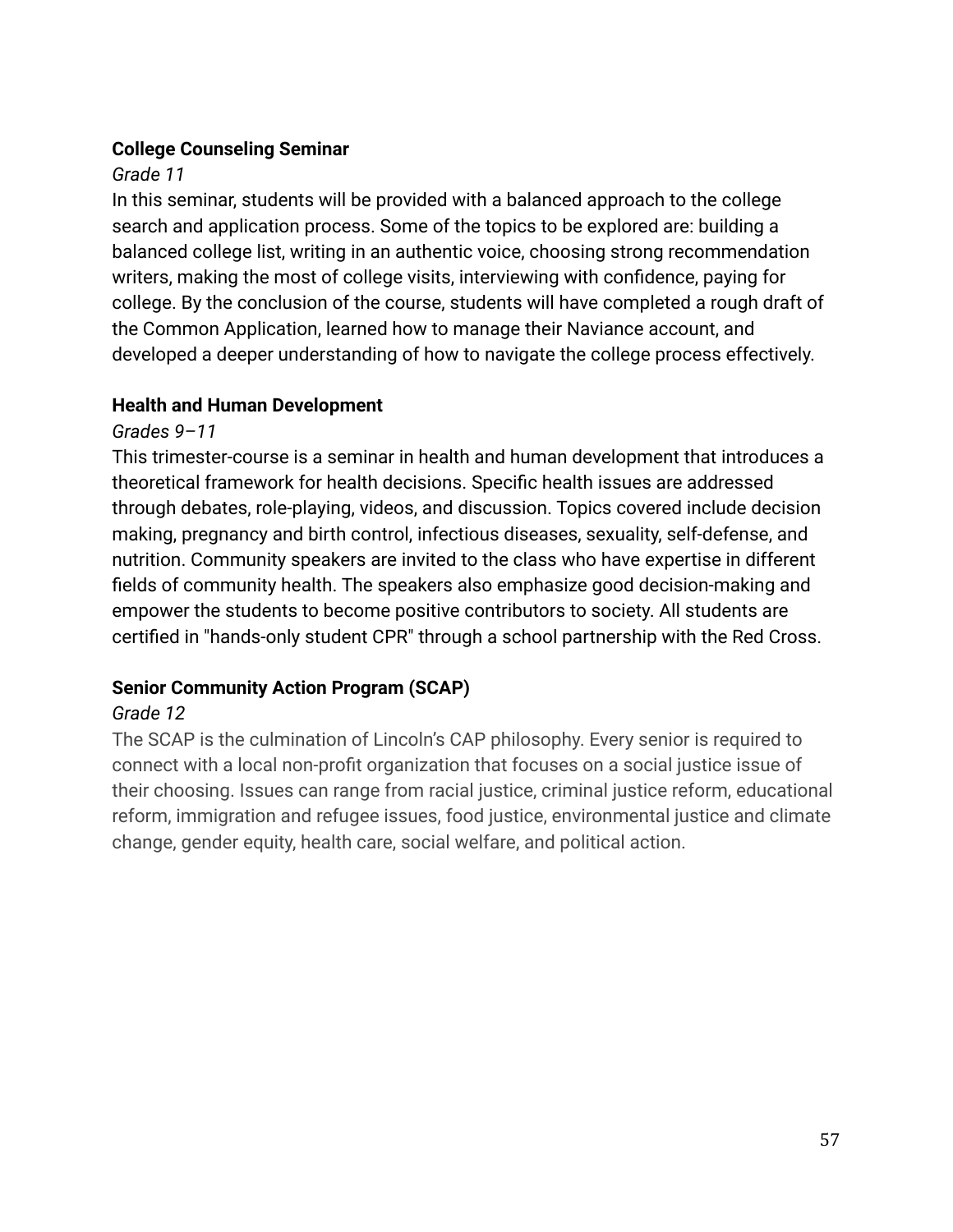# **Independent Study**

<span id="page-59-0"></span>Emma Stenberg, ISP Coordinator

Lincoln's Independent Study Program is designed for motivated learners who are interested in immersing themselves in a self-designed curriculum that reaches beyond Lincoln's core academic program. With guidance from a project advisor, ISP students develop a year-long or semester course (for full or half academic credit) that delves deeply into a subject for which they have a proven track record of success.

Although the specifics of any given independent study will vary, all ISP students should be ready to invest themselves in rigorous academic discourse that involves research, reading, experimentation, investigation, reflection, critical dialogue and the production of a final capstone project as the culmination of the course. The student's project advisor will offer guidance, though not direct instruction in the subject.

Students who are interested in participating in the ISP should submit a comprehensive ISP proposal and online application by the end of April. Please find the Independent Study Program application guidelines at lincolnschool.org/courseforms. Any questions about the program should be directed to the ISP Coordinator or the director of the Upper School.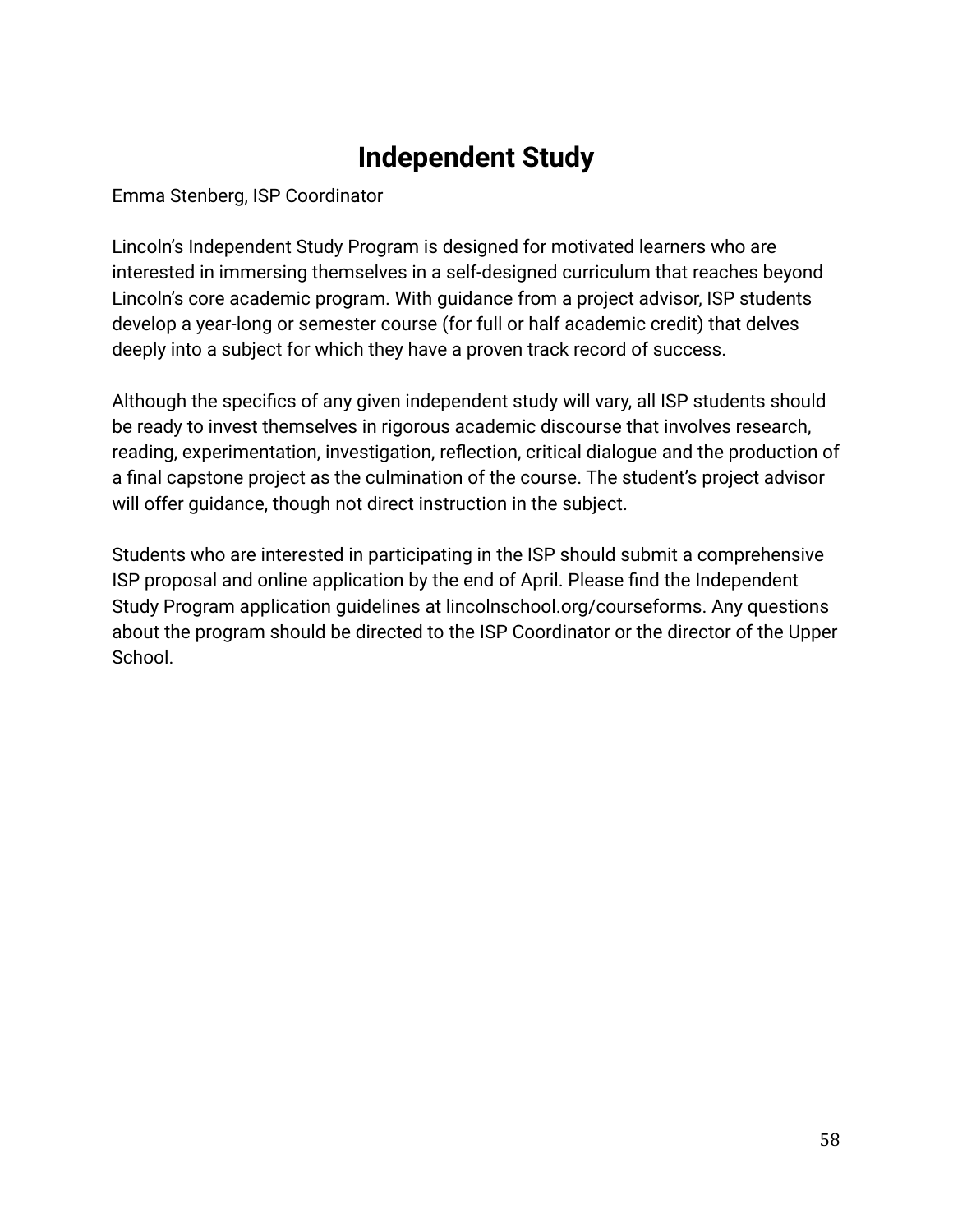# **Partnership Programs**

#### <span id="page-60-0"></span>**Brown Introduction to Engineering**

*Spring Semester—Open to Grades 10–12*

Lincoln Students will have the opportunity to enroll in Brown University's **Introduction to Engineering** course. Lincoln School is committed to supporting the growth and development of women in the STEAM fields. (Science, Technology, Engineering, Arts/Architecture, and Mathematics) This 12-week course will focus on the engineering design process. Common to all types of engineering, the design process takes an initial problem and formulates a solution, using theoretical concepts and modeling/building tools in tandem. Scientific concepts covered include static equilibrium and mechanics of materials. Modeling techniques include 3D modeling using Onshape, a free, browser-based CAD program. Students will additionally use 3D printing and laser-cutting and become trained in wood- and metal-working in the Brown Design workshop. The course will include two to three design projects to be completed in groups. Students are encouraged to bring laptops to class.

Students should be prepared to attend every class and both Saturday Engineering Lab sessions. In addition, the students will be required to do approximately four hours of homework on their own per week.

Introduction to Engineering is a credit-bearing, pass/fail course that will be included on students' Lincoln transcripts.

Application information can be found at lincolnschool.org/courseforms.

**Steelyard Summer immersion: Introduction to Metalworking and Introduction to Jewelry**

The Steelyard Summer immersion is an intensive program during which Lincoln students are exposed to the materials and processes associated with Metalworking and Jewelry design.

Students who enroll in the **Introduction to Metalworking** course will learn how to cut, grind, bend and weld a variety of metals including steel, cast iron, and stainless steel.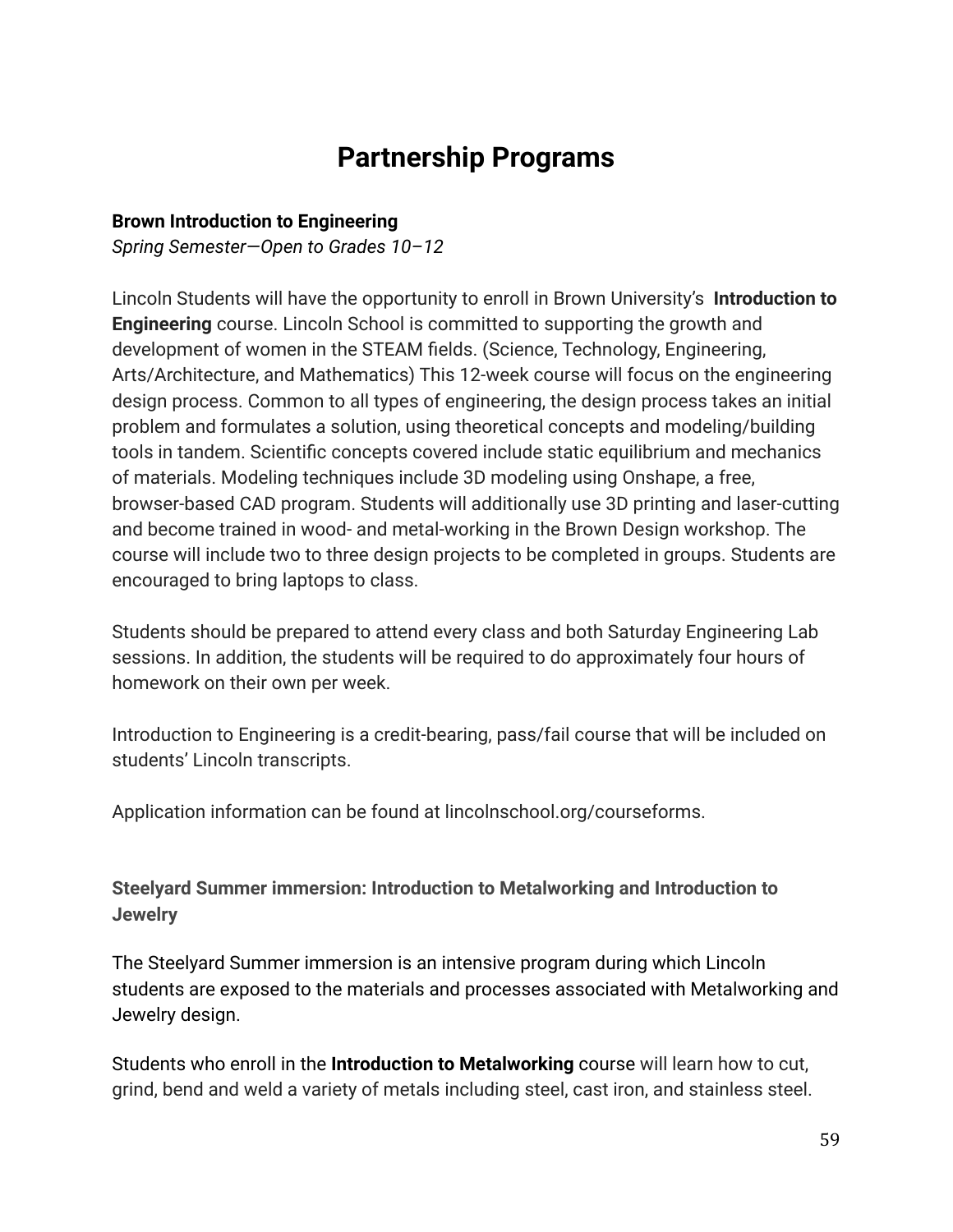After the students have built their working knowledge of these processes, they will apply these techniques to the creation of a series of three-dimensional sculptures. Students will be asked to take creative risks and to explore the possibilities of the materials with which they are working. Over the course of the week, students will have the opportunity to give and receive feedback on their work and that of their classmates. The course is open to students of all experience levels.

Students who enroll in the **Introduction to Jewelry** course will learn the fundamentals of the jewelry-making process. Students work with a wide range of hand-tools applying traditional and modern jewelry making techniques. This course will cover sawing, filing, soldering, scoring/bending, texturing, forming, linkages, wire construction and more. Beyond the technical aspects of the art form, students will explore the relationship between form and function and how these elements affect the visual impact of the final piece. The non-technical side of the class focuses on the essential components of the creative process from idea generation to self-reflection to realizing one's creative vision in a finished piece. No prior metalsmithing skills are necessary. Metal will be provided for practice and exercises, but students must pay for additional metals needed for their independent work.

Steelyard Summer Immersion is a credit-bearing, pass/fail course that will be included on students' Lincoln transcripts.

Application information can be found at lincolnschool.org/courseforms.

# **One Schoolhouse**

Lincoln School is a member of the One Schoolhouse consortium- the first of its kind in the United States. This partnership affords our students the opportunity to take a wide range of classes that Lincoln School does not currently offer. Learning to take an online course is a skill that will become increasingly important in the 21st century and Lincoln is committed to providing our students with this experience.

Lincoln School recognizes and awards credit for all non-Advanced Placement, One Schoolhouse classes taken by Lincoln students. Students interested in taking an One Schoolhouse course for school credit must submit an "OS Course Application Form" (found at www.lincolnschool.org/courseforms) by the end of the course sign up process in the spring. All applications must be approved by the Upper School Director before a student enrolls in an One Schoolhouse course. Students may enroll in One Schoolhouse courses during their Sophomore, Junior and Senior years.